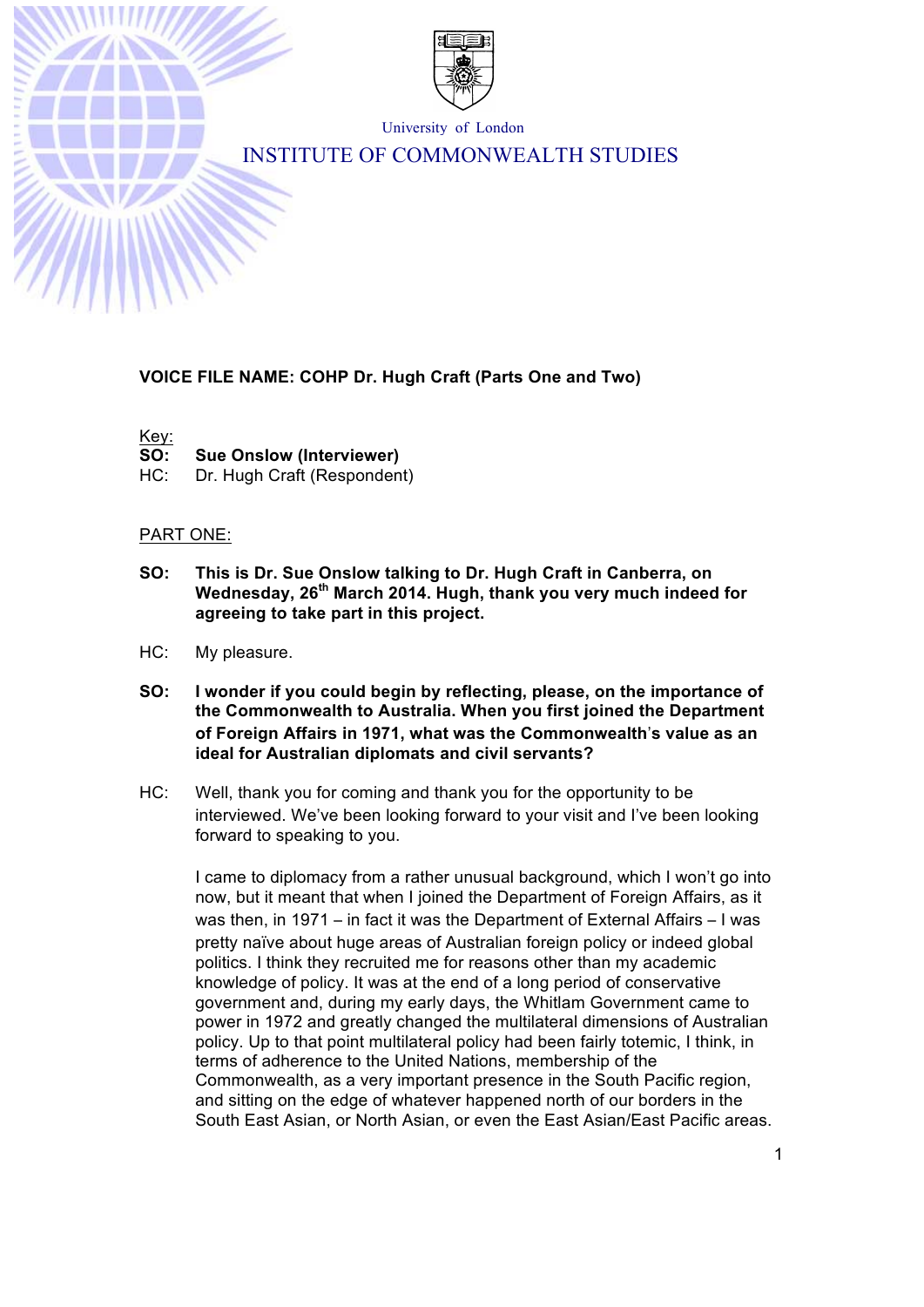Of course, the controlling factors were the relationship with the Americans and the NATO Alliance, and the huge amount of post-war consciousness about Australia's continuing relationship with the UK.

Now, let me say that my awareness of the Commonwealth began really when I was at Cambridge. I actually went on a Victoria League visit to London as an Australian student. That was a very informal introduction. What I was to learn later was that, in the terms of Australian foreign policy, attendance at Heads of Government meetings, for example, was seen as pretty much obligatory by Australian leaders, but that there wasn't a great deal of enthusiasm for the Commonwealth amongst the bureaucracy. My real introduction came later when, on my first posting to Athens, we were covering Cyprus, and there was a slight awareness of the Commonwealth's ongoing position on Cyprus. But we were never asked to do anything on Cyprus and the Commonwealth as such.

### **SO: So, were you in Cyprus in 1970**…**?**

HC:  $\frac{71 - 74}{2}$ . We covered Cyprus from Athens.

#### **SO: So, you were there during the Turkish invasion of Northern Cyprus? That was a ringside seat.**

HC: Yes, very much so, and with all the events leading to the fall of the colonels. My departure coincided with the return of Karamanlis, and I was in Syntagma Square when the millions welcomed him back in August, 1974.

So, what I'm saying is that, as a general run-of-the-mill diplomat in the Australian Foreign Service in 1971, I was not aware of any particular commanding interest in the Commonwealth. In fact, I was unaware that 1971 was the year of the Singapore Declaration – so important in modern Commonwealth history. The Commonwealth was not something that was brought to our attention as being important in the formulation of Australian foreign policy. So, that says something in itself about the consciousness of the Australian diplomats, as the priorities of the government were elsewhere.

My first real contact with the Commonwealth was probably on my next posting in Suva [Fiji Islands]. It was a social function where Emeka Anyaoku came and charmed the local, totally-white Royal Commonwealth Society Branch, and to which I happened to be invited. It was a gathering of the remnants of the white colonial society, some of whom were still running key parts of the government. Even then it didn't make much of an impact on me. Equally, Emeka didn't show any interest in me, in particular, either.

#### **SO: Do you know why he was there?**

HC: Oh, I think it was part of his normal sort of global rounds.

#### **SO: Peripatetic visitations?**

HC: Yes, what senior Commonwealth Secretariat people do.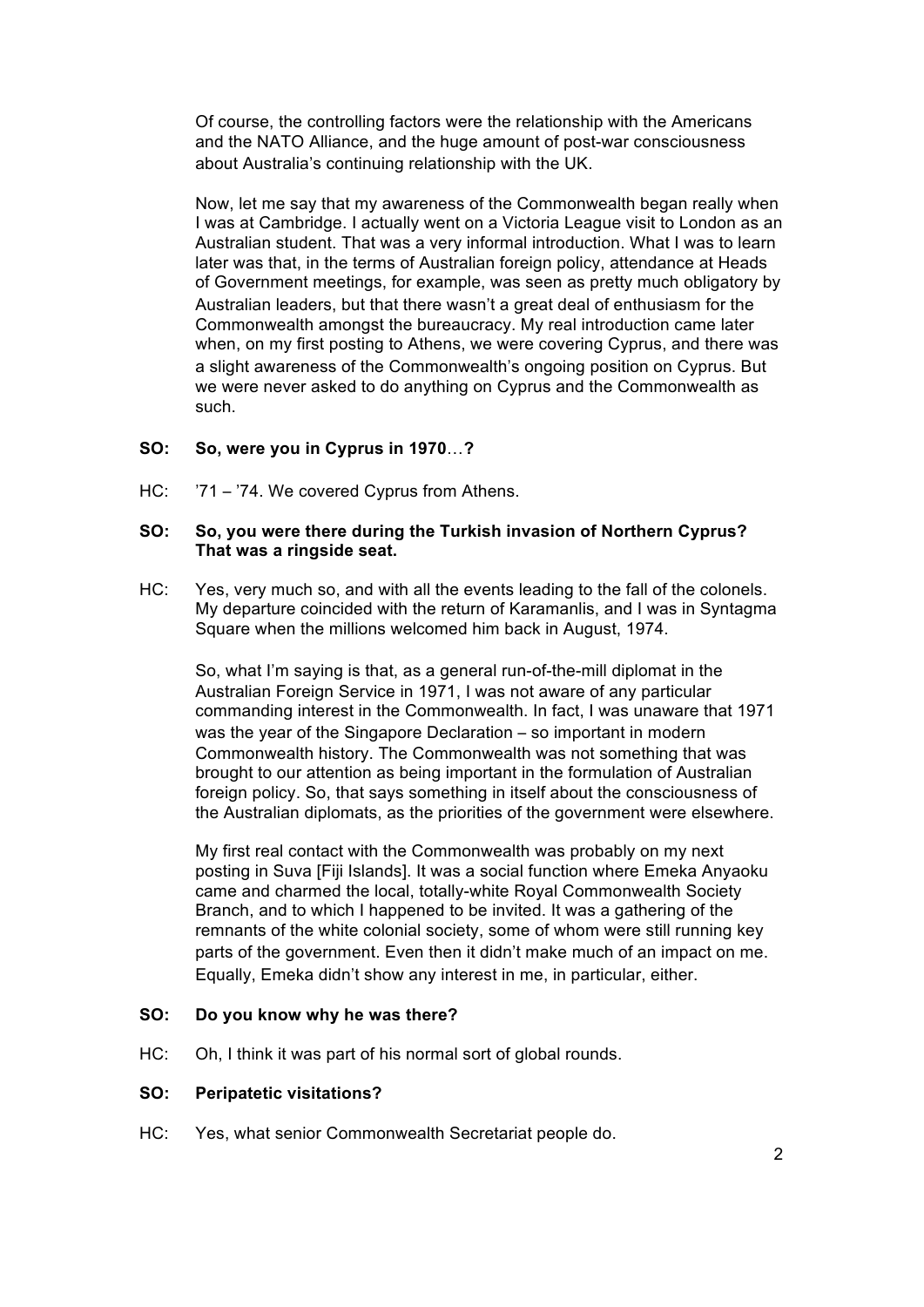Then I came back to Canberra in 1974 – out of the blue – as we were medically evacuated from Suva with a sick newborn child. We thought that, because of her condition, we would be stuck in Canberra for four or five years rather than off to another posting in some hot and sticky parts, probably. So we were settling down for a long stretch in Canberra, when a call came from the Departmental Secretary saying that this job had come up in the Commonwealth Secretariat in London and the government was keen to get a senior Australian into the job, and would I be interested? He thought that it might fit my particular circumstances in not being able to go on postings to Third World countries, for example, which were totally ruled out. The best of medical facilities would be in London, [and] it would be an interesting and important job in the run up to the 1981 Melbourne CHOGM. So, after an application and interview, I arrived in Marlborough House and the International Affairs Division at the end of 1979.

- **SO: Hugh, please, if I could just ask you: you made a comment about the bureaucrats within the Department of External Affairs not rating the Commonwealth particularly highly. But, from** '**75 onwards, you had a Prime Minister in Malcolm Fraser who really was trying to use the Commonwealth as a platform.**
- HC: That's right. This is one of the anomalies of policy-making in the foreign affairs area.

Derek Ingram, on behalf of Chief Anyaoko, once did a survey in the Commonwealth to do with promotional issues – [i.e.] how the Commonwealth could improve its image in Commonwealth countries – and he visited a large number of countries, including Australia. Derek concluded that, whereas you might have heads of government who were committed and keen to make the Commonwealth work, the bureaucracy was almost adamantly opposed to the Commonwealth. Later, when I was doing a PhD, I did a similar thing in Canberra. I thought I'd test this, and I did a paper. I interviewed 20 or 30 senior people that I'd known personally who'd been senior in policy-making areas, multilateral policy-making, and in Commonwealth countries. So, I tested them on this and I wrote what I thought was an interesting paper. It was in response to a request from the Round Table for a piece on Australia and the Commonwealth. My conclusions were the same as Derek's. It was never published, because whoever refereed it thought it wasn't good enough [*laughter*]. Editor Andy Williams wasn't very impressed, because he was keen to publish, but there you are.

What I'm saying is that heads of government and bureaucrats can run at different paces and, in the case of Fraser, he had a very strong supportive back up in his own department – the Department of Prime Minister and Cabinet – who ran with the Fraser initiatives and ran very successfully. The Foreign Affairs department – which has always played second place to Prime Minister and Cabinet when it comes to heads of government meetings – were playing catch-up with PMC the whole time, and not always willingly.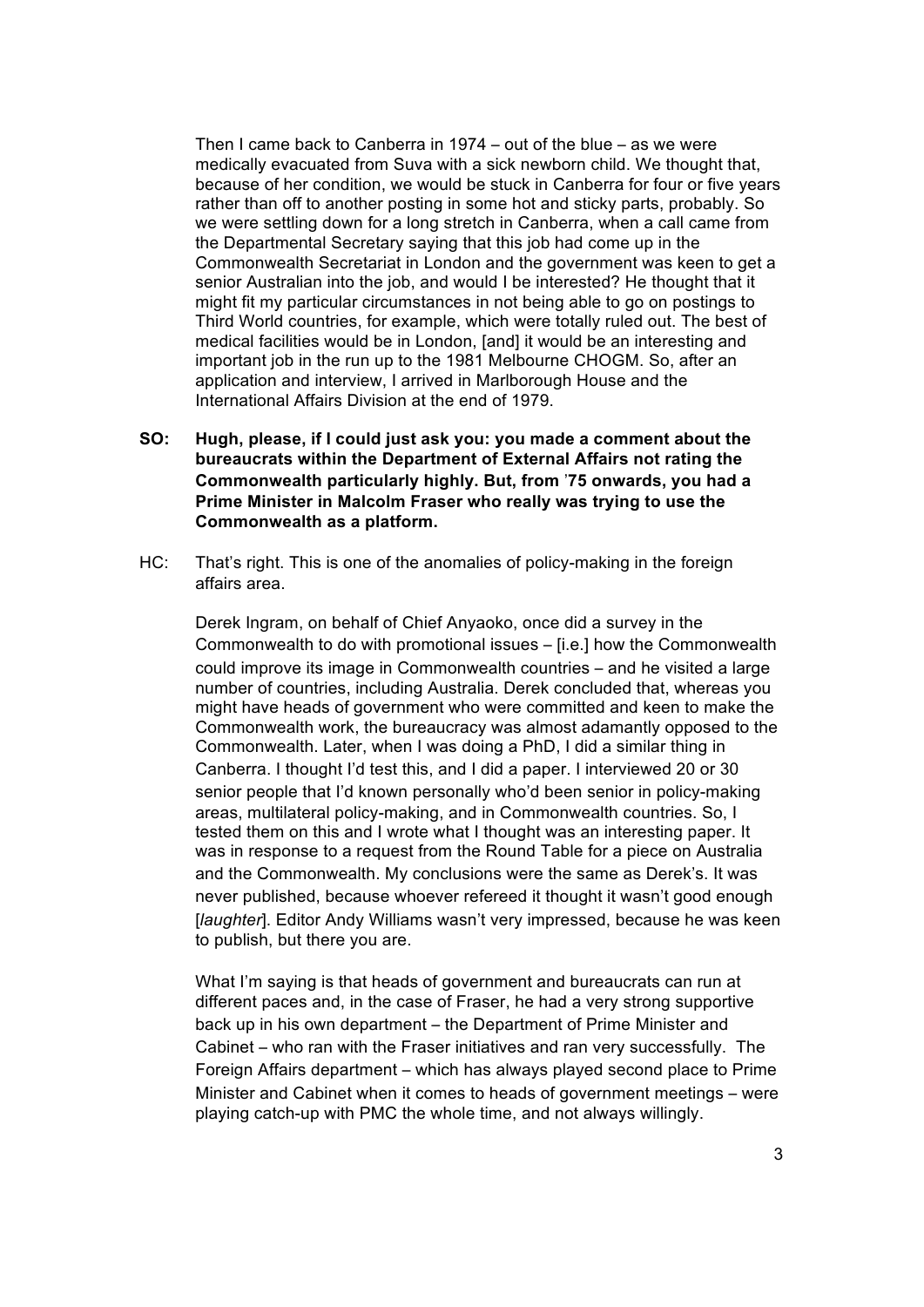### **SO: So, where is the locus of foreign policy making in Australian politics?**

- HC: Well, it sits in the Foreign Affairs Department. But on the specific issues of interest to Prime Ministers, like CHOGM meetings or G-20, the Prime Minister's department would have a very direct relationship with what the Prime Minister wants and set about getting what he wants. It's changing, and foreign affairs has not always been the strong point of our recent Foreign Ministers – apart from Kevin Rudd, who used DFAT as an instrument, very much his own department. But, certainly, in the context of the Commonwealth and CHOGMs, the international division of the Prime Minister's department has taken the running with DFAT providing a supportive role.
- **SO: I**'**m just struck by the dichotomy between what you**'**re saying of the attitude of the Department of External Affairs and my knowledge** – **having also interviewed him** – **of Fraser, who really used the Commonwealth as a platform to promote Australia in international affairs, and to further Australian interests.**
- HC: Absolutely.

### **SO: And Tony Eggleton was encouraging him to do so.**

HC: Yes, and there were others there too that were equally supportive, and initiatives like the CHOGRM, for example, were run very definitely as a result of Fraser's own personal interest and commitment, and executed by his department.

Foreign Affairs officers were always involved because of missions overseas that have to be involved, but the people calling the shots were in the international area of PM&C. I can remember being in New Dehli for the CHOGRM in 1980 and having a drink with the High Commissioner the night before Fraser was due to arrive. His principal advisor from the Prime Minister's Department – the guy running the CHOGRM agenda – was at the drinks. I was told by the High Commissioner that the brief had come from Canberra, but this guy actually ripped it up, put it in the bin, and re-wrote it for Fraser. So, that's an illustration. I'm not sure it could happen that way these days, but then when Fraser was running very hot and strong in the Commonwealth that was the disposition of the bureaucrats.

# **SO: Was that to your advantage** – **that Fraser was** '**running hot and strong**' **on the Commonwealth** – **when you arrived at Marlborough House in 1979 as Director of Political Affairs?**

HC: It was. The Prime Minister's Department decided they wanted to have an Australian in a senior position in the run-up to the Melbourne CHOGM. In fact, two Australians out of PM&C had spent several months working with the Commonwealth Secretariat in London, getting the message straight as to how the CHOGM in Melbourne should be organised. They were very committed, really committed.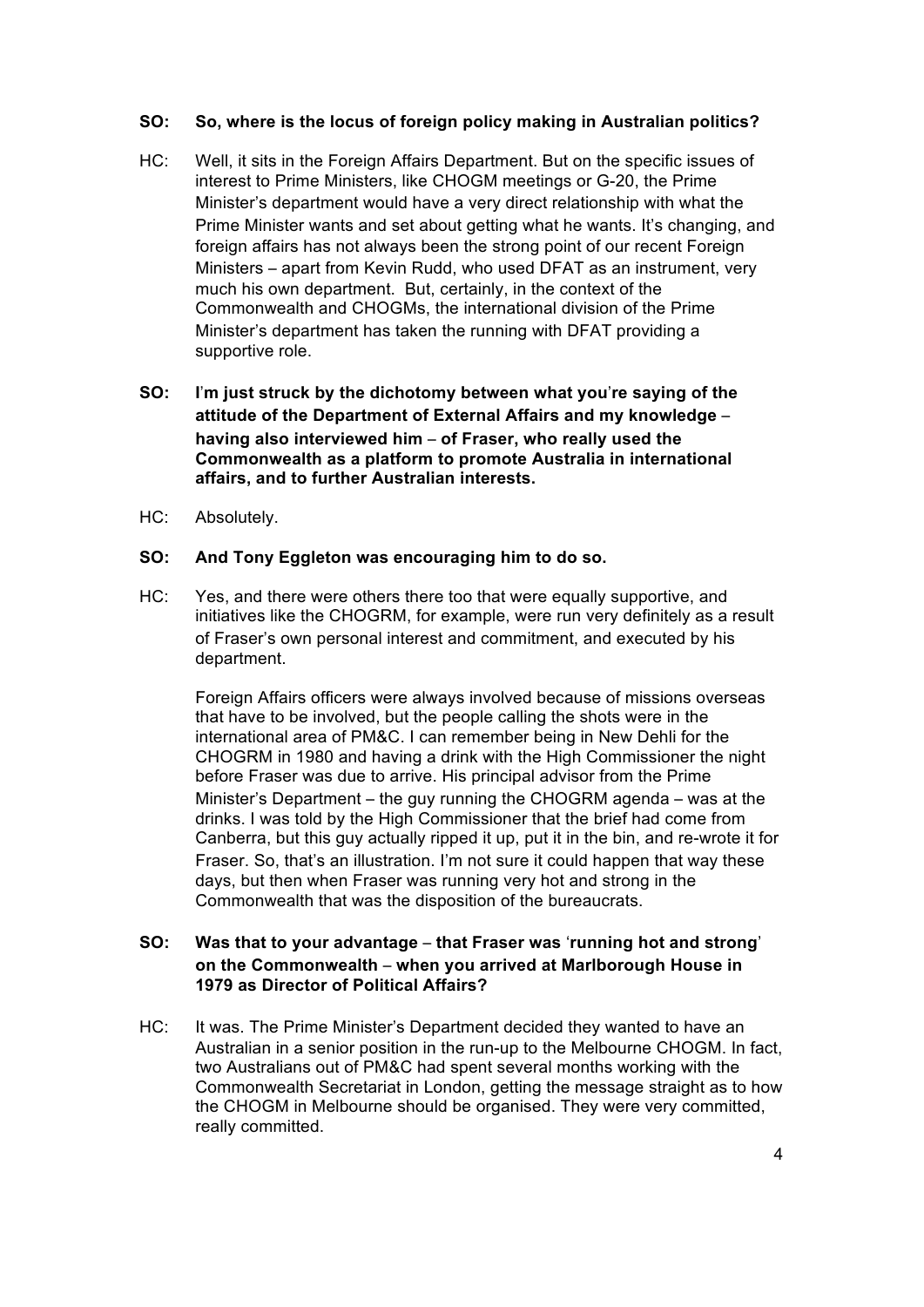- **SO: Because, as I understand it, Fraser**'**s agenda underlying the 1981 Melbourne CHOGM was very much economic development.**
- HC: Yes. It was.
- **SO: He tried with Michael Manley to set up the Common Fund, having had that small meeting at Runaway Bay in Jamaica in 1979. Fraser seems really to have been trying to combine West/South economic collaboration and developmental issues. How far was this part of [the] Department of External Affairs**' **agenda at this particular time?**
- HC: Well, very little I think. Because the whole notion, for example, of CHOGRM, was to develop what has since evolved into APEC and the establishment of trading and financial links across the region, specifically in respect of economic issues. Now, we can talk about that separately, but that was Fraser's emphasis, and it was a very heavy emphasis in Melbourne. He found it ran true to the Third World developing agenda, which Sonny Ramphal was pressing in the Secretariat, but it didn't sit comfortably with others like Muldoon and Thatcher. But it sat very comfortably in the Commonwealth's broader agenda, which Sonny was pursuing in all sorts of ways – through the Brandt Commission and other areas – and of course the whole support for the New International Economic Order through the UN. Sonny found a soul mate in Fraser and was able to pursue that agenda almost as a sort of personal predilection, based on the fact that he knew he had support out there in strong Commonwealth figures like Fraser.
- **SO: If I could go back just to your arrival, then, at Marlborough House in 1979, with Melbourne scheduled as the next Heads of Government Meeting. To what extent, as Director of Political Affairs, were you involved in setting that up? Or was that much more the Office of the Secretary General?**
- HC: Well, just a bit of background. I was recruited as Assistant Director and I took over as Director in 1982. But, about my recruitment: when I said I would be interested in the job, I then went off to London to the interview, crammed on the aeroplane on the way there, and did my nervous best in the interview; because, frankly, I knew nothing about the Commonwealth.

# **SO: Like a typical World Bank official reading a country project report!**

HC: Yes, that's right. So, I landed in London and, a bit overwhelmed by the magnificent context of Marlborough House, I was interviewed by a panel consisting of Chief Emeka Anyaoku, who was Deputy Secretary General and the Chair of that selection committee, Moni Malhoutra as the Director of the IAD, Peter Snelson [as] Director of the Education Division and Henry Lynch-Skyllon from Sierra Leone, the Director of the Administration Division. So, it was a fairly high-powered committee and I was grilled pretty much by them. Andrew Peacock had supported my candidature, which was helpful, I think. But I remember very clearly that Moni queried my Anglican theological background, wanting to know if I was sound enough politically, regarding – I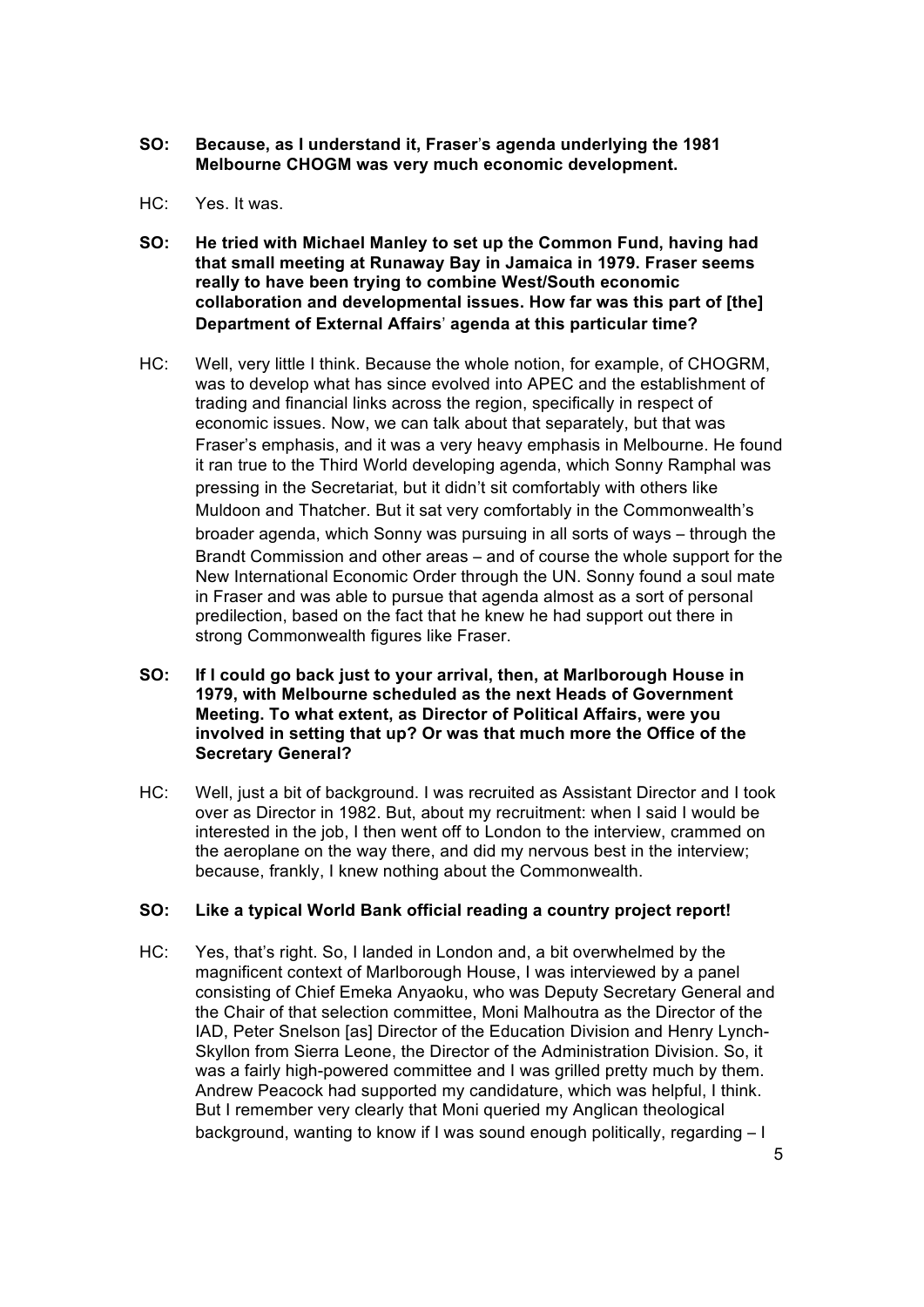guess – the multi-faith nature of the Commonwealth. He gave me a real grilling.

But, anyway. In the end, they then called me back the next day and asked me to come and meet the Secretary General. I had a one-on-one with Sonny, and he was obviously checking me out. Moni was there as well. I remember one thing Ramphal said. I knew the heavy emphasis of Fraser and himself on economics; and Sonny's own very proactive involvement in international economics. I said to him, "Look, I'm sorry, I'm not an economist, and I'm not going to be much help to you on all of that stuff", and he said, "Well, thank God for that." [*Laughter*]

## **SO: We need some balance!**

HC: That's right. But, what I'm saying is that the Australian government was very committed to getting someone in there. I don't think they'd had anyone there since Michael Wilson – whom you met yesterday, who worked in Arnold Smith's day in the International Affairs Division – and there may have been one other, but only for a short time. But, it's interesting, because in succession to Emeka – who'd been an Assistant Director in the International Affairs Division in those days, under the Brit, Tom Aston – Emeka became the Director. When he became Director, Moni succeeded him as an Assistant… He was an Assistant Director, and became Director. Henry Lynch-Schillon came at the job very briefly, but was then transported to administration; and then that's when I was recruited to replace Salv Stellini from Malta [who] was elevated to Assistant Secretary General, as was Emeka prior to him.

#### **SO: It seems like complicated chess moves within Marlborough House!**

- HC: But it's all very interesting because it's all part of a devised system that meant that people with influence found themselves in increasingly important positions. So, Emeka became – from the Assisant to Director of International Affairs – Assistant Secretary General and then Deputy Secretary General. Moni, on the same track, to Assistant Secretary General, but failed to become Deputy for all sorts of reasons.
- **SO: Hugh, please could I ask, is this all part of building the Secretariat as silos of strength? There appear to have been relatively autonomous departments, with a Secretary General who built up a coterie of people around him whom he believed to have particular strengths. I know that Sonny Ramphal was quite explicit at head-hunting what he deemed to be the best talent, and to make sure that he had** *his* **team. This was very much Sonny**'**s management style, and also a key way to proselytizing his agenda.**
- HC: Yes, that's very much the case. Even more so there were divisions that were preferred over others like a hierarchy of divisions, if you like. In the top echelon were the International Affairs Division and the Economic Affairs Division. There was a proposal at one stage that, as Director of International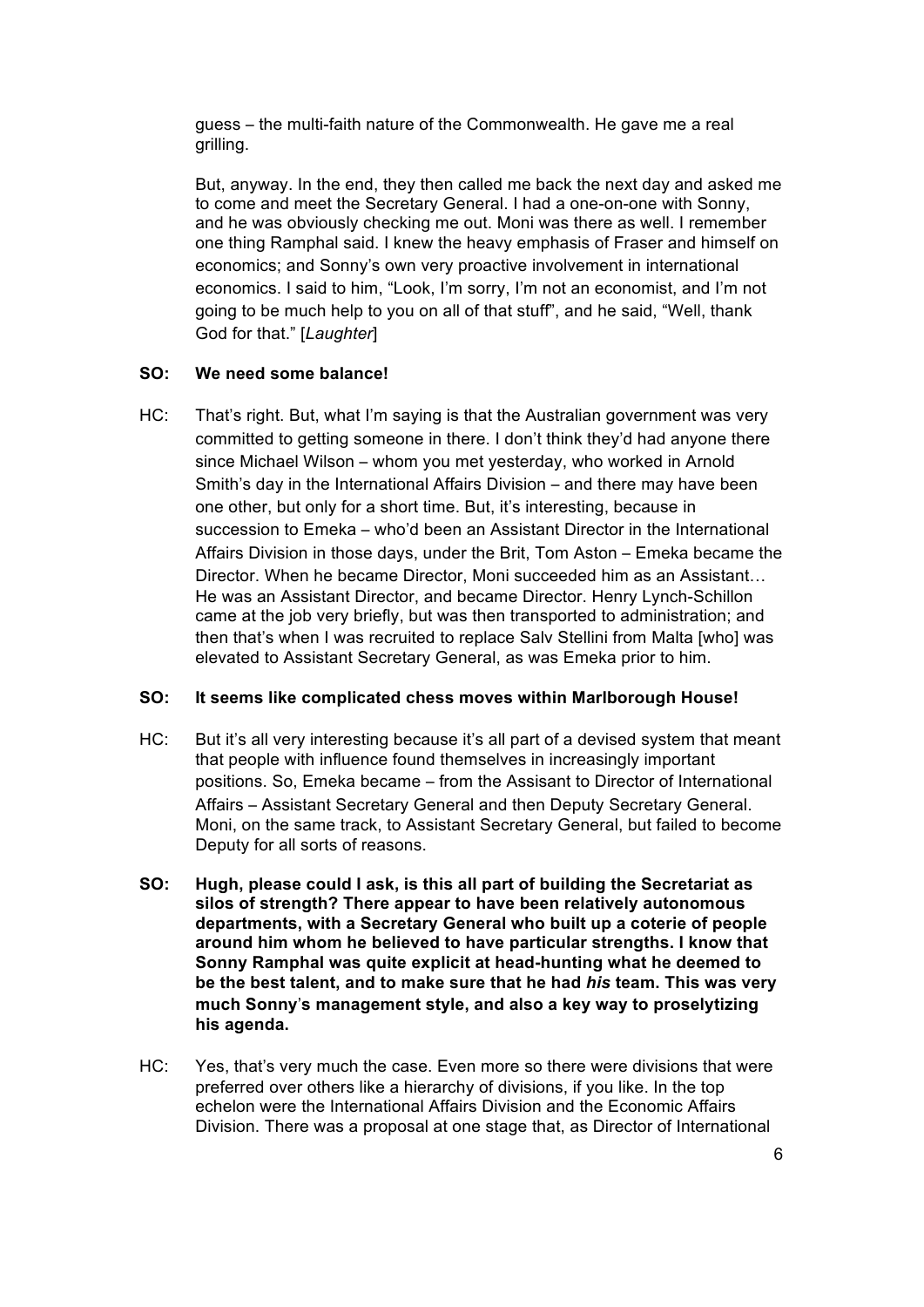Affairs, my salary should have a component to reflect the importance of the work; the same with Vishnu Persaud, who was doing the economic work. That was met with almost industrial action on the part of some of the Division heads: others who felt that they were doing an equally-important job, whether it be industrial affairs, or management, or agriculture or whatever was going.

#### **SO: Yes. How far did you feel that there was a tension between the Office of the Secretary General and the International Affairs Division?**

HC: We operated as a wing of the Secretary General's office, so there was very little tension: particularly when Moni became Assistant Secretary General but also Head of the Secretary General's office. Moni held those two positions in tandem. When he was Head of International Affairs, he was also increasingly the Secretary General's principal confidante and advisor. When I arrived, he was both Head of International Affairs and Head of the Secretary General's office. Mark Robinson and Chris Laidlaw – as was Stuart Mole – ultimately, all Assistant Directors in the SG's office, working under Moni. I didn't ever find there was ever any conflict between what I was mandated to do and what the Secretary General wanted, because in those days Moni basically ran them both.

#### **SO: Well, he had a prodigious capacity for work.**

HC: He had a prodigious capacity. He was a brilliant operator, and not everyone got on with him. I did, after an initial eruption, and we worked very happily together and very successfully together. I could tell you a myriad of stories about how that brought us into conflict with other senior officers in the Secretariat, but I chose to put my weight behind Moni – not exclusively, but knowing how he reflected the wishes of the Secretary General. I'll tell you a story. The first job Moni got me to do – whilst [I was] settling in with my small children in a hotel, looking for a house with all those sorts of things you've got to do when you go to a new posting – was to write a piece on India and Pakistan upon independence, which I knew nothing about at all. But this was Moni's way of testing me. So, within a week, he gave me this assignment. I locked myself down and wrote it – with a lot of help from staff and Chatham House, I might say – and presented it to him, and it seemed that I got a tick for that.

But there did come the time when, because of his 'interference' in my role as Assistant Director, I had to say to him, "Moni, I'm sorry, I don't have to be here, and I don't have to be humiliated, which I suspect you're trying to do. I'm prepared to pack up my bags and go back tomorrow to Canberra. I don't need to be here. If you want me to be here, we've got to work collaboratively". I knew he was a tough boss. I've sat in his office when he called up a colleague and, while I was there, tore up his draft and said, "Go back and do it again". This guy later became Foreign Minister in his government. So, Moni wasn't liked by all, but I found him charming, a considerate human being, intellectually brilliant, great company and very supportive.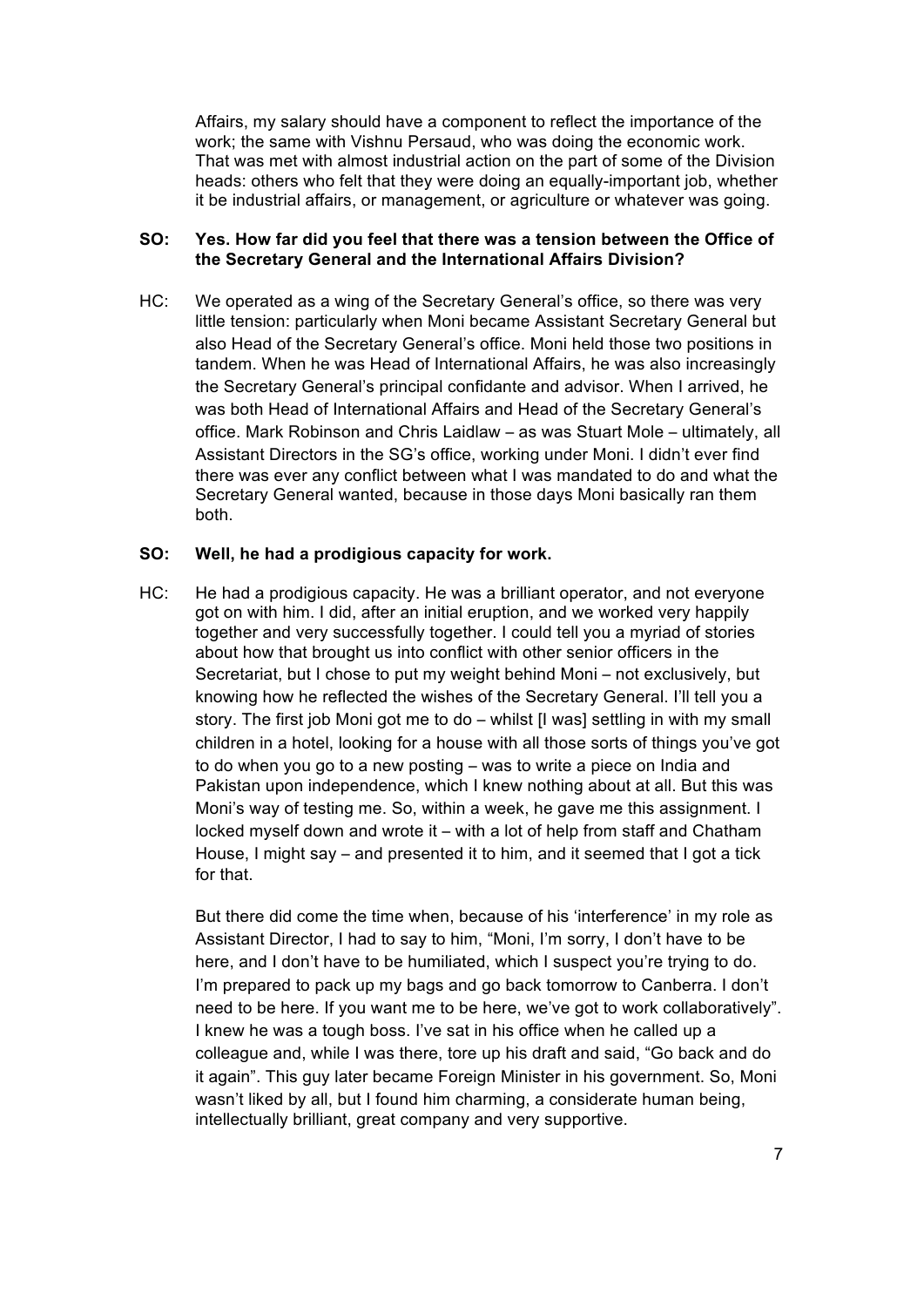# **SO: Did he have a problem delegating work or responsibility?**

HC: Yes and no. I mean, he delegated everything. I don't know of anytime that he actually said, "Well, that's yours, I'm not going to…", or, you know, "I want to have control of this".

## **SO: Or is this micro-management?**

HC: Only in so far he scrutinised absolutely everything in fine detail. He was very happy that I had come with first-hand knowledge of the South Pacific. In those days in Suva, we'd covered Fiji, Samoa, Tonga, Tuvalu and Kiribati as well as the regional organisations. I did all the work on that. He was glad to have someone to write a paper on the disposition of the multilateral organisations in the South Pacific, which became our policy. He left it totally to me. He didn't interfere whatsoever. Other people like Stuart – who worked more closely with him next to SG's office – might have felt a bit restricted, because he protected his relationship with Sonny very closely.

## **SO: If I could take you back to the CHOGMS, the Commonwealth Heads of Government Meetings. Did you attend Melbourne?**

- HC: Yes, as an Assistant Director. It was my first CHOGM.
- **SO: Malcolm Fraser commented that the background demonstrations by Aboriginal human rights activists was an important part of the setting, because his hope [was] that the news story at Melbourne would be economic/developmental consensual issues and there was this aspect of Australian domestic politics which intruded. Does that accord with your memories of it?**
- HC: Not really, no. I'm sure as Prime Minister it probably preoccupied him. I'm sorry, I can't really give you a comment on that because I don't recall other than it being one factor that was happening. That wasn't the thing that was preoccupying me. I was an Assistant Director, Moni was Director. The two things that happened at that meeting which were really memorable – apart from lots of interesting policy stuff that came out of the meeting which had long-term implications – was the conflict between the Secretariat and the Australian officials about the conduct of the meeting, the shape and size of rooms, and the importance of getting it right, for the Commonwealth way of doing things.

## **SO: What,** '**in the round**'**, rather than theatre-style**…**?**

HC: Well, no, in the way the rooms were set up. Australia had spent a lot of money on the Exhibition Centre that meant they had to rebuild it. It wasn't just to do with the size and shape of rooms, but who was running the meeting, basically, and the Secretariat people – and I'm thinking of Moni in particular…I don't remember much about what Emeka was doing in those days, but Moni, he used to carry the can for the Secretariat in these sort of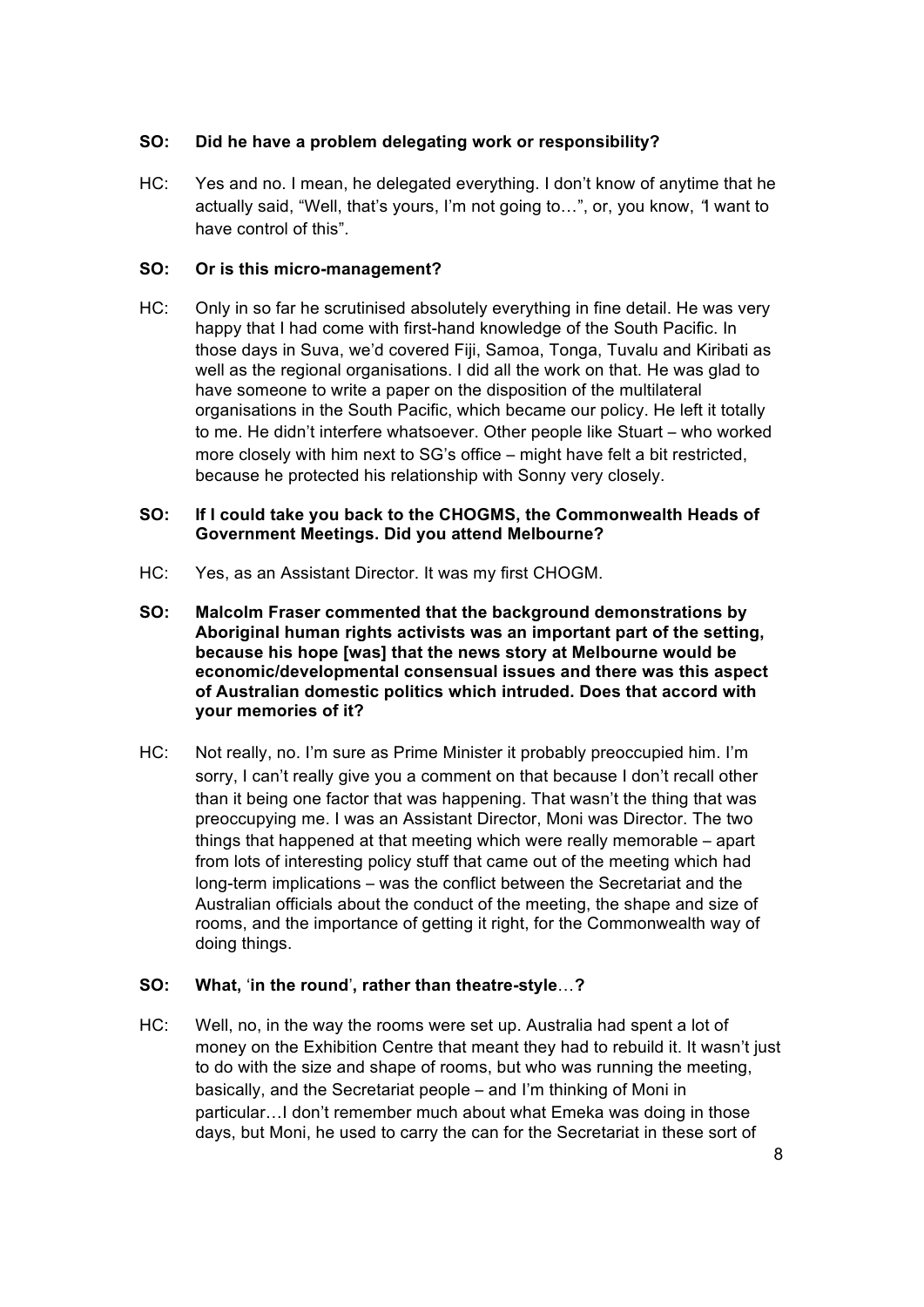discussions with Australia. The second thing I remember was my introduction to Commonwealth drafting, because, you know, there's a huge amount of drafting that goes on by the Secretariat, in and around CHOGMS, and in particular the communiqué. Sitting around the table late at night, very late at night, with Sonny and Moni. Again, I can't remember Emeka being there, but I do remember Mark Robinson playing a great role in the choice of wording, getting the words and phraseology right, which was very important to Ramphal, because he'd pick it up and walk it around to Heads of Government – that was his style – and get things moving.

The third thing was really on the policy side, where a lot of things were initiated in Melbourne, including the Small States Programme. It wasn't heralded as such, but the Australian government moved in behind proposals to reinforce the capacity of small states – particularly in the Pacific – to have a meaningful voice within the Commonwealth, and the possibility of representation in the UN.

- **SO: That really came out of the first CHOGRM meeting in Sydney in May 1979, when Malcolm Fraser had commented that he felt that this was entirely appropriate, because small Pacific island states felt remarkably reticent at speaking out at these increasingly large Commonwealth meetings, and they needed a smaller venue.**
- HC: Absolutely right. But it took root and evolved over a number years mainly through the work of people like Chris Laidlaw and Ed Dommen in the UN system, who had begun putting papers together with the support of Sonny. These were the proposals that were floated initially at Kingston. But it did begin to pick up pace through 1980-81, and ended up with Australia coming up with the money to put together the New York office for small states.

#### **SO: So, it was Australian money to do that?**

HC: Australian money, yes.

## **SO: Was this intended as capacity-building for small states, to have that permanent presence in New York**…

HC: Amazing. Yes. Well, it was IAD which covered all the arrangements on that when I was head of the division: including negotiations with the UN, who didn't want it.

#### **SO: Did they not?**

HC: No, they didn't; certainly didn't.

# **SO: Why wouldn**'**t they assist you?**

HC: Well, because the UN concept of membership was not only related to states possessing political independence/autonomy and the capacity to pay fees upfront, but also that they possess an individual physical identity in New York.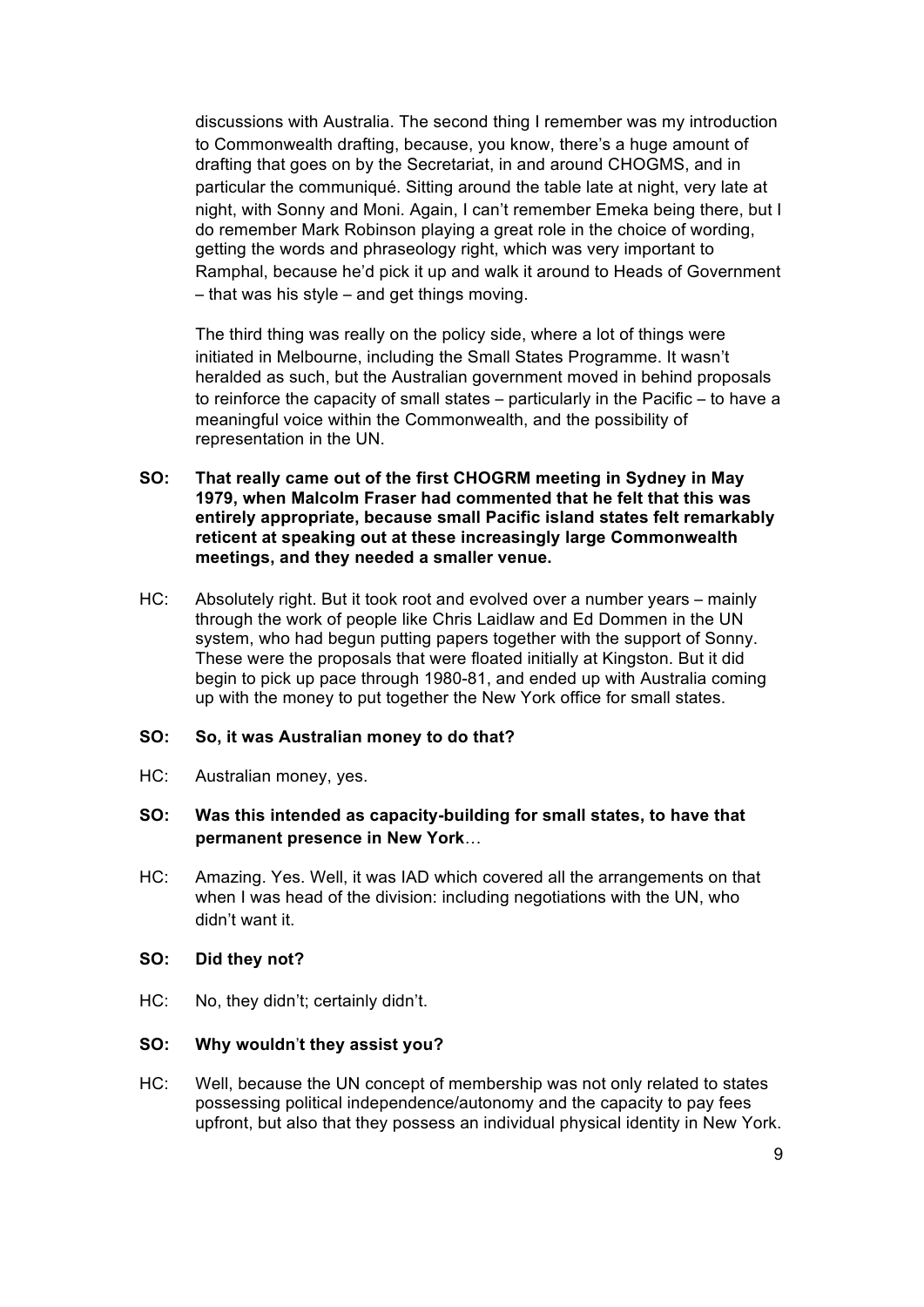A combined office – embracing a number of separate states – weakened that notion.

### **SO: Why?**

HC: So, we had to negotiate this concept through the UN system, which wasn't easy, mainly because it was so novel. And we had to negotiate the physical arrangements with landlords on contracts [and] with builders on the construction. As you can imagine, we spent a lot of time with New York lawyers. Not forgetting potential participating governments and the broader Commonwealth constituency. All that was set up during my time: I think, involving five or six missions. Remarkable success. I don't know if you've been to it, but it still sits on Second Avenue somewhere and I think now houses about 12 missions. Remarkable. That was with Australian money – at Malcolm Fraser's [initiative] – and then it was broadened to a more solid funding support. Politically, it was given more point and purpose by the Small States Initiative coming out of Delhi in 1983.

## **SO: What other particular policy initiatives do you recall coming out of Melbourne that had lasting significance, in addition to the Small States programme?**

HC: Well, it was the first meeting with Mugabe there. Mugabe was there, Pierre Trudeau, Mrs. Gandhi, [and] Thatcher. Muldoon, playing a mischievous role. No Michael Manley, but Maurice Bishop was there and the usual line-up of very interesting figures. The range of outcomes that came out on the political and economic front – the Small States issue, the consolidation of the African wing with, if you like, the celebration of Zimbabwe – all of which seemed to give the Commonwealth a sense of real relevance and importance.

## **SO: A Commonwealth triumph.**

HC: Exactly. And Mugabe was good in those days. People like Lee Kwan Yew, Kenneth Kaunda, Julius Nyerere and Tupula Effi from Samoa, representing a breed of new and interesting leaders.

### **SO: So, [at] this particular point then, in 1981, the Commonwealth appeared to have development and economics as one of its grand strategies?**

HC: Yes. Yes, it did.

## **SO: Okay, when did that start to dissipate?**

HC: Well, John Eyres didn't cover this extensively the other day [at the COHP Witness Seminar, 24 June 2013], but the principal earlier role of the Commonwealth in economics was to set itself up as a repository of information about international economic developments that would assist member states in their own internal economic development, as well as in their posture internationally.

# **SO: So, again it was capacity building?**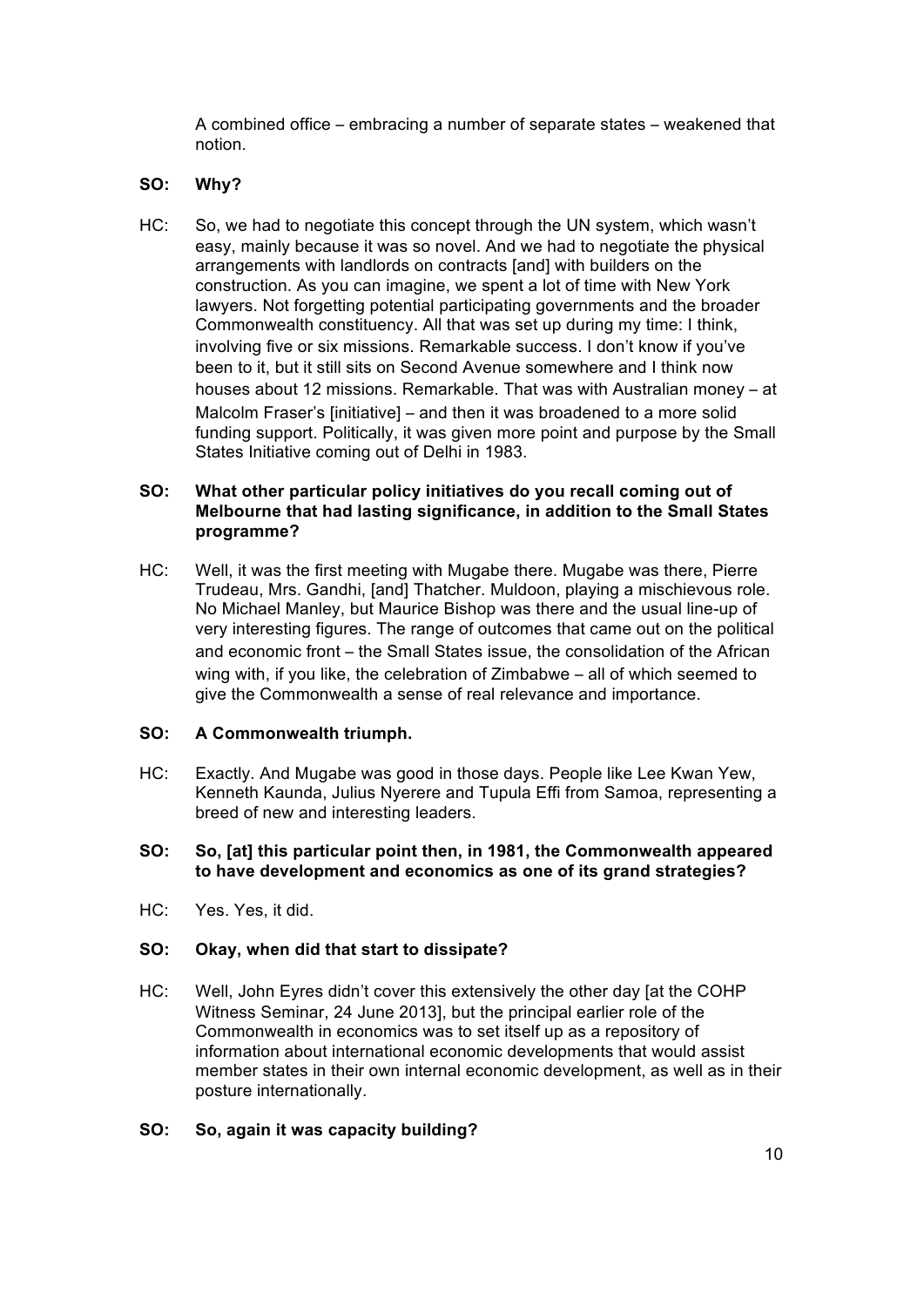HC: Capacity building, absolutely. Yes. And this was built upon – in later years – by the Technical Assistance Group (TAG), which moved into Commonwealth countries and gave them expert support in negotiating and in capacity building: for example, in providing computerised systems so they could access the information themselves. And particularly in places like Papua New Guinea and Bougainville, where the TAG people – Roland Brown, a renowned international lawyer, and Professor Michael Faber, who had been the head of development studies at Sussex University – they actually provided the negotiating team to stand behind the Papua New Guinea Government in negotiating the original Bougainville Agreement on its copper assets.

So, the Melbourne meeting gave a huge boost to the Ramphal political/economic agenda. It was to build upon a role focused on the provision of economic and statistical information to newly-established independent ex-colonies. This had been a function initially undertaken by the UK that had even preceded the establishment of the Secretariat in 1965 and expanded in Arnold Smith's day. Now it was to align Ramphal, the Secretariat and the Commonwealth with the global international developmental agenda.

### **SO: Not development, aid and planning?**

- HC: It was the heyday when Ramphal, with the partial blessing of Commonwealth Heads of Government, became so heavily involved in the international commissions – particularly in the Brandt Commission – and everything that surrounded those eminent people, whose ideas were pretty much dismissed in the early days but in later years became very much accepted as international policy in the UN. You've got to remember that the Ramphal policy stated and re-stated, time and time again, was – and it's absolutely true – that "the Commonwealth cannot negotiate for the world, but can help the world to negotiate". And that's a very smart summary of, really, what his view [was] of how we could work. We cannot actually institute a new economic international order, but we can provide viable intellectual input to global negotiations on things coming from a group of 50 plus Commonwealth countries. So, you'll notice all of those Declarations that came through – in the '80s, for example – were aimed at emboldening the aspirations of the international community. For example: in Nassau, while leaders did all that work on apartheid and the Commonwealth's call on Southern Africa, they were offering their support to World Order on the  $40<sup>th</sup>$  anniversary of the United Nations.
- **SO: Sir Peter Marshall made reference to this in his interview: that the United Nations was unable to come up with an agreement on this particular declaration** – **to mark the anniversary** – **and yet you managed to draft it down in Nassau.**
- HC: Yes, we actually carried it to New York after Nassau, picked up the declaration and took it to talk to the UN people about it. So, it was that sort of thing that Ramphal did and did very well, and I think that his strength was in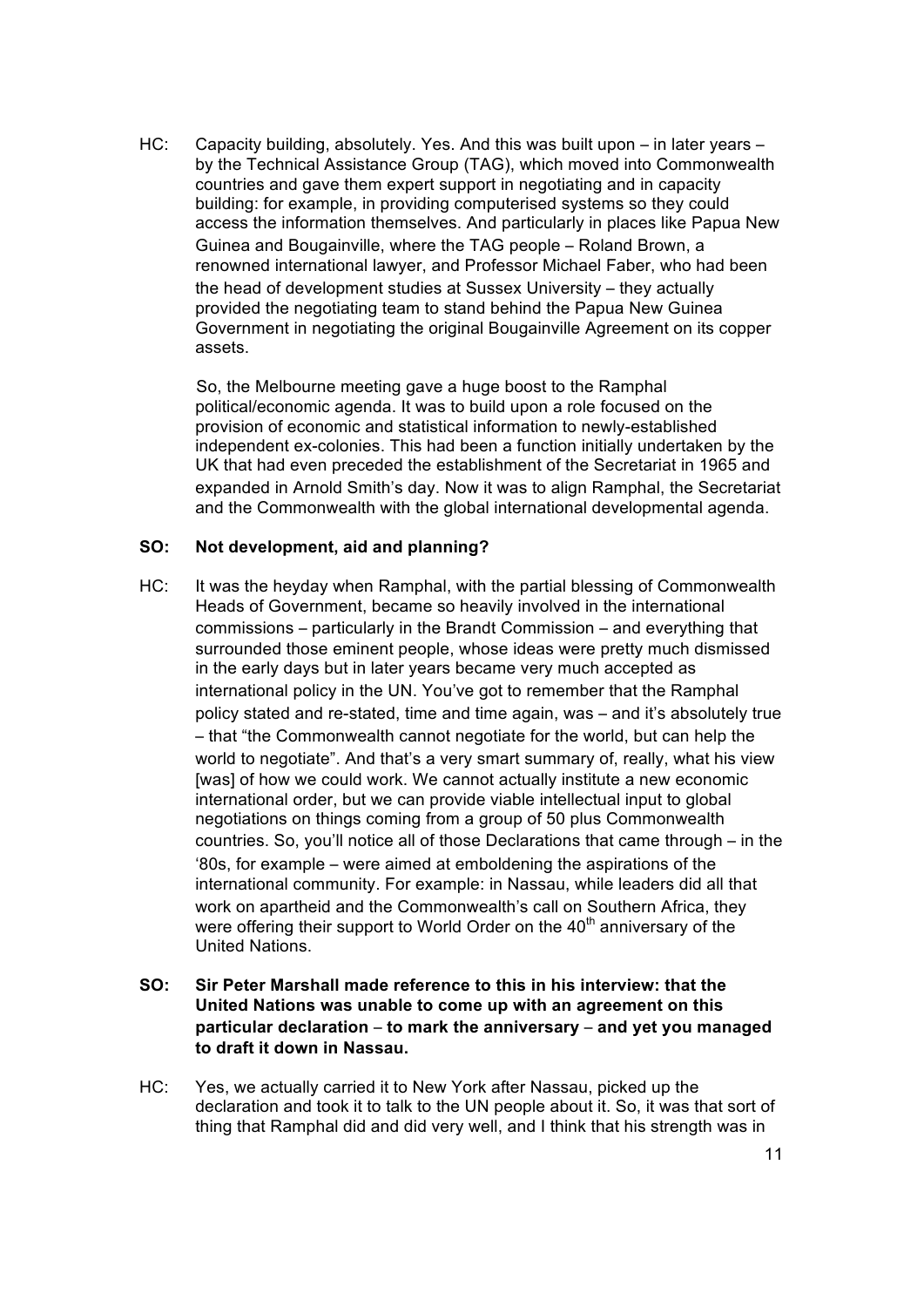his genuine personal interest and commitment to that diplomatic approach: his capacity to grasp the nub of the issues, and his readiness to use people like Peter Marshall – real, respected professionals who knew their way around multilateral diplomacy.

- **SO: Not only did they know the ropes, they knew the people**…
- HC: They knew the people, correct.
- **SO: They were phenomenally well-placed in the networks. Peter Marshall emphasised not only that he knew the world of New York, but he also knew the world of Washington, and he knew the world of Geneva.**
- HC: Yes, that's right.
- **SO: So, his particular appointment as Deputy Secretary General Economic was enormously important.**
- HC: Absolutely, it was, and he was a diplomat a true diplomat. He understood the diplomatic world.

### **SO: A diplomat, and his relationship with Number 10 as well.**

- HC: That's right. But, you see, it was always going to be pedestrian after Sonny. Emeka was always going to be pedestrian. He had his own qualities, but he didn't have the flair and the political insights. I don't want to be critical of Emeka, but that's just the case.
- **SO: I**'**d just also like to suggest that this was the context of the Cold War, but it**'**s also the context of decolonisation, state transition and nation state building; and, therefore, there was a coherence of emerging state agendas** – **particularly in the African states, although not exclusively, also in the Pacific Island states** – **of needing to build state capacity, of accelerating their economic and human development. So there were, if you like, the components of a collaborative exercise. They also shared the problems of their asymmetrical economic power relations, their developmental agenda in a context of an international political economy, which was not shaped according to their needs. So, the Commonwealth had a coherence and identity with that.**
- HC: And it accorded with its original role as a handmaiden to the emergence of newly independent states, particularly in Africa which was like a flood descending on the world in those early days. That's where Arnold Smith and Sonny were very good. And Emeka, to give him his credit, proved himself over and again in dealing with the Africans as they emerged to independence and in interpreting their views.The role of the Secretariat was deliberately tailored to accommodate its member states in a way which aided economic development, gave them a status in the world, gave them an international voice at Heads of Government level – which also provided a vehicle to pursue their collective international interests, like in Southern Africa. It gave even the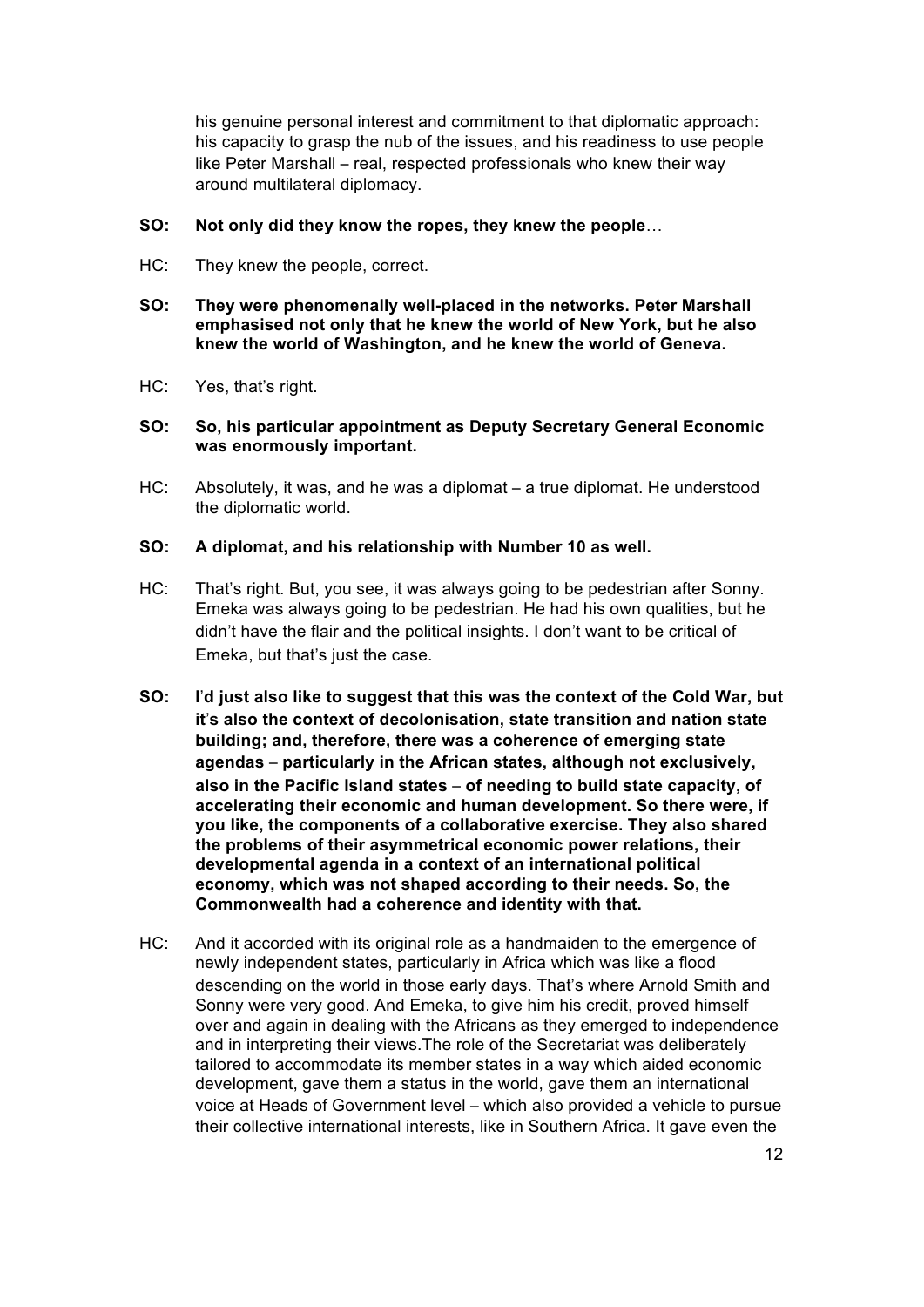smallest of them a voice in shaping policy that ultimately did have some sort of impact on wider global developments. That was a deliberate policy in the '70s and the '80s. In the '90s, the world changed, and Anyaoku was dealing with a different world: a world that was giving increasing importance to good governance and democratic government. The Commonwealth under Anyaoku's leadership made a huge contribution to a global position on democracy as a normative expectation in responsible societies.

Jon Sheppard said the other day that he led 13 Commonwealth observer missions. In my day, we had Zimbabwe, and later we went off to Uganda – both in 1980. For all sorts of reasons, it came to a stop after Uganda.

### **SO: I**'**ve read Commonwealth Secretariat files on the Ugandan election. That was really quite a hairy election observer mission.**

HC: Well, I was up to my eyeballs in that exercise and shared a room with Raja Gomez, in that dreadful hotel in Kampala: 'The Speke', as it was in those days. That was really a hairy mission.

### **SO: The violence that was going on in the ground...**

HC: It was occurring right outside our front door. Secretariat staff were scattered in the field. I didn't go to the rural areas, being in the central group – the core group – which included Patsy Robertson, Moni Malhoutra, Jeremy Pope, and Raja Gomez. We were the core people, but we had people all over Uganda in dreadful situations. Yes, that was really, really a difficult one. Violent? Yes, in the extreme. I vividly remember leader Museveni surrounded by his AK47 bearing bodyguards, straight out of the jungle, coming into the Speke to see the COG [At the time Museveni was Defence Minister in the Military Commission for the interim coalition government, tasked with routing Idi Amin's troops.]. Do you want to talk about that?

## **SO: Yes, I would like to. Was it because Zimbabwe had been such a success, which encouraged the replication in Uganda?**

**But, if I could just go back to the Commonwealth Heads of Government meetings. You mentioned Small States and obviously the New Delhi meeting where the Small State issue was under the spotlight**…**because of the American invasion of Grenada which had taken place three weeks beforehand. Do you recall the intensity of feeling?**

HC: I do, very much so, yes. I was Conference Secretary in New Delhi sitting in all the meetings. I didn't go to the retreat, but was in on all the key meetings. Feelings ran very high, and Bob Hawke – when you see him tomorrow – will relate to you the tensions of that meeting. They overflowed out of that into other things. For example, Hawke's confrontation with Mrs Gandhi.

#### **SO: Argument?**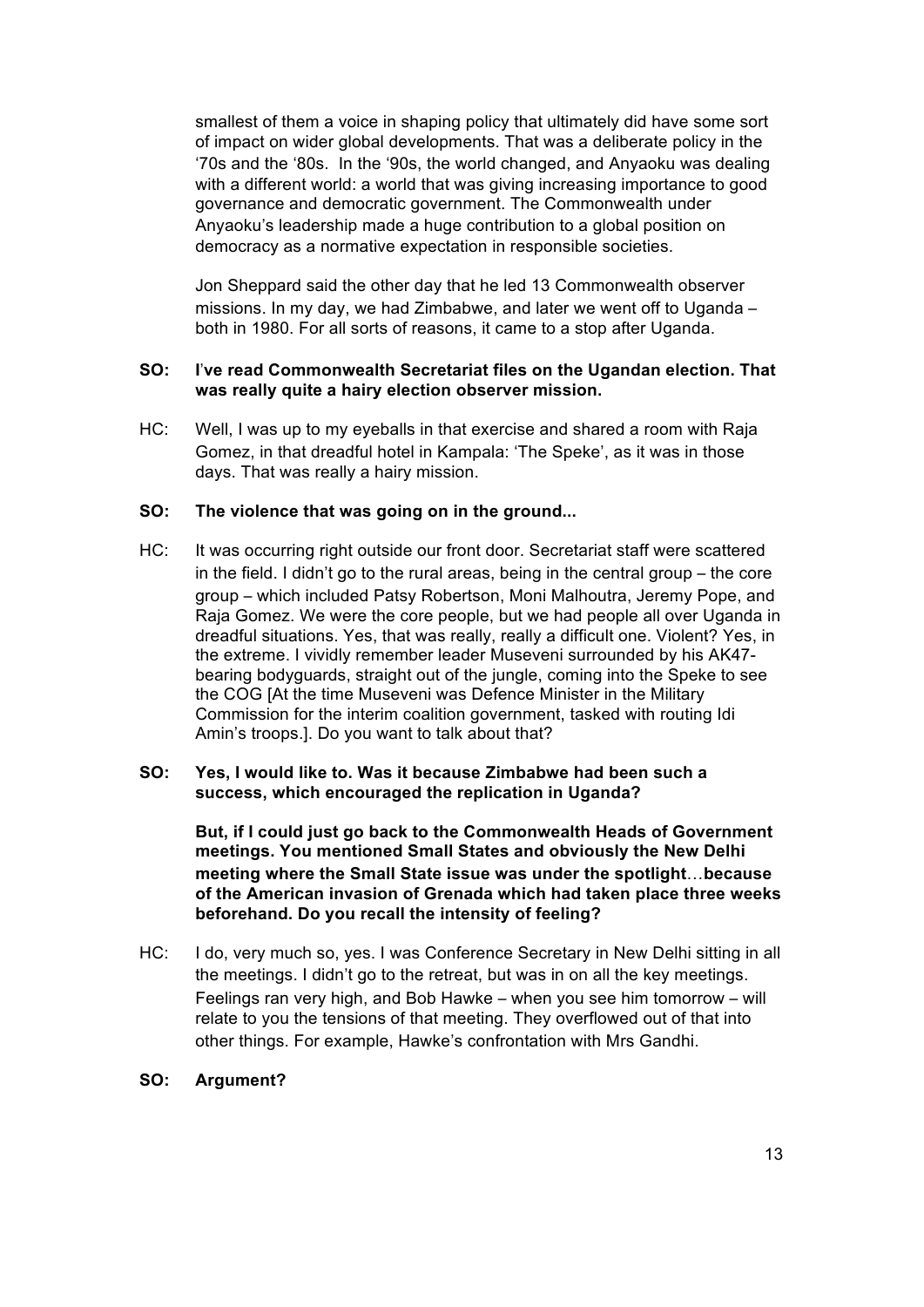- HC: Rather nasty exchange with well, nasty on his part with Indira Gandhi on the Middle East paras in the draft communiqué. That was very unfortunate, and that's one of my enduring memories of that meeting.
- **SO: Indira Gandhi had hosted the Non-Aligned Movement meeting in March of that year, as well as the Commonwealth Heads of Government meeting in the October. It would seem that the overriding agenda of India at that particular point was to try to be a soothing factor in high politics: particularly because what came out was the Goa Declaration on International Security. I know that Trudeau was on his way to visit Moscow immediately after the Delhi CHOGM.**
- HC: Yes, the Trudeau initiative.
- **SO: The Trudeau initiative to try to re-inject some energy and dynamism in the START negotiations. So, the background of this Commonwealth meeting was very much the Cold War and [the] nuclear arms race. Is that your recollection?**
- HC: That's true. Trudeau got very little support out of the Commonwealth for that.

### **SO: Oh? That**'**s not what Patsy said, as Commonwealth Information officer, to** *The Sydney Times***?**

HC: Oh, well my recollection is that he didn't get a lot of support. Trudeau certainly stirred a lot of press interest and a flurry in the multilateral community. The formal reception in the executive meetings was supportive but cool. In any event, the initiative went nowhere in the end.

#### **SO: That**'**s interesting.**

HC: There were three things, really, that came out of that meeting in my memory. One was the Middle East paragraph*s* – where officials had agreed to a line that Hawke discovered overnight and that he didn't agree with. So, he had to press for a change in the final executive meeting. And quite apart from the procedural matter of altering what had been already been agreed, Hawke had a very decided pro-Israel view – always has had – [and] was very quite rude with her [Indira Gandhi] in expressing it. Rude in the way that only Hawke could probably be. But that was very embarrassing among fellow leaders and a setback to Australian/Indian bilateral relations. In later years, I think, Hawke tried to make up for that by his very, very close relations with Rajiv [Gandhi]. But that was a very sour note and she, of course, was gracious about it to the very end. The second thing was the small states debate that – as you know, without going into the details now – had caused divisions right through the Commonwealth, even with Mrs. Thatcher and Reagan. And Sonny Ramphal's article in the latest Round Table, I think, is very enlightening here.

This is where the various silos in the Secretariat were happening. I mean, Neville Linton was working for me then and he knew the situation very well. I've seen the reference to Neville going to Grenada, I don't recall that. But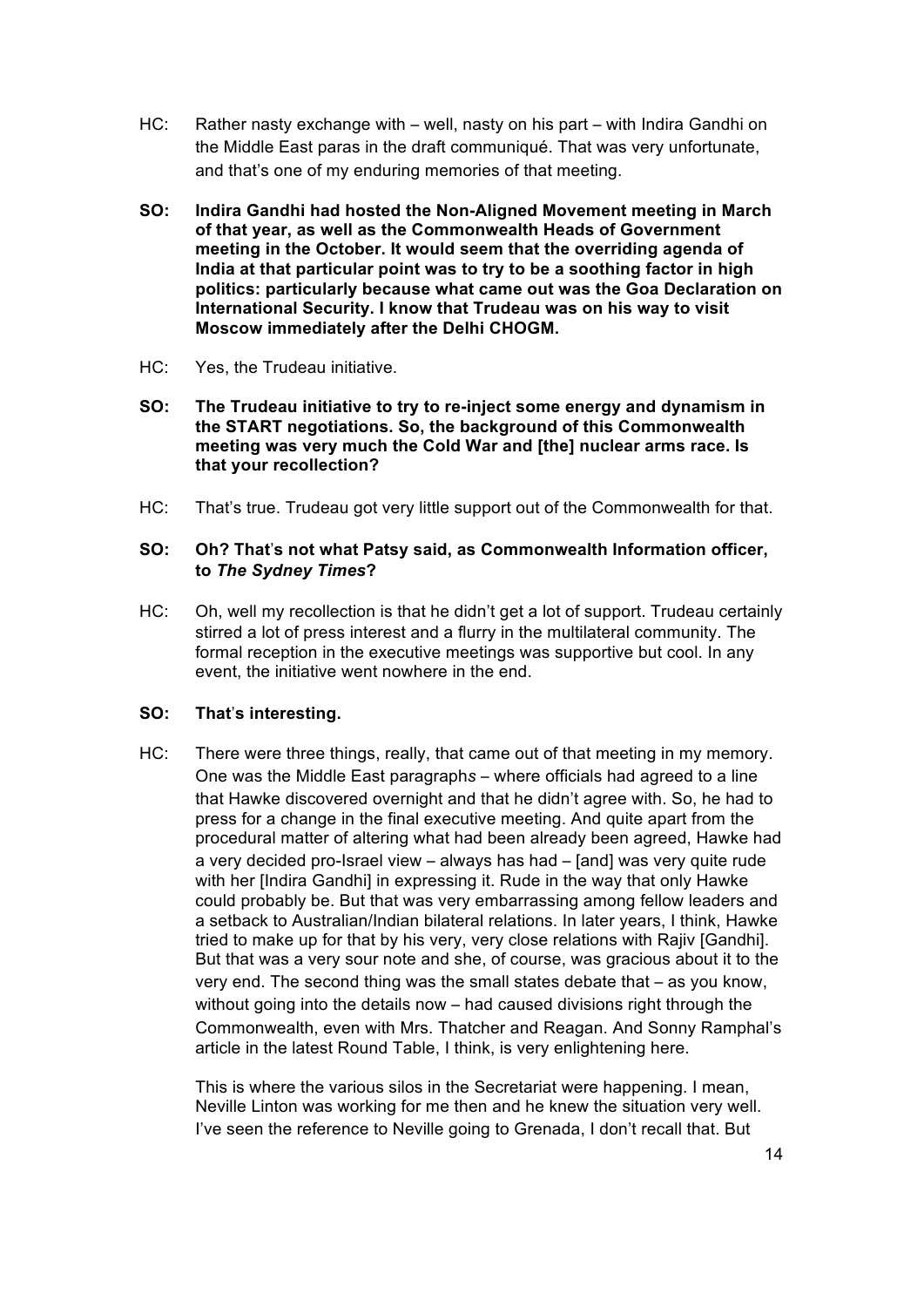Neville – because of his regional expertise, and this was Sonny's way of doing things – was involved in all of the discussions. A bit of a leg man in all of this.

### **SO: Well, that was entirely appropriate, as he is from the Caribbean.**

HC: And it's the way it should be. So, as I said, Sonny had his own way of dealing with these things and would pick people to do things for him – especially when it came to the Heads of Government Meetings and the discussions there. We were all involved, but Sonny's diplomatic method was one thing that struck me very clearly. Of course, the Delhi decision to create an Expert Group on Small States was very good, and the report ultimately became seminal and historic. It's one of the important documents of the time. I remember John Compton's words – and it has always stuck in my mind – when he said that what had happened in Grenada could happen in his own country [St. Vincent], a small island state, if half a dozen people with automatic weapons were to confine the Prime Minister to his residence, take control of the broadcasting system and the control tower at the airport. That was all that was needed to take over the country without blood being shed.

### **SO: Because small islands had police forces, but they hadn**'**t got the arms or training to deal with insurrection?**

- HC: That's right. They are vulnerable on many levels. Compton's intervention was very perceptive and powerful and prescient. For, lo and behold, prior to the Vancouver Heads of Government meeting – after we'd dealt with the Vulnerability Report that highlighted the vulnerability of small states – leaders were confronted with, Fiji where exactly that had happened. Rabuka with his rifles had walked into the parliament and taken over the country. So, it was not only relevant to what had happened in retrospect in Grenada, it actually became an agenda-shaping issue for the Commonwealth – despite the fact that, in Delhi, there were these conflicting views seriously impacting on the meeting. But what came out of it was a brilliant piece of diplomatic marksmanship by the Commonwealth in producing the Vulnerability Report and in anticipating a debate that would evolve in subsequent years.
- **SO: So, at New Delhi the issue was Grenada. At the next CHOGM, at Nassau in 1985, the issue of sanctions was starting to ratchet further up the scale. Sonny had made a public statement, which was reported in the press, supporting the issue of sanctions earlier in the year and so putting down a marker. It is very much part of the folklore that Mrs. Thatcher was deeply antagonistic to the Commonwealth at this particular point** – **on the question of sanctions. Does that accord with your**…**?**
- HC: Well, yes and no. I'll be interested to hear what you say tonight, but I was privileged, I guess, to be sitting on the edge of all this as Head of the Political Division in that whole period leading up to Nassau. There were a number of key factors: the deterioration of things in South Africa and the intransigence of P W Botha, the increasing volatility in the region, the American position on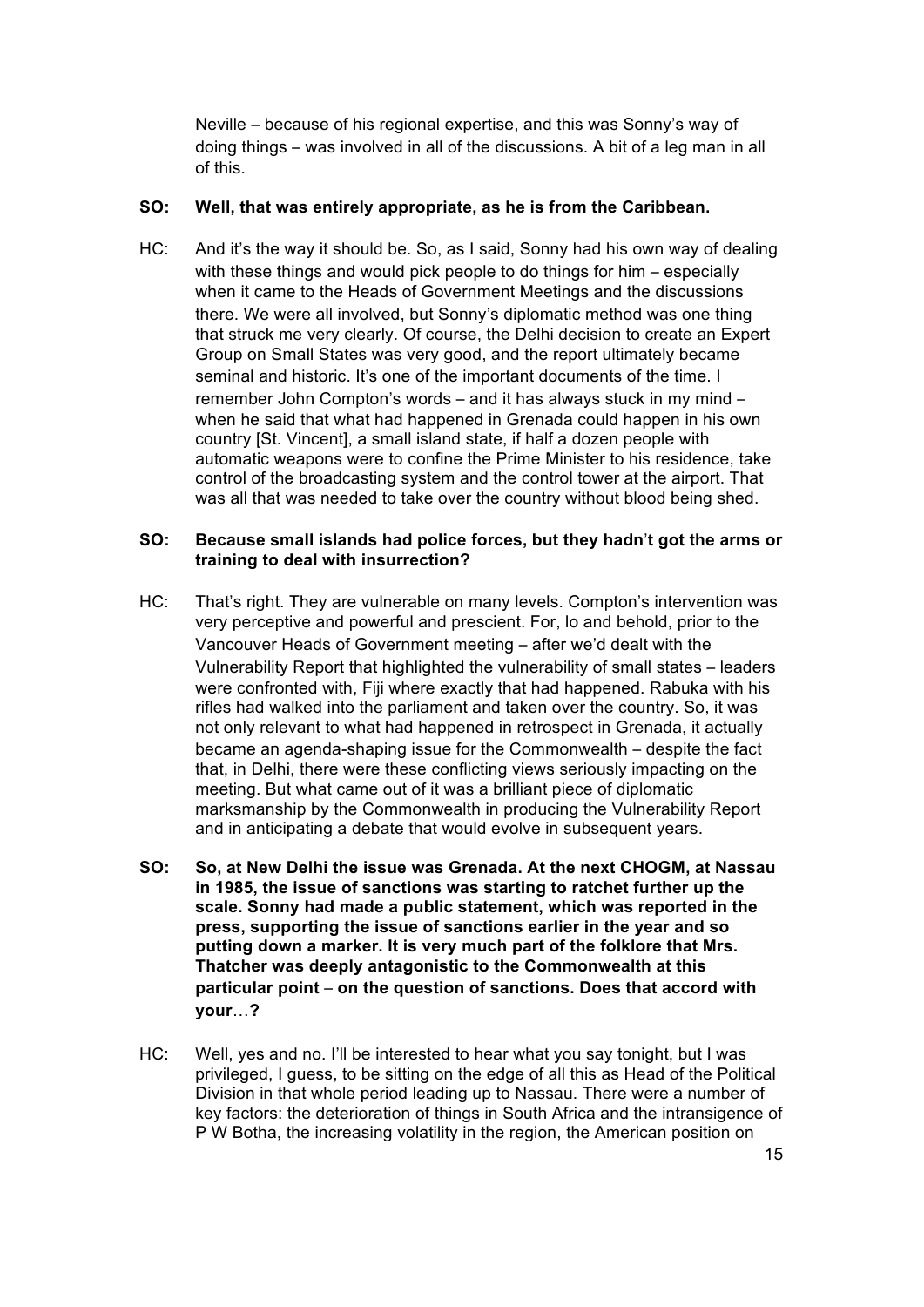'constructive engagement', and the heightened and precarious position of the Front Line States – in particular Zambia and Zimbabwe – and their security needs in the face of the spread of apartheid. It became an issue that really just absorbed, almost, the total energy of the Commonwealth. I can remember hour after hour being spent in the Commonwealth Committee on Southern Africa – of which I was secretary – and the Brits were fending off the increasingly strident position of the rest of the Commonwealth. In this context, I give great tribute to Moses Anafu, who was our principal advisor on Southern Africa – the officer in my division that worked on Southern Africa. His work on those preparatory papers over the the nine years I was there – and before and beyond – was absolutely remarkable in my view.

But the British position, reflecting Margaret Thatcher's position, was to stall any move against the South African government and to promote the reform of the system – not to eradicate apartheid. I'm interested to see – [as] acknowledged in Anyaoku's writings – that there was a softer side, if you like, to the Thatcher position. It wasn't as if she personally was in support of apartheid. I think there's sufficient evidence on the record, particularly if you go into the Heads of Government meetings, to see that she really didn't like P W Botha and she didn't like what was happening in South Africa. She was certainly beholden to pro-apartheid elements in her party and government and it would be interesting to see what sort of advice she was getting from the UK mission in South Africa. But I think that varied over time as well. I remember reading somewhere some time that she was surprised that Peter Jay was more accommodating to her position on South Africa than some of the other professional diplomats. But, there's no question that, in these meetings – including the post- EPG review meeting in London – where she was just one of six or seven around the table, that she held out to a remarkable extent on the position that enunciated the need to secure the future of South Africa economically and in a way that didn't damage the totality of the South African people, the black population. Adopting sanctions does tend, in the international community, to become an easy, formulaic way of solving problems in a non-military way. But it isn't, really. It is an instrument, but it's not the only instrument; it's got to sit alongside all sorts of other initiatives.

**SO: Well, indeed. In fact, I**'**m going to make reference this evening to the open letter that General Obasanjo wrote to Thatcher after the EPG visit and after the review meeting in London in 1986, setting out his sense of moral outrage and his demand that Thatcher acknowledge that** – **if she was going to use sanctions against Argentina, against Chile, using them against Eastern Europe at that particular time** – **that there was a moral imperative to use sanctions again as a diplomatic demonstration of repugnance against the apartheid system. Obasanjo**'**s sense of distress and anger really radiates off the text of this letter. It**'**s a very, very powerful appeal to Thatcher. Yet, as you say, she didn**'**t see that sanctions, indeed, would be helpful in the longer run.**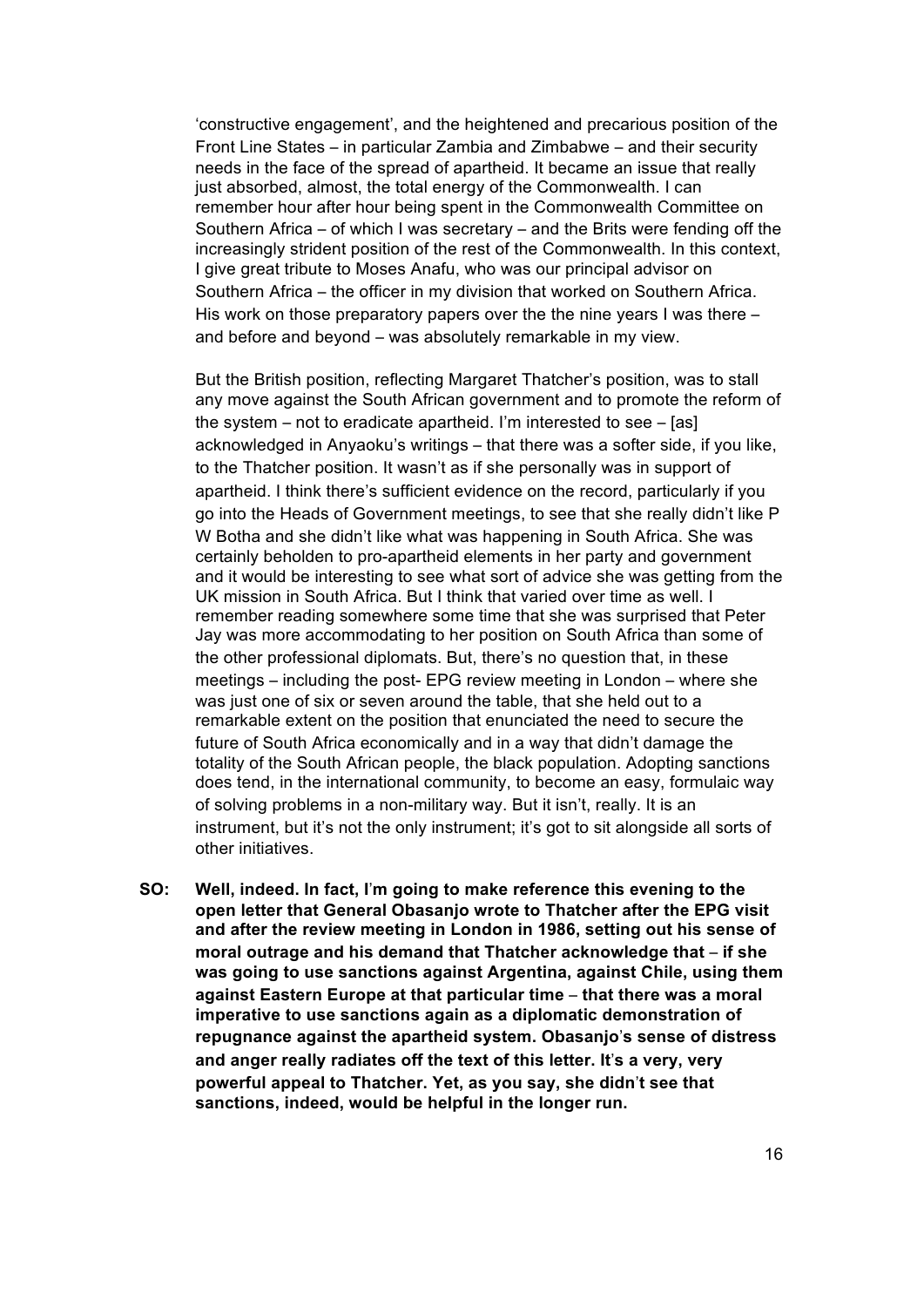HC: That meeting in London was very interesting: sitting around a small table like this, just six or seven people there, chaired by Pindling of the Bahamas. There were very few people in the room. I was privileged to be there as one of the very few officials with responsibilities for arranging and recording the meeting. Mrs Thatcher was subject to an onslaught, and one saw at first hand how she had acquired this reputation for resilience and stubbornness. And, like her enemies, one had to admire her for her tenacity. So, while finding her policy on apartheid repugnant and her diplomatic skills sadly wanting, I could see the rationality in her position as it stood in great contrast to the highlycharged and determined position adopted by the Commonwealth, generally. I think that she wanted it believed that she wasn't prepared to give any quarter to apartheid and to the system. These concerns were being overturned by her seeking to protect wider UK interests. At that meeting, there were Mulroney, Hawke, Rajiv Gandhi, Kaunda, Mugabe, Thatcher and Pindling, and the Secretary-General, Ramphal, sitting at the table. I remember so clearly. It was like friends sitting around the table, making a last ditch appeal to one of their number who was being recalcitrant and petulant. Hawke and Mulroney delivered the most emotional and personal reflections on their experience of racism. I thought Hawke was a bit made up, if you like, but Mulroney was absolutely brilliant – and, you'd think, how could anybody stand against this personal appeal? Rajiv Gandhi was absolutely superb: modest, thoughtful, gracious and compelling, and Thatcher obviously took more notice of him than anybody around this table.

# **SO: Why?**

HC: Well, because she liked him, I think. I think she felt desperately sorry at what happened with his mother.

## **SO: With whom she got on very well.**

HC: Yes, that's right, and Rajiv Gandhi was such a gentleman. I'll tell you a story in a moment, if you want a little anecdote. Such a gentleman: when he spoke, she was obviously listening. I don't think it was just personal liking or the fact that she felt the loss of his mother; but I think she recognised in him a statesman that would see good sense and not be personally carried away with the emotional importance of sanctions. But, let me give you the story. At the subsequent Vancouver CHOGM, the South African debate, of course, was intense. It was after that meeting that she [Thatcher] said she was only giving up "teeny weeny" ground on sanctions.

## **SO: She gave in a teeny tiny little bit**…

HC: A teeny, tiny bit. And then she's going on to talk about the ANC as terrorists and things like that.

# **SO: That comment about the ANC as a** "**typical terrorist organisation**" **was at Vancouver, yes.**

HC: Yes, that's Vancouver.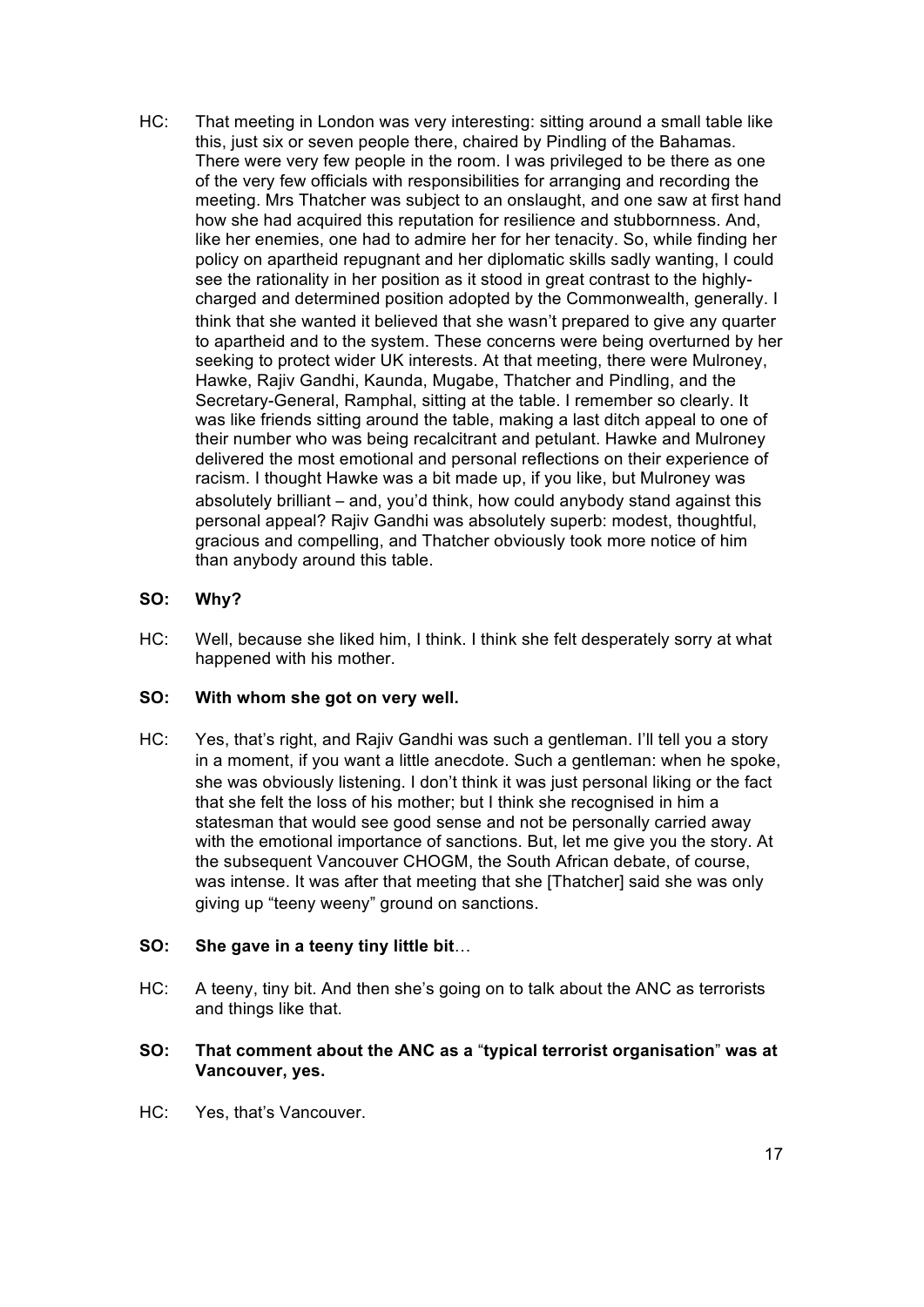- **SO:** "**Typical terrorist organisation**" **was how she described the ANC in response to a question from a journalist on the ANC announcement [that], if British companies were going to deal in South Africa, they were legitimate targets. She said,** "**Well, in that case, it**'**s a typical**…"
- HC: Well, you see, at the conclusion of Vancouver, Hawke and Mulroney called that press conference which was obviously to rub it into Thatcher. I got this urgent call from Patsy Robertson, the Director of Public Affairs, saying, "You've got to get down here to the press conference, you've got to listen to this". In fact, she said, "I want you sitting up there on the platform with me, cochairing the press conference. I want the head of the Political Division to be there to answer questions".

But, to finish the anecdote. At that meeting, the discussion of Southern Africa proceeded in a pretty predictable way, with the Africans being very strong and insistent on strong measures being adopted. Getting towards the end of the debate… As Conference Secretary, I sat in the room directly behind the row of two seats and the SG at the table. I first had a visit from [the] UK Foreign Secretary, Geoffrey Howe, who was sitting behind Mrs.Thatcher, and he said, "Hugh, Mrs. T would like to be the last speaker before the lunch and adjournment", and I said, "Fine", and I conveyed that message to Sonny, sitting beside the Chairman, Brian Mulroney.

Shortly after that, Natwar Singh, the Indian Foreign Minister, came to me and said, "Hugh, Rajiv would like to be the last speaker in this debate", so I said, "Fine", and passed that on to Sonny, and I said, "Well, we will need to talk to Geoffrey Howe", and things like that. Anyway, both Ministers got into the corner – Howe with Robert Armstrong, Natwar Singh with a senior Indian official – to work out who would say what and when. Nothing was resolved. When it came to the very end of the debate, Brian Mulroney cleverly said, "Look friends, we're coming to the end of this discussion. I've got two speakers on my list: Rajiv and Margaret. Who's going to be first?" Rajiv said, "Well Mr. Chairman, in my country, in my government, chivalry is still very important. So, I will I stand aside and let the lady go first…"

## [*Laughter*]

Mulroney said, "Over to you, Margaret". And, as sharp as a rapier, Margaret Thatcher said, "Mr. Chairman, thank you Rajiv. But in my country, and in my cabinet, things are done rather differently – the lady always has the last word."

# **SO: [***Laughter***]**

- HC: Mission accomplished!
- **SO: Yes.**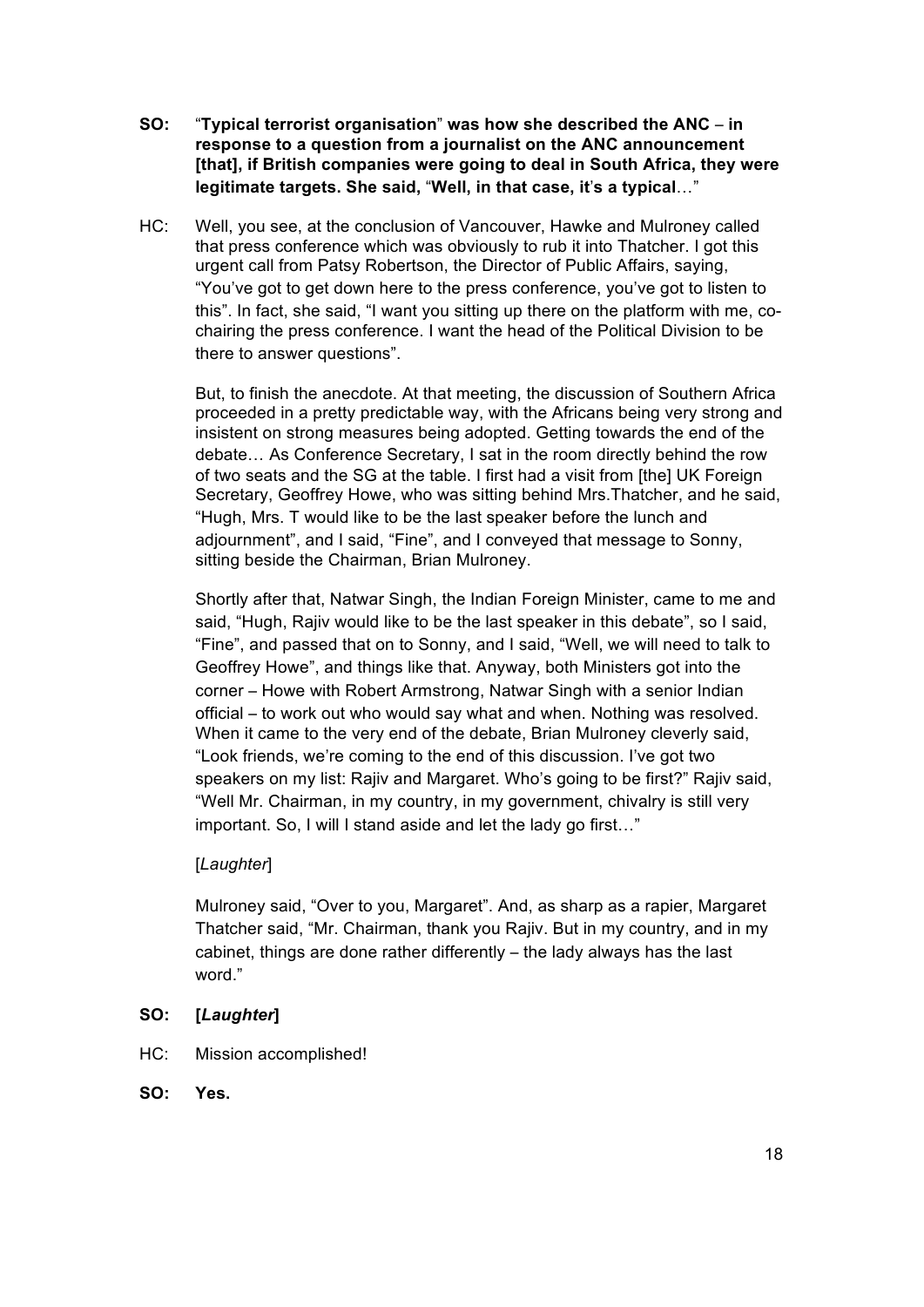- HC: But, a nice little touch and playing on the friendship and the admiration both had for one another. At the same time, she was going to have the last word. Of course, she won. After the London review meeting, the British exception clause would always work into the communiqués: and so it happened in Vancouver.
- **SO: I**'**ve talked to Stuart [Mole] about this. I**'**ve argued [that] the South Africans had a particular regard for Thatcher because they felt that she was one of the few remaining friends of South Africa** – **not of the apartheid regime, but of South Africa** – **and so she helped keep lines of communication open when they were increasingly embattled, having painted themselves in a corner. And Stuart**'**s reflection was that she failed to understand the sense of moral repugnance towards apartheid, and that she gave the impression that she genuinely didn**'**t appreciate quite how appalling the situation was in South Africa** – **the living conditions, the squalor that was all too common among the black communities. And his implicit suggestion was that she could have played it better while still remaining, shall we say, true to her intellectual beliefs.**
- HC: I respect that view of Stuart's and there is probably some truth in it but I'm not sure how she could have done that. As the EPG's opening sentence said, "Nothing could have prepared us…" I think you've got to take three things together, probably, in assessing Thatcher on South Africa, apartheid, or the Southern Africa context. You must take into account the distance she had travelled on Zimbabwe and what that meant. I understood that her position on Zimbabwe was, "Look, we've held the hands of all of these African states and we've helped them happily to democracy and independence and autonomy. What did we do right in respect of all the others that we've done wrong on Southern Rhodesia?" And there are instructions to officials: "Get it right on Zimbabwe, you know, tell me what we can do to get it right on Zimbabwe". Now, that's an over-simplification of the case, but I think that what she was driving at was, eventually, that there should be this major British initiative to convene what became the Lancaster House discussions.

So, she travelled a huge way on that – particularly when you go back to the discussions she had in Australia before she became Prime Minister, when she put herself so badly off-side with Malcolm Fraser. And, you could say that she wasn't aware on Zimbabwe – or, she was aware, depending on what position you take on Thatcher. She was aware of all the killings and the dreadful conditions that the Smith Regime perpetrated on the African population. I don't think there's any way that she wasn't aware of what was happening there; and there was no way that she wasn't aware of what was happening in South Africa. Everyone knew the appalling state of the townships. Everyone knew the role of the South African military. Everyone knew the cries of anguish from Tutu and the leaders – Allan Boesak and all of those good people, the Black Sash movement. People knew about that. The Commonwealth Committee on Southern Africa meetings in London were replete with that sort of information. We majored on getting that sort of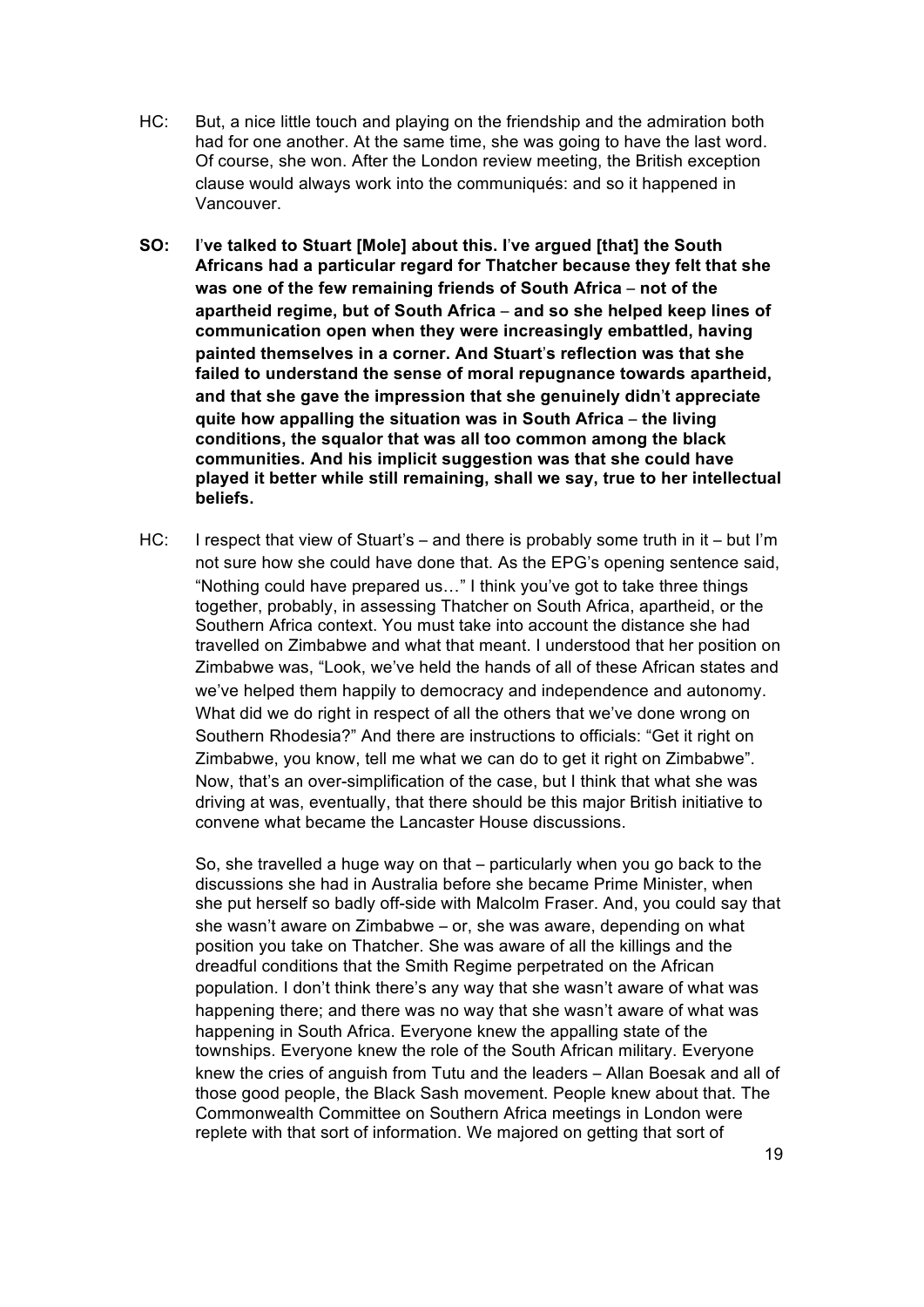accurate data to put before the committee, from a whole range of sources, and confronting the British with it. She knew about it.

So, something else was driving her, and I think it was the fact that here is an industrial state that's been created – that is the most powerful industrial state in Africa – and they're doing pretty well. The way of life that they're promoting…if only that could spill over into the general populace, then things would be better in South Africa. And part of that was getting rid of apartheid, but getting a responsible black regime in power. And that wasn't the ANC, because they were terrorists. In my view, that was the position that seemed to be moulding the British approach to all of this.

### **SO: And, of course, the British were aware by this time that the South Africans had developed nuclear capability.**

HC: Yes, that's right.

# **SO: And that this was a powerful state** – **the leadership of which was increasingly adopting a** *laager* **mentality, so**…

HC: And, the third thing is retrospective and asks – in the light of governance problems in post-colonial Africa – whether she was right to be cautious on some of these things. When you look at what's happened, for example, in Zimbabwe…

## **SO: Did you know, at the time, in the Secretariat, about the Gukuruhundi killings in Zimbabwe between** '**82 and** '**85?**

HC: You know, no. Well, not as much as we should've known, and I feel very badly about that. Stephen Chan will probably have a view on this, because he was based in Bulawayo for the observer group. I was based in Fort Victoria, which is now Masvingo, and I saw enough of what was going on in my area. No, we didn't; and it's always puzzled me why. I quess it somehow dropped below the radar and was not really a major focus of our attention, because we were so enamoured by Mugabe.

#### **SO: Well, he was the Commonwealth**'**s success story.**

- HC: We were so mesmerised by him.
- **SO: I remember talking to Margaret Ling, who, of course, had been a leading member of the Anti-Apartheid Movement and IDAF in London. She became very emotional** – **understandably** – **when we were reflecting on the Gukuruhundi Campaign and what that meant for compromised transition in Zimbabwe, post-independence. I wondered whether there was a case for an assumption that this was South African subversion** – **support for Super-ZAPU***,* **the extent to which it may have been assumed to be misreporting** – **and a resistance to believe what could have been**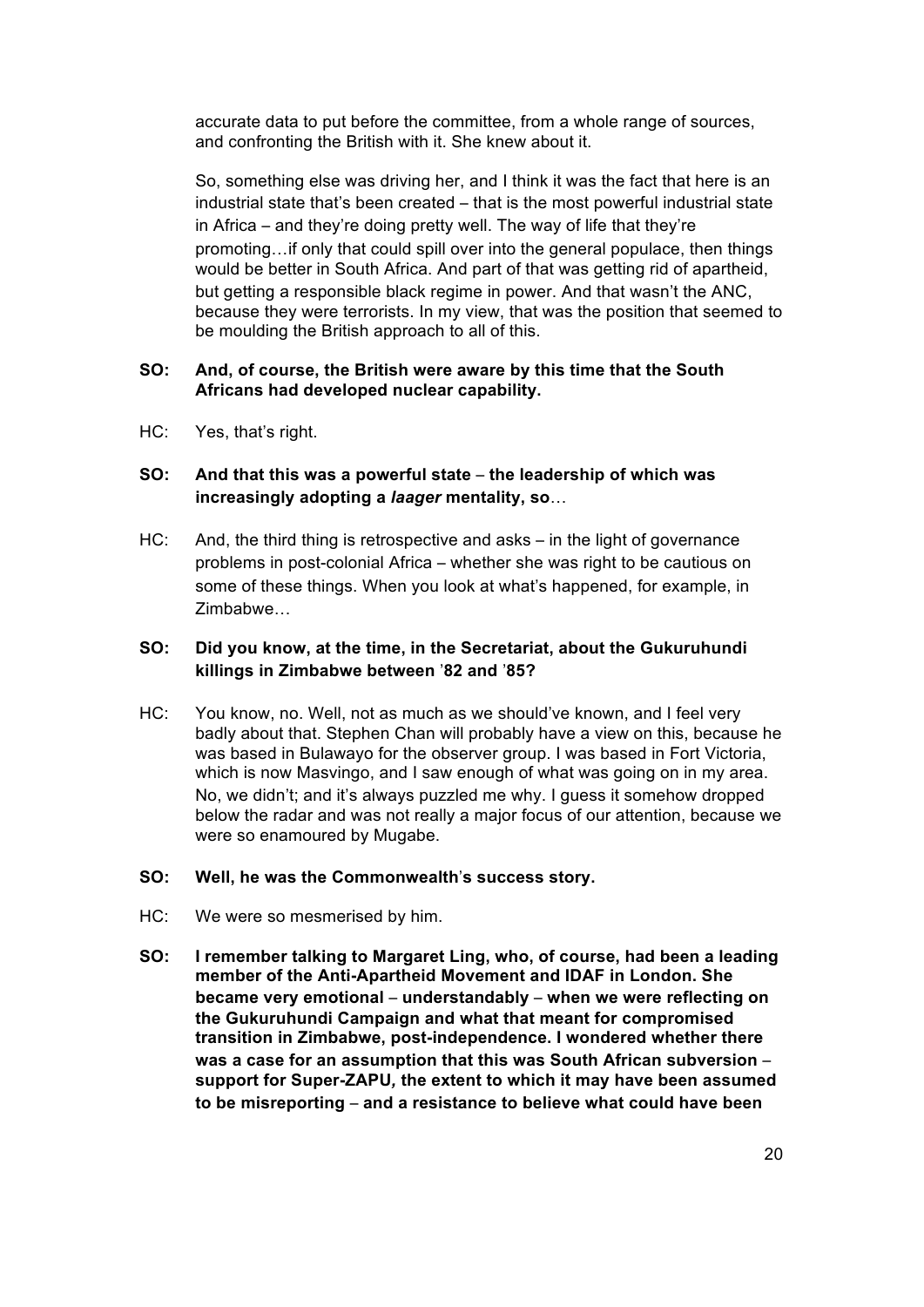### **happening, precisely because it was against the narrative of a successful transition.**

HC: Exactly. A bit of both, but the latter predominantly, I think. I encountered South African incursions into Zimbabwe when I was in Masvingo. I and my ComSec companion, Ned Amarasinghe, could have been killed. His brother, Shirley Amarasinghe, was the great advocate of the Law of the Sea – as Sri Lankan Ambassador to [the] UN [in] New York. Ned, a former businessman, worked in the Secretariat in a fairly lowly position. [He] subsequently passed away.

I went to Zimbabwe almost immediately after I joined the Secretariat. It was when the Lancaster House discussions had concluded and they'd moved across to Marlborough House to sort out the details. That's when I arrived at the Secretariat as an Assistant Director IAD and almost immediately whipped off to Zimbabwe for the elections.

I was deployed in Masvingo – or the Fort Victoria, as it was then – which was probably the most active in terms of warfare, because it went right down to the Mozambique border on one side and the South African border on the other, so it was very interesting. On this particular day, I went to the election rally at which Robert Mugabe was to speak, and I guess I must have been the only white man in sight in this huge arena, enveloped in dust with [a] mass of excited people doing traditional dancing. Mugabe arrived in great splendour and gave a very rousing speech. He was certainly charismatic, and the whole place was bursting at the seams. I had to leave the rally about three quarters of the way through the speech because my companion, Ned Amarasinghe, was arriving at the airport. So, I drove there about half an hour out of town. Having picked up Ned, on our way back to town, we passed the Mugabe cavalcade about five minutes from the airport. Momentarily, after we passed, there was an explosion.

## **SO: Yes, it was the attack on his life, yes.**

HC: Yes. A bomb had been planted in a culvert by the Selous Scouts who were out in the bush there somewhere. Ned and I had driven across this bloody culvert… [*Laughter*]

## **SO: You**'**d driven across it?!**

HC: Well, yes, we were coming back as they were going – Mugabe and his motorcade, travelling at great speed to the airport, and…boom! An explosive in a culvert under the road: planted and detonated, as [was] established later, by the Rhodesian military [Selous Scouts]. So, that was a close shave. You know, you put your life on the line with the Secretariat in these situations! There was no doubt in my mind that all our electoral activity throughout this region – including the couple of assembly points in our area – was all being monitored by the South African military. And I've got no doubt that it happened later in Bulawayo and in Matabeleland. But throughout the ensuing decade we did tend to give Mugabe the benefit of the doubt. I travelled with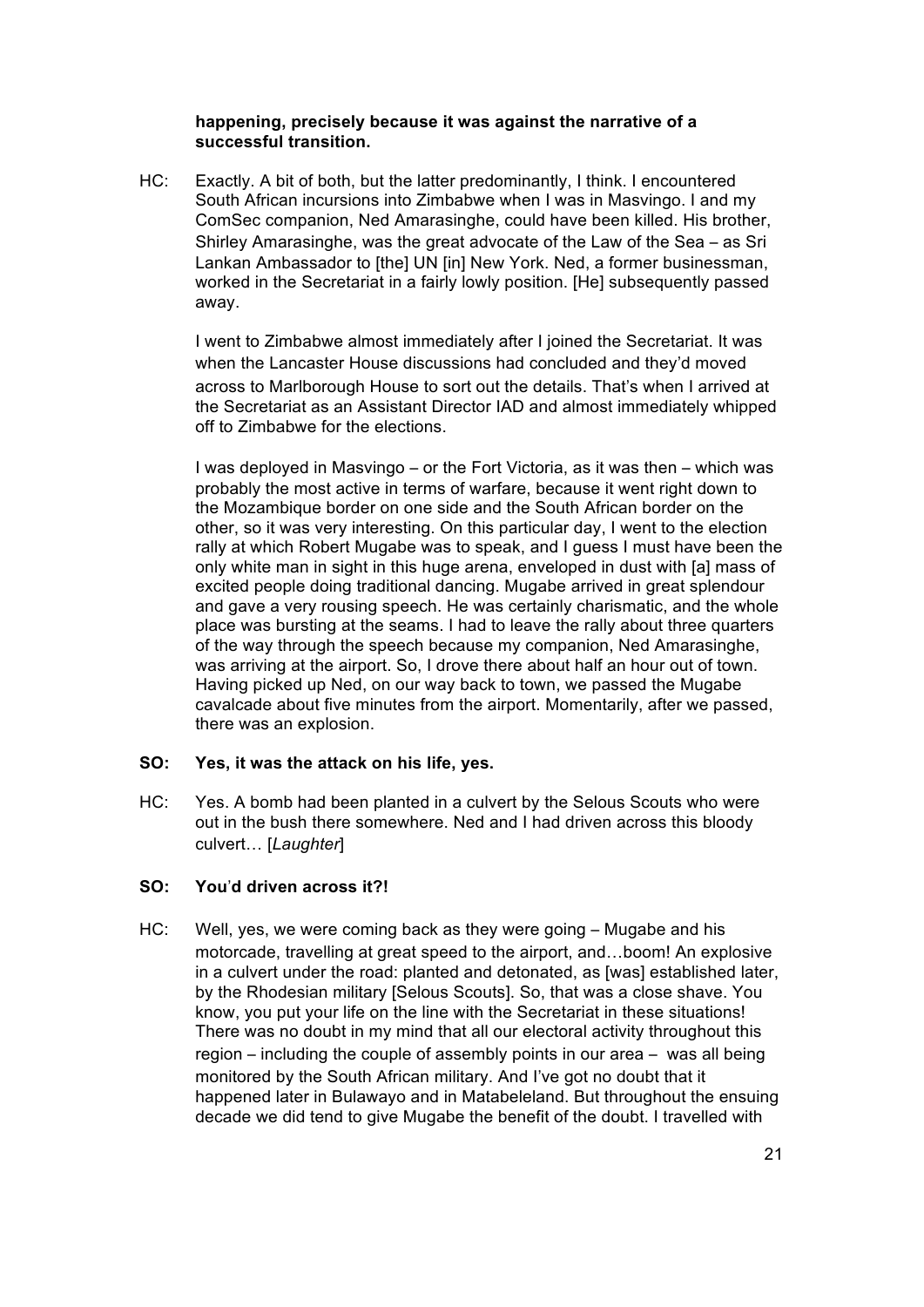Obasanjo after the Eminent Persons Group on the security exercise Sonny set up... Have I got that listed?

- **SO: Yes, you do. You were part of the Senior Member Secretariat Support Team in South Africa at the EPG, Southern Africa. I know that you toured the region with Obasanjo. You also went to Botswana, in addition to going up to Lusaka.**
- HC: Yes, and then into Tanzania and Mozambique looking into the security needs of the Front Line States. We were in a Nigerian military aircraft and Moses Anafu and my PA [Pindra Kaur] made up the team.

### **SO: So, police training**…

HC: And military equipment. And we then went off to Lagos to write the report and that was looking specifically at what their needs were to counter South African aggression.

### **SO: Yes. You list Zimbabwe, Mozambique, Tanzania, Zambia and Botswana.**

- HC: We didn't go to Angola on that occasion, but Mozambique, yes. No, that was very hairy too. This was soon after Machel's aircraft had been shot down. And we're over South African airspace.
- **SO: Whether that was a South African beacon or whatever. Pik Botha argues that it was nothing to do with South Africa. Well, maybe it was nothing to do with the South African Department of Foreign Affairs, but it could have been a decision within the South African military. With the idea of the security mission: was this Sonny**'**s initiative, or was this in response to a request from the**…
- HC: That's a good question…

# **SO: Because this is kind of** '**out of area**'**, in terms of Commonwealth activity**…

HC: It was very different and very unusual. It was, indeed. It was a bit like the Commonwealth initiative we took in Uganda – to prop up the military and the police. The CMTTU, it was called. Military training. It was very out of character.

# **SO: Yes, because the Brits had done it with BMATT in Zimbabwe. But that had been a British bilateral initiative**…

HC: Yes, that's right.

#### **SO: But, this was a Commonwealth initiative in Uganda.**

HC: Yes, it was. It followed upon the Zimbabwe success. It emerged from discussions with Obote. Ramphal, Malhoutra and I flew into Kampala from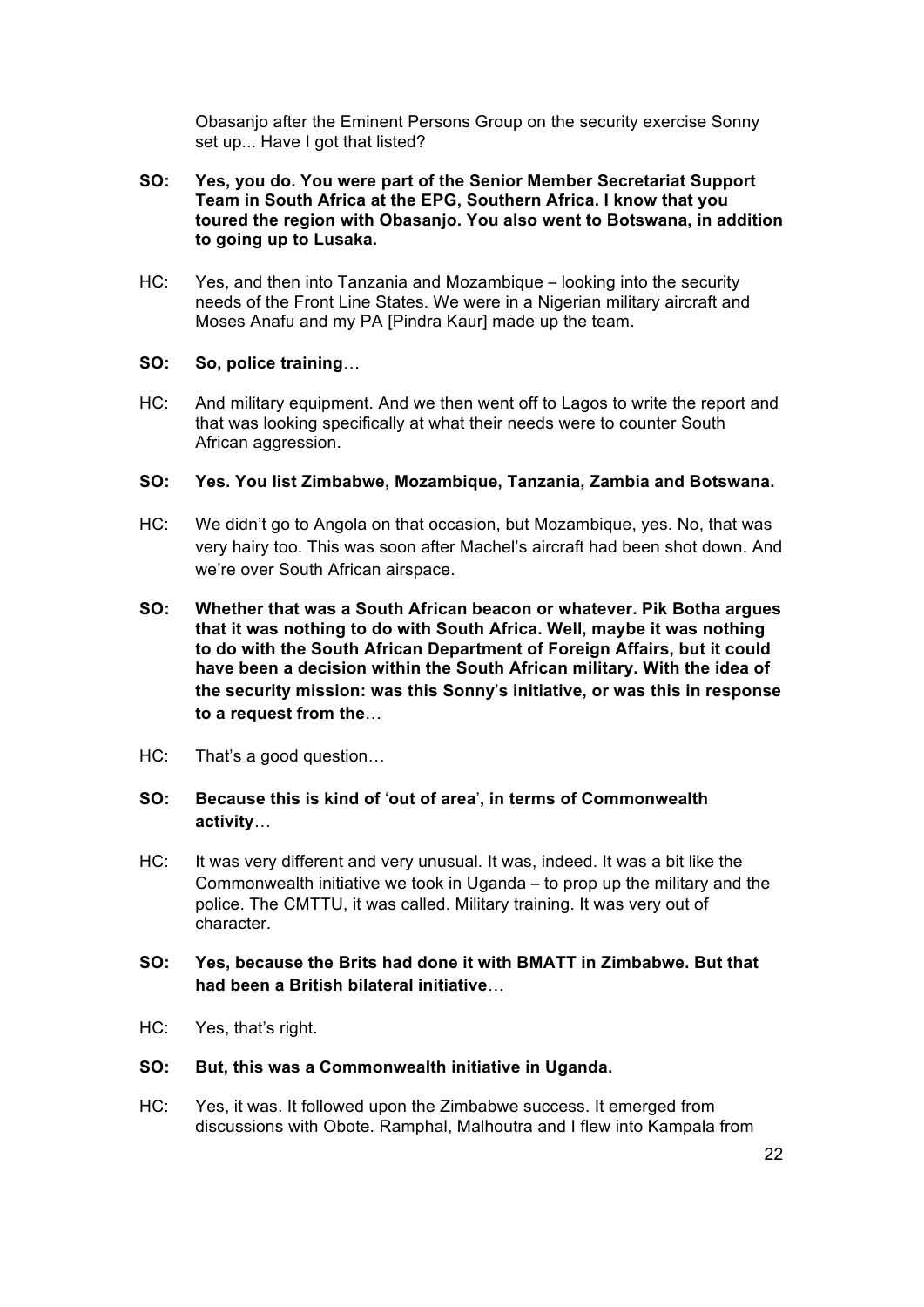Arusha for a day, during the Tanzanian military occupation. The security mission to the FLS was a follow-up to Nassau, but it was one of those things we put on ice until after the Eminent Persons Group was done. The report was written and I think it was a good report, and it led to some sort of assistance. But it was a massive problem. The Commonwealth could hardly scratch the surface of what was needed. But we were ushered into the presidential palaces of all these states and had very good discussions with them. Obasanjo, again, proved himself to have marvellous rapport with all of the Africans.

# **SO: Were you liaising with the British Foreign Office at all about this?**

HC: Very little but we did generally liaise with the Foreign Office and the Commonwealth desk in particular, but I don't remember anything significant about on this exercise. The Commonwealth Committee on Southern Africa was the main source of exchange on all these issues.

## **SO: As you say, it**'**s unusual that you were doing a Security Mission.**

- HC: Yes, that's right.
- **SO: Rather than economic development, state capacity building, [or the] training of diplomats. This was a hard power issue, and the Commonwealth tends to stay in the soft power area. Just another question associated with the Eminent Persons Group to South Africa: you were a senior member of the Secretariat support team in Southern Africa. What did you do in Europe and North America?**
- HC: Well, the EPG travelled. Fraser and Obasanjo travelled after the EPG to Europe and to North America and into Southern Africa. Stuart would've been involved in some of this as well; Jeremy Pope was involved to a lesser extent. But, we went off to Bonn and to Paris, and we met all sorts of influential people. And then to Washington…

## **SO: So, this was a briefing tour?**

HC: Yes, it was. It was to brief them on the findings of the Eminent Persons Group in a first hand way and to get to the decision-makers. So, we were talking to foreign ministers in Europe, and my involvement in the North American trip was more marginal than it was in Europe, where we met people like Willy Brandt and Helmut Schmidt in Germany, and similarly in France.

## **SO: So, was this part of a drive for international recognition**…**?**

HC: International recognition and support.

# **SO: But also a drive for economic and financial sanctions.**

HC: This is where Fraser is very important in his account of what happened in Washington. I wasn't there for that part of it, but later, in New York. But Washington was very important because the EPG got to the key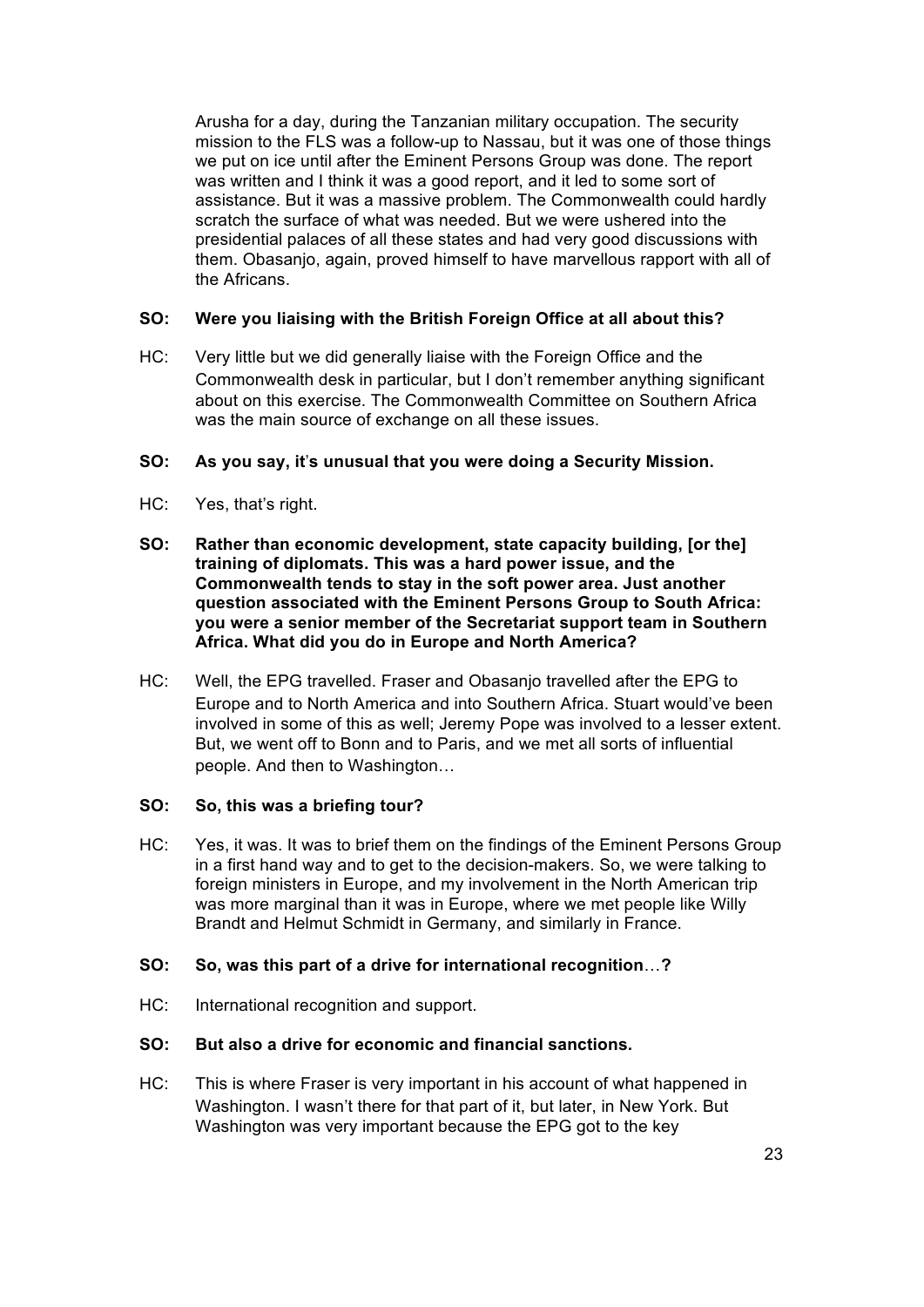Congressional leaders and managed to have the Reagan administration's position on sanctions significantly changed. Not immediately, but it certainly flowed as a result of that visit. Did Fraser talk to you about that?

## **SO: Yes, he did.**

HC: And then, of course, in Southern Africa we went to Lusaka to see the ANC, and to Zimbabwe, Tanzania and beyond.

## **SO: The ANC had not been particularly supportive of the idea of the EPG to start with.**

HC: No.

### **SO: Why not?**

HC: Well, let me give you another often over-looked dimension of the initiative that Sonny Ramphal took. I remember Emeka dealt with it in his book. Post-Nassau, a few things happened. At the Nassau meeting, Heads had appointed seven countries to oversee the EPG exercise. As the final session was breaking, Sonny grabbed me and said, "I want to see Rajiv, Hawke, Mulroney, Kenneth, Robert and Pindling. You've got to get them now before they get in their planes and go." So, we walked out of the Executive Session room and I had to muster these people, and we stood – I can remember this as clear as it was yesterday – in the executive lounge and there was Bob Hawke, Rajiv Gandhi, Brian Mulroney, Lindon Pindling, Robert Mugabe, [and] Kenneth Kaunda. And he said to them, "We've now got the green light to go ahead with this without delay. How are we going to do it, and who are the Eminent Persons to be?"

Now, Nigeria was under Babangida at the time, so they weren't there. Thatcher wasn't there – two key countries central to operation. They talked about it, and I remember Sonny turned to Hawke and said, "Who could you provide?" And Hawke said to him, "I think I could deliver either Gough Whitlam or Malcolm Fraser, depending on persuading my cabinet and who's available." And he turned to Mugabe, standing there just in a random circle… I don't think even Moni or Emeka was there, it was just Sonny and I. Sonny turned to Mugabe and Kaunda and said, "What do you think? Who would you prefer?" and they both said, "Malcolm Fraser." And Hawke said, "That's going to be a little more difficult. I'm not sure if I could deliver him, given it would not be popular with my colleagues. But I'll take it to cabinet and I'll argue it." And he delivered Fraser. That's the origin of that.

Immediately, [when] we got back to London, Sonny was very keen to get the EPG together. Emeka claims credit for delivering Obasanjo. I'm not going to query that. Relations with the Nigerian government were very delicate at that stage and Obasanjo was still held in great regard by his military juniors, who were now running the country. I had personal experience of that when I went with him to meet Babangida in Lagos. So, the group assembled in London but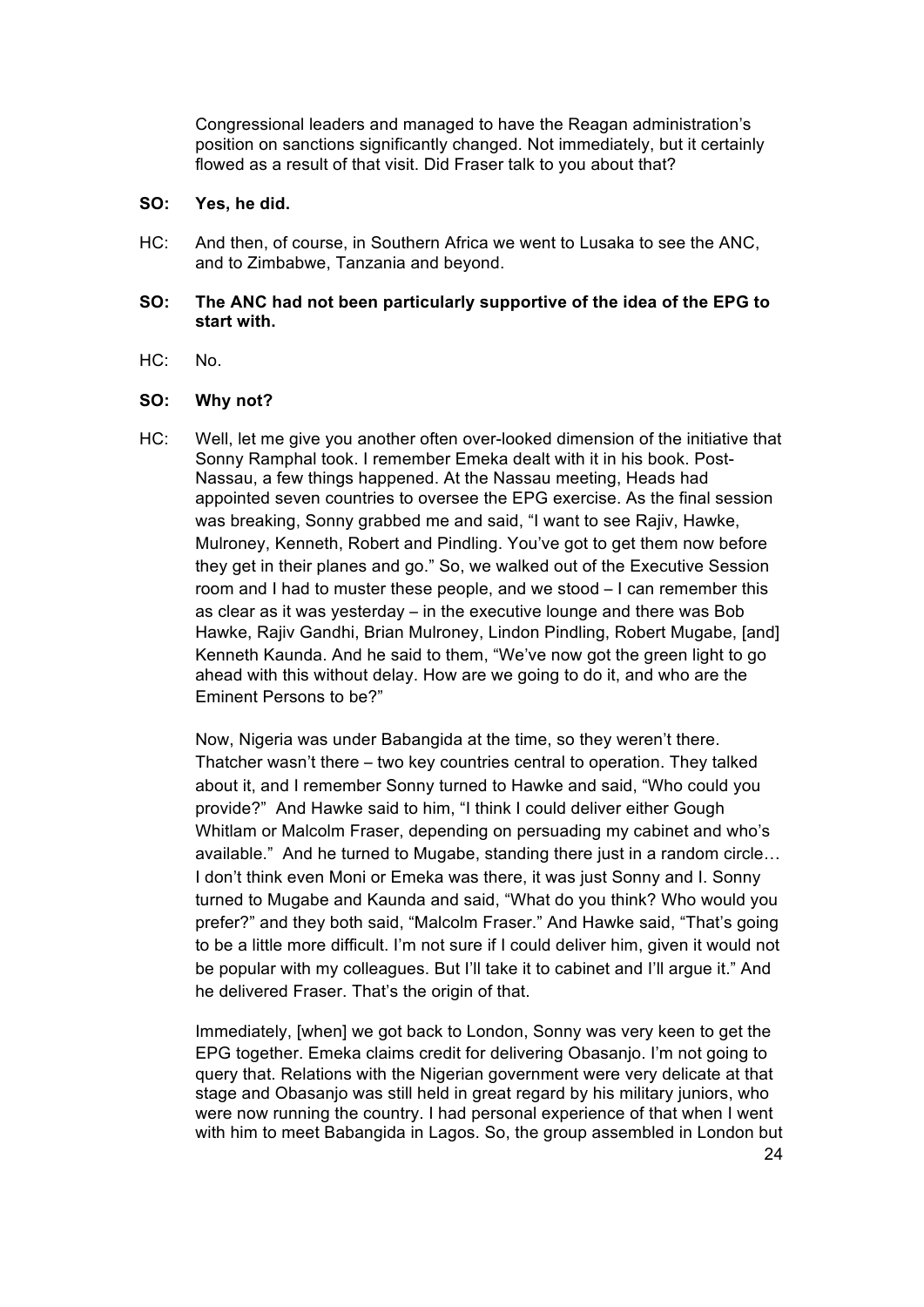not without considerable in-house difficulty. Emeka tells a story about the Africans threatening to withdraw. Thatcher tried to get Geoffrey Howe to lead the mission. The South African mission in London were predictably cool about the whole idea. There were lots of obstacles to the project even getting off the ground.

The Africans were very wary, and Emeka tells a story of going off to Africa to deliver the EPG. I frankly don't recall that; I wasn't with him. Stuart Mole perhaps was with him. I doubt it - it would be unusual for him to do that by himself. The South African government, Winnie Mandela, Allan Boesak, the ANC, the UDF, the PAC, everyone – all of the key players came out against it, basically saying, "This is something we ourselves have got to solve." There had been European attempts at bridging the gap, and the word out of South Africa was very negative, right across the board. The crucial thing in the end was that we were able to negotiate with a South African government that didn't want the EPG. In the full likelihood that the SAG would not issue visas to the EPG, Sonny was able to negotiate that Moni Malhoutra and I would be accepted as special Commonwealth emissaries to visit South Africa in advance of the EPG, to explain to all the parties on the ground the mandate and approach of the EPG. We went for a couple of weeks, with the view to meeting as many key players as possible and explaining to them the proposed nature of the mission. Special visas were issued: as an Australian, I couldn't get into South Africa, especially diplomats.

Anyway, I had to get a new passport and all of that to go, but eventually we went to South Africa as the EPG special envoys. We moved between Cape Town, Pretoria and Johannesburg and saw all of those key players. The visit didn't receive much attention in the end because of all the drama associated with the EPG. But it is written up, and I actually quote it in my thesis. Many people claim credit for all sorts of things relating to the EPG, but there is no doubt in my mind that this visit broke the barrier. Subsequent to this, the South African government agreed that a limited number of the EPG should visit the country and – as a result – Fraser, Obasanjo and Dame Nita Barrow went, supported by Moni, Emeka, myself and a few Secretariat staff.

### **SO: That**'**s right, because they went on a preliminary tour.**

HC: Yes, it then occurred in stages. But, importantly, in getting to see key people and to explain what the Commonwealth's position meant, the total group were eventually able to visit. But the important thing about [this] was – in my view – that we got to see some very key, important people; just Moni and I. Perhaps most important of all was Winnie Mandela. I remember it was through Ismael Ayoub, who was Nelson Mandela's lawyer – since discredited, like Winnie, I guess. We were secreted into the suburbs of Johannesburg somewhere. I've got no idea where, because we seemed to be driving for hours and ended up in a Boer-type motel and Winnie, under house arrest at this stage, suddenly appeared. We sat and had quite contentious but a good conversation with her; that's just Moni, me, Ismael Ayub and Winnie. The next day we were travelling from Jo'burg to Cape Town and at the airport there was a cluster of press surrounding Winnie, who was going down to pay her monthly visit to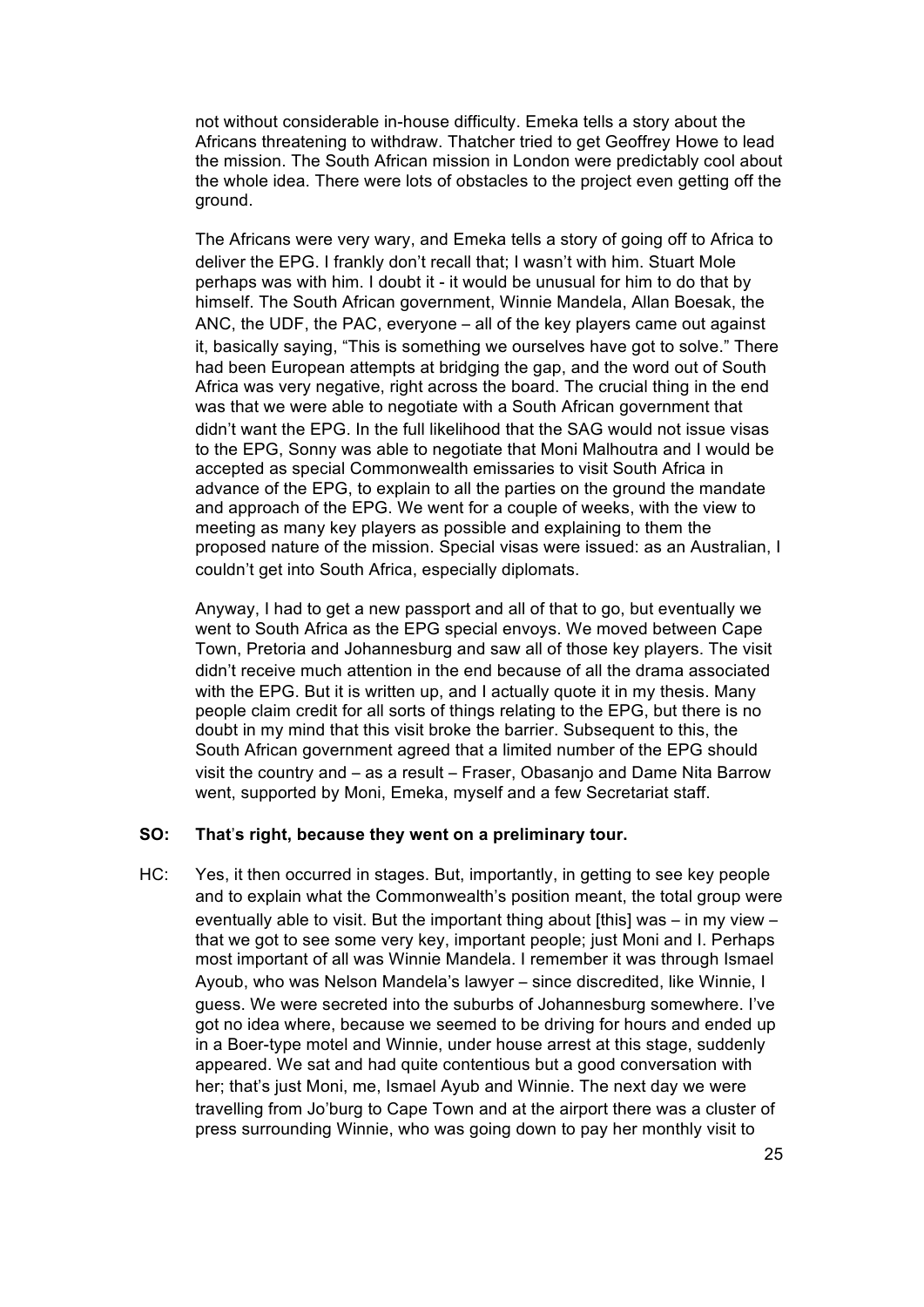Nelson. As we walked past she caught sight of me – out of the corner of her eye – and said, "Wait there, I want to talk to you." We waited behind and walked onto the aircraft together. I was sitting in my seat and had a tap on the shoulder from a steward who said, "Mrs. Mandela would like you to come and sit next to her on the flight."

## **SO: It**'**s a two hour flight.**

HC: That's right. So, of course I agreed, and she had asked the guy sitting next to her to move to my seat, so I went down and sat next to her. When Moni found about this and saw me sitting next to Winnie he insisted on having half the flight. Well, I don't really blame him for it. We built up this beautiful relationship with Winnie and that was very important. Her support for the EPG was really important. The other important thing that happened on that visit – again, just Moni and I – was that the Canadians facilitated our access to another very important dissident who was under house arrest and couldn't leave his house in Cape Town. We were taken to the Canadian Mission in Cape Town, sat in a back room and, again, seemingly waiting for hours. Who was to walk in through the back door and up the back steps but Trevor Manuel, later a major figure in the ANC government. We had a good talk to Trevor about the purpose of the EPG mission and its objectives. That built up a relationship with Trevor that Emeka speaks very highly of in his book – you might remember – in establishing productive EPG links into the UDF and the ANC.

And the third person who was absolutely crucial in all of this – and drawn in on that first visit by Moni and me – was Rev. Allan Boesak, who was a brilliant, colourful and high profile anti-apartheid exponent, very influential in UDF/ANC leadership circles. We also met a wide circle of others: South African officials, the Executives of the UDF, PAC and COSATU, and many of the key bodies and individuals. As a result of that visit, the EPG mission was able to go forward. I was very closely involved in all of that preliminary preparatory work and then in every aspect of the EPG's work.

## **SO: Let**'**s see**… **the Nassau CHOGM was October, and the EPG mission itself began in February**…

HC: Yes, so this was in January some time. I remember everyone went on home leave except me. I had to stay in London to continue the contacts with the SAG and, hopefully, to await a positive response – which eventually came. That would've been in January some time.

But, one other story, and [then] I'll stop the anecdotes...but they're important in terms of showing you how the Secretariat operated. Moni and I came back and wrote up a very short report on that visit and that was injected into the next meeting of the EPG. It was from that stage forward that we got official messages from the South African Embassy, giving a green light for an EPG visit – in minuted form – to go to South Africa. Had I come to the Witness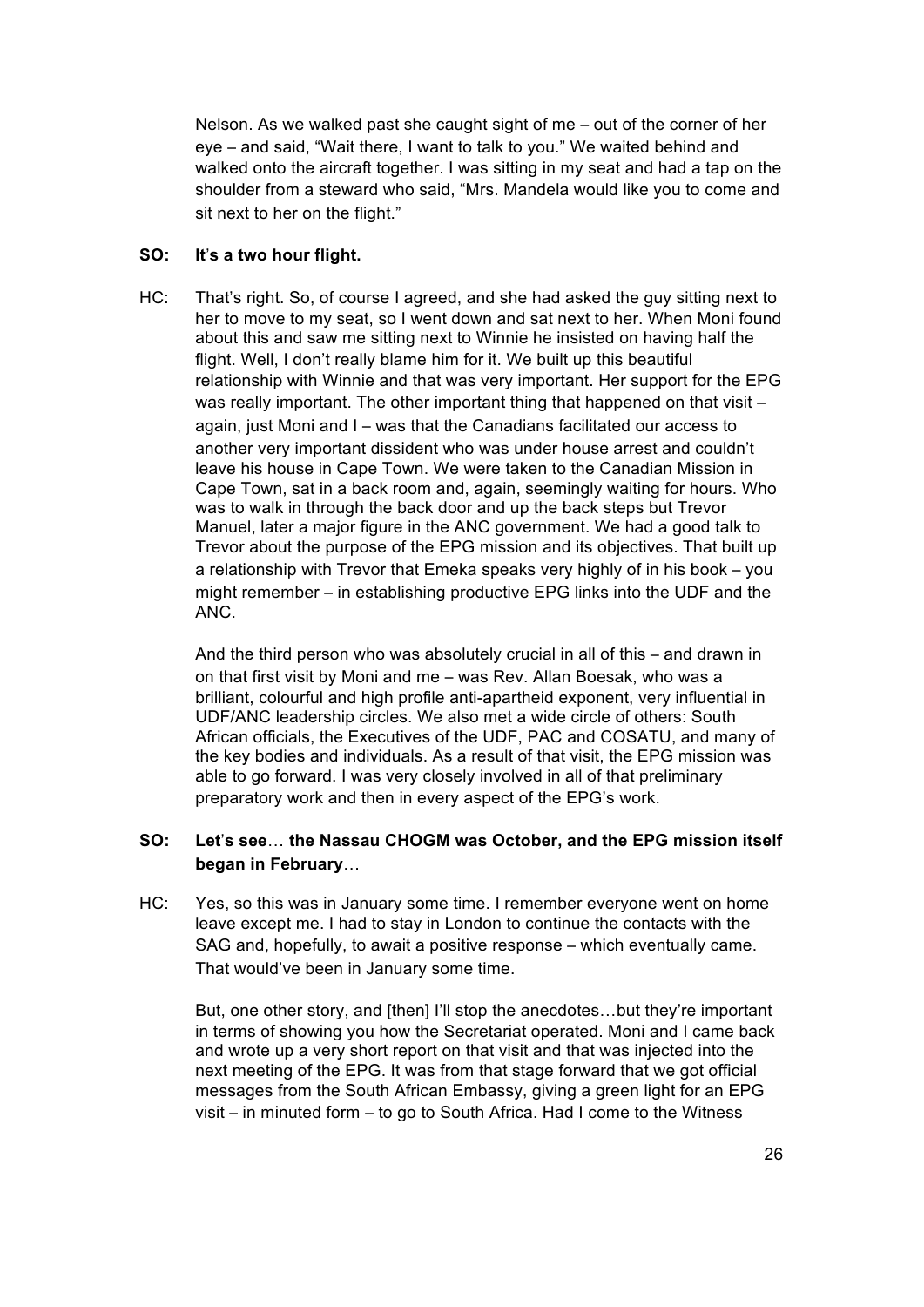Seminar in London – I had my speech prepared, by the way – my remarks would have been under the title, "I never met Nelson Mandela". You might ask why is that significant, you know, when millions of others haven't either. I'd say, well, it is important, because in every stage of those nine years that I was involved in London, I believe that I played an instrumental role, a backstage role, because that's what officials do and diplomats do, at every important point in the process that eventually led to the release of Mandela and the breakdown of the apartheid system in South Africa. I've got photographs on my wall from Winnie with expressions of her personal thanks written on them. There was an occasion when we went out to her house in Soweto – Moni, me, and Dominic Sankey...

We went out at a later time to deliver the Third World Prize of a million dollars to Nelson Mandela [and] to Winnie, in the garden of her home in Soweto – where, presumably, all these necklacing were alleged to have taken place. And we've got a photograph of that occasion – with her daughter, with Winnie – saying, "To Hugh, with love and thanks for all that you've done", and then Christmas cards written to my children saying, "Your father's done wonderful things to help South Africa." I never met Nelson Mandela: didn't even lay eyes on him. Even all the staff met him when he came to Marlborough House. There, on their desks, are photographs of them with Nelson. It doesn't really matter to me, but it was important that the EPG got to see him in prison. Obasanjo had been seeing Nelson. He saw him twice at least, before the EPG itself. Once, on that preliminary visit, I think they whisked him away, and then secondly, during another time when we were in Jo'burg, they whisked him away to see Mandela, and then later the full group got to see him.

When the word came through that the group were to see Mandela, the two key people in this whole process in the Secretariat – besides Emeka and Moni – were Jeremy Pope and me and we were left behind. You'll probably gather from some of the writings that that was a very tense relationship – between Anyaoku and Malhoutra – that I got caught up in. Emeka mentions a particular confrontation that he had with Moni, which involved me – I think, unfairly, but that's happened. When the word came through to the EPG at the Cape Sun Hotel at Newlands everyone came down. We used to travel in white Mercedes cars. Jeremy Pope and I were present as usual. What a pity you can't interview Jeremy, because he was such an important person in all this. We came down to the foyer, all ready to go, and the Eminents and Emeka and Moni piled into the cars and left Jeremy and I standing on the curb.

#### [*Laughter*]

## **SO: Right.**

HC: But, why do I emphasise that? Because it reflects on the type of Secretariat we're dealing with, right? Where rank is important and where important people seek rank – and they exploit it, right?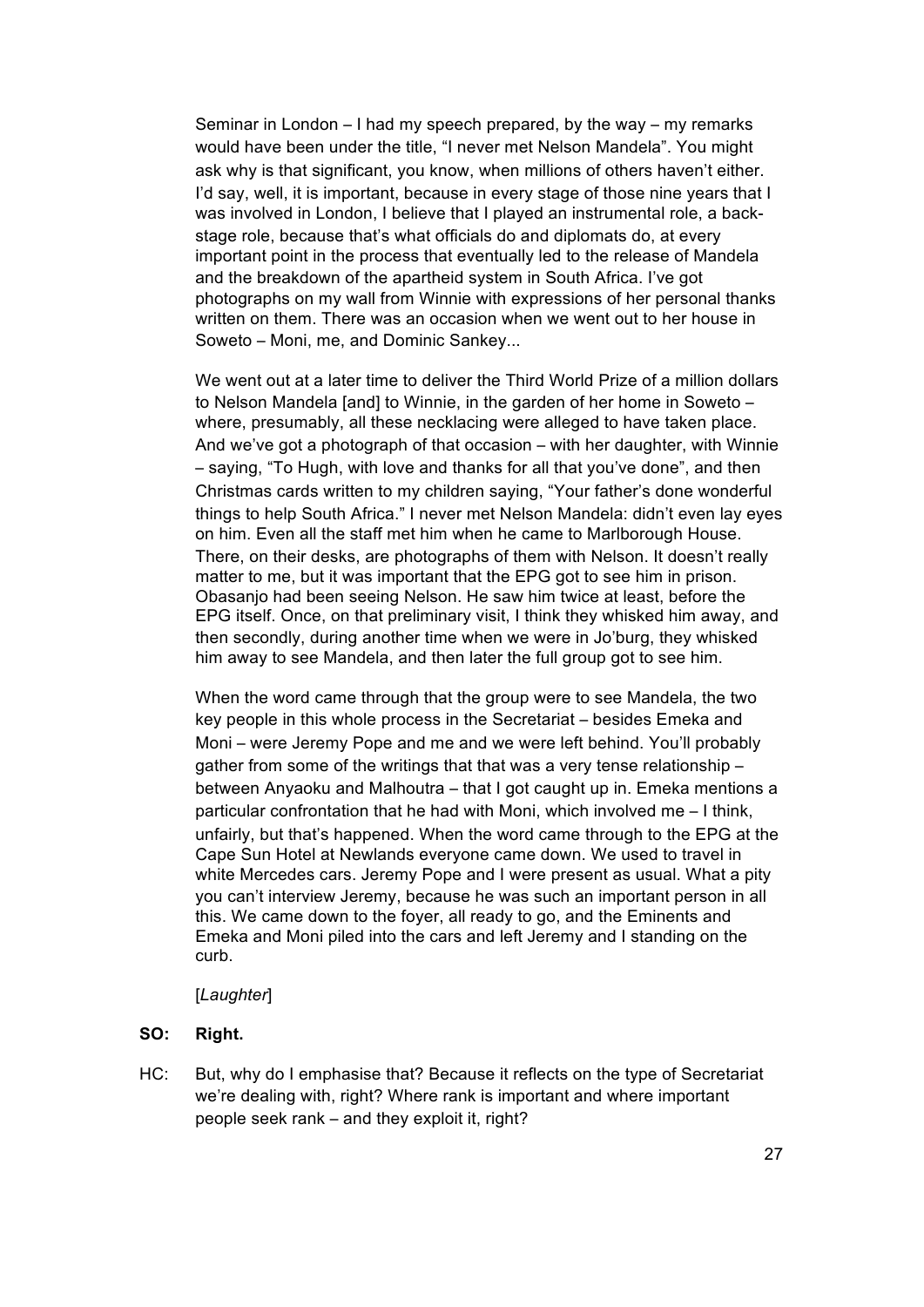## **SO: Yes.**

HC: And, I'm not critical of that, because they were the two senior people there. But they had a bit of a contest going between themselves. In every other case, Jeremy and I, as key persons, were there setting up the meetings, making the contacts, taking/editing the record, even in the one-on-one meetings. So, I never got to see the man – and it's been one of those regrets! …You've probably met him, haven't you? [*Laughter*]

### **SO: No, I didn**'**t.**

HC: But, those garden parties at Marlborough House to which he came later…Everyone met him, had dinner with him. Even when he came here to Canberra, I was out of the country, but there you are.

## [END OF AUDIOFILE PART ONE]

### PART TWO:

- **SO: Sue Onslow talking to Dr. Hugh Craft on Wednesday, 26th March, 2014, Part Two. Hugh, you had made a reference earlier to the comparative aspects of the Grenada crisis of 1983** – **John Compton**'**s remarks that there could be an incident like that in his own island state. And then the events in Fiji, in 1987, when General Sitiveni Rabuka ousted the democratic government of Prime Minister Timoci Bavadra. Please could you reflect on the Fiji crisis of** '**87?**
- HC: Well, what followed was the establishment of the Expert Group on Small States at the Delhi meeting, and their report to the Nassau meeting. The course that this took was very interesting. In putting the group together and also in shaping the report, I must give credit to Neville Linton, who worked in my division and who was a key writer of the report. The report – provoked by the situation in Grenada – dealt with hard politics involving American influence in the Western hemisphere. The project gave rise to outcomes that were really quite unrelated. Essentially, this was a case of an internal conflict that almost invited third party intervention by the US and the Eastern Caribbean States. But the report did not deal with the bigger geopolitical issues – like great power rivalries, US hegemony etc. The result of the consultations led to quite different outcomes on the vulnerability of small states, which have been all important in the latter day success of the rise of Small States as an important actor in international diplomacy.

Let me explain. We had three or four consultative meetings in various regions – including in the Seychelles, the Bahamas and in Wellington – in putting that report together. What came out of it was the belief that Ramphal eventually refined in our internal consultations, on what emerged as the key vulnerability impacting on all Small States, particularly the Island States: the question of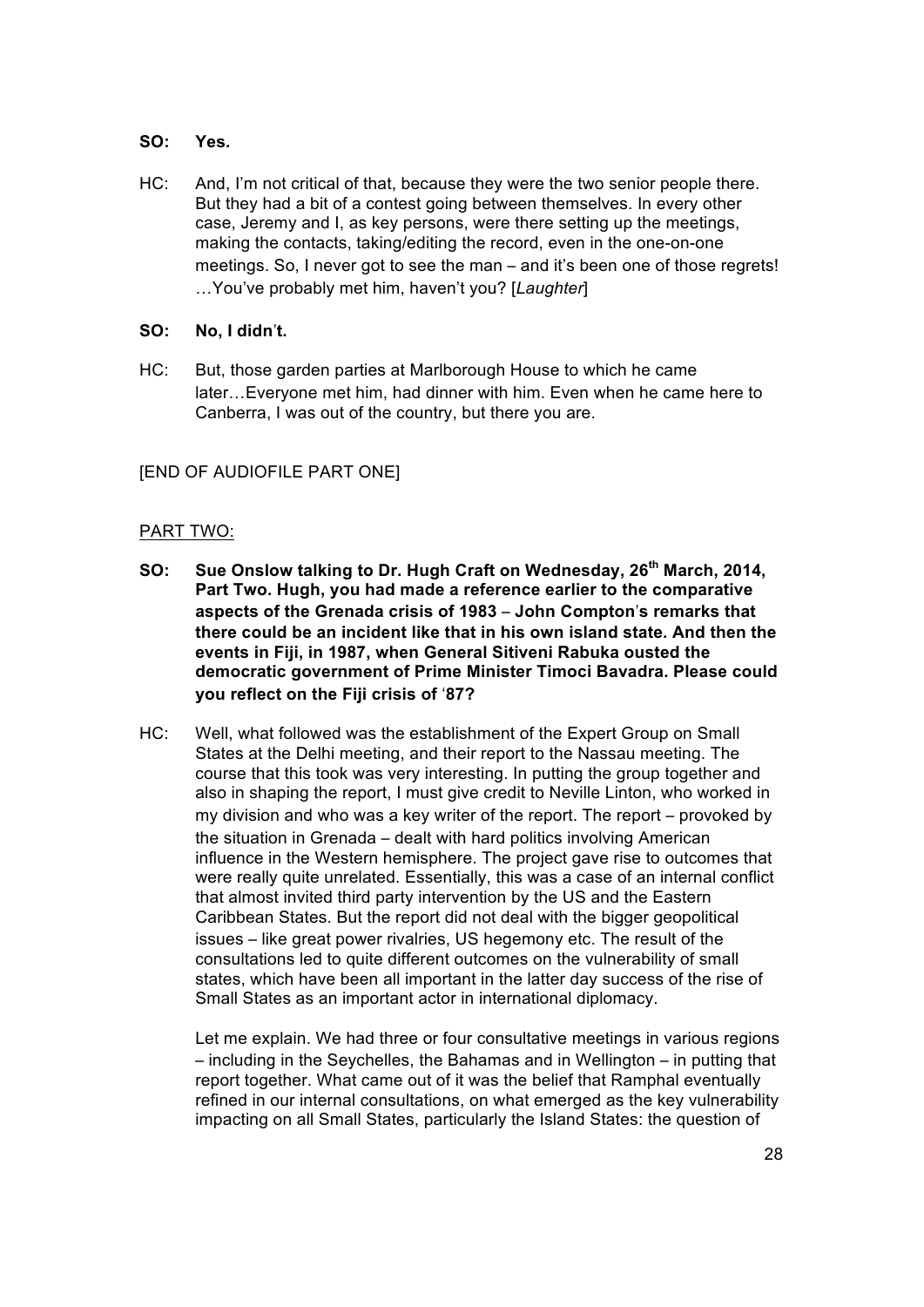their vulnerability to economic deprivation, or institutional deprivation, if you like. In other words, that the Commonwealth would do best not to focus on the military dimensions of security, but on the administrative and economic vulnerabilities of Small States.

# **SO: So, this was** '**human security**'**?**

HC: It's latterly described as 'human security', yes. And, I can remember the discussions in the final days of putting that report together focused on what the sharp point of the report should be, and the ultimate catch-cry around which you can rally your main recommendations, and we, in our division, came up with the title of the report: 'Vulnerability: Small States in the Global Society'. And the 'Vulnerability' label has stuck. I think it's been a good one, because it does describe – I think, very well – the predicament of Small States as being about vulnerability above all else. Now, the Compton prediction was absolutely right: not in respect of his own country, but in terms of the South Pacific. Having had a posting in Suva, I knew Steve Rabuka quite well, because he was the military liaison between RFMF, the Royal Fiji Military Forces, and the Australian government on matters relating to security. So, he used to be in and out of the Australian High Commission quite a lot, and had been a guest in my home on a number of occasions. So, I knew the man well and I couldn't really believe that he'd come to this point. But the Fiji situation brought together a number of problems, as we look back on it. One was the deficiencies of the 1970 constitution, which really institutionalised racism in the Fiji-broad community.

# **SO: Because of the land question?**

HC: The land question, the voting question, the way the parliament was constructed and so on. It was obviously meant to concede *primus inter pares* status on the indigenous Fijian population and their systems of governance – namely, the Great Council of Chiefs. When it was seen that [that] was brought to nothing by the victory of Bavadra and his support from the Indian community, then things began to unravel. Rabuka was caught up in that, believing himself to be the knight in shining armour, coming to rescue the situation of the indigenous Fijians. The subsequent story, I think, has been a sad one, but may yet prove to be important.

# **SO: How did you learn of the coup? Did it come over the wire?**

- HC: Yeah, that's right. I mean, via public broadcasts...
- **SO: Was this a crisis for the Secretariat to confront on behalf of the Commonwealth? Or, because of the position of the Governor General, was this a constitutional crisis within Fiji, and its relationship to The Crown?**
- HC: Oh, it certainly was that, no question about that. There were two elements. We were notified by the news broadcasts. I was able to make a phone call to my successor as the Deputy High Commissioner in Suva and talk to him about it. So, that's the way it built up our information, and we were seeing it in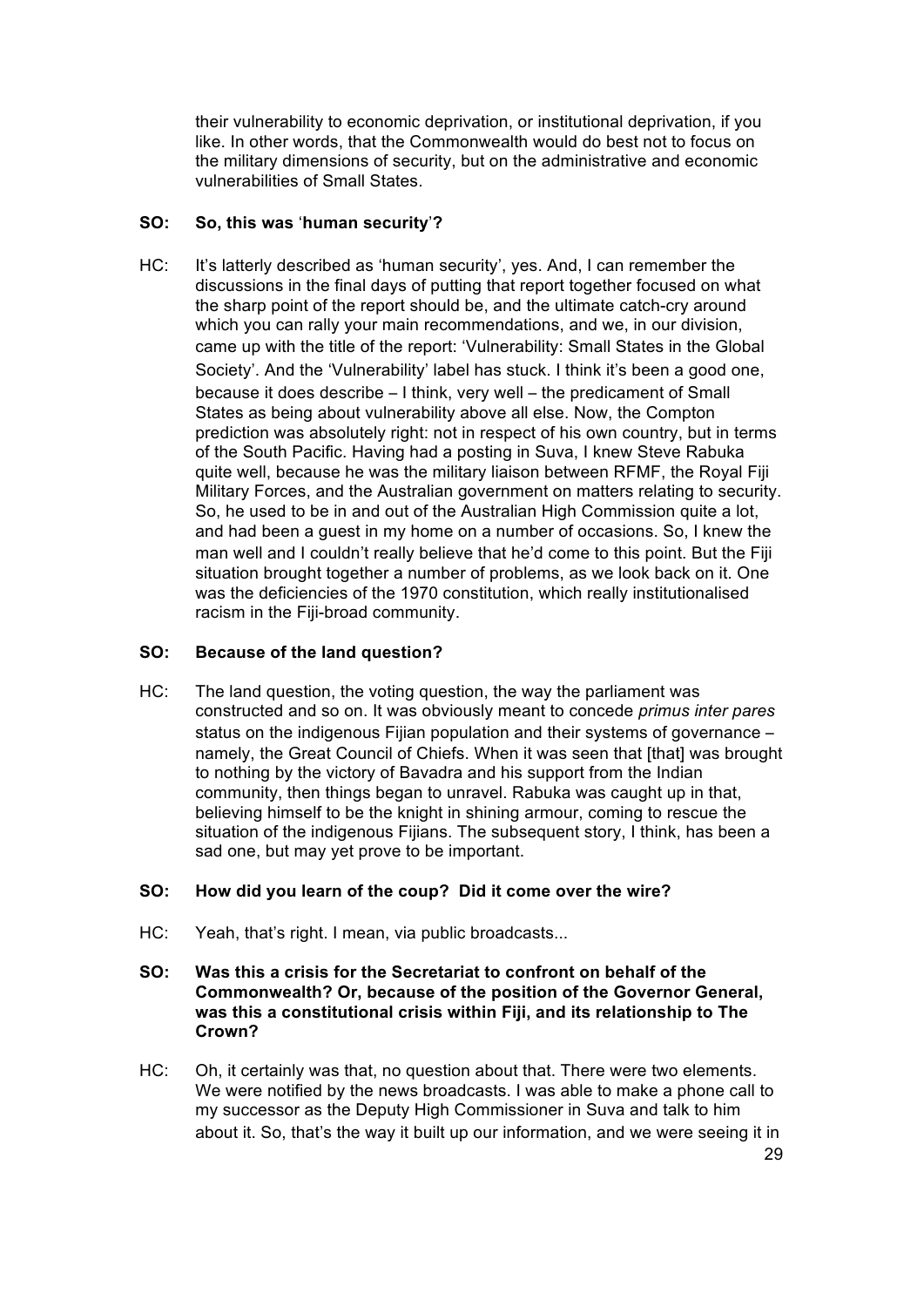two bits, really. Even in those days, when we were dealing with military governments and military take-overs, where Sonny had a fairly flexible view of military government, he certainly didn't didn't like it. But he always believed in the old view and UN principle of non-interference, and that "this country's got to solve its internal problems itself". So he'd be urging – from the outset – the return to democratic rule and good governance as being a valued cardinal principle. So, that was the first point – and that really fell on deaf ears in a way, because the concerns of the Fijians were over and above that.They eventually involved the Governor General, whose relationship with the Queen was seen as a lifeline, really, in terms of restoring stability. But even that became complicated by the fact that, in the end, he and Ratu Mara went over to the dark side, if you like.

### **SO: The Governor General was Ratu Penaia, wasn**'**t it?**

HC: Ratu Penaia Ganilau, yes. It all came on the eve of the Vancouver meeting as well, and so the Australians and New Zealanders were very exercised by it. You can talk to Gareth Evans about this. He, at one stage, was contemplating an activist Australian intervention. Exactly what form that might take or whether Gareth really wanted Australian intervention is another matter, but it was being touted as a possible Australian and New Zealand response. That's the way they saw it; that's the seriousness with which they viewed what was happening. People like Mulroney who already were seeing – by the time of the Vancouver CHOGM – the influx of Fiji Indians into Canada… Many of the Fijian intelligentsia had settled in Canada… He saw it as a worrying trend, not only for Canada but also for the future of Fiji.

I don't think Sonny had a great deal of influence on the Palace on Fiji. You would need to talk to him about that. While he had very close relationships with HM and the Palace, the Queen felt very keenly about Fiji. As you will know, having served there with the British, there is a soft spot in the heart of the royal family for Fiji, for all sorts of reasons. And I think there was a huge amount of disappointment and disillusionment about Fiji that was enveloping the situation about then. But in terms of the Commonwealth's role, I don't think Sonny overplayed his hand in the Palace. He would have spoken to and listened to William Heseltine. Bob Hawke, on the other hand, who'd been at university with Heseltine in Western Australia, was on the phone to him urging the Queen to take a particular line, and you might like to talk to Mr. Hawke about that. I think the Secretariat did what it could. But it was caught in a pincer movement between very strong, bellicose, threatening, regional members (Australia and New Zealand), an Indian government overly protective [of] the Fiji Indian populace, and an overly sentimental palace. The Fiji situation could not have been played out the same way a decade later.

**SO: One of the people I spoke to has commented that they felt that Sonny Ramphal was influenced as being part of a wider Indian world, and that nationalist Indians had been thwarted in various aspects in Caribbean politics. This person**'**s argument was that Sonny was influenced by this**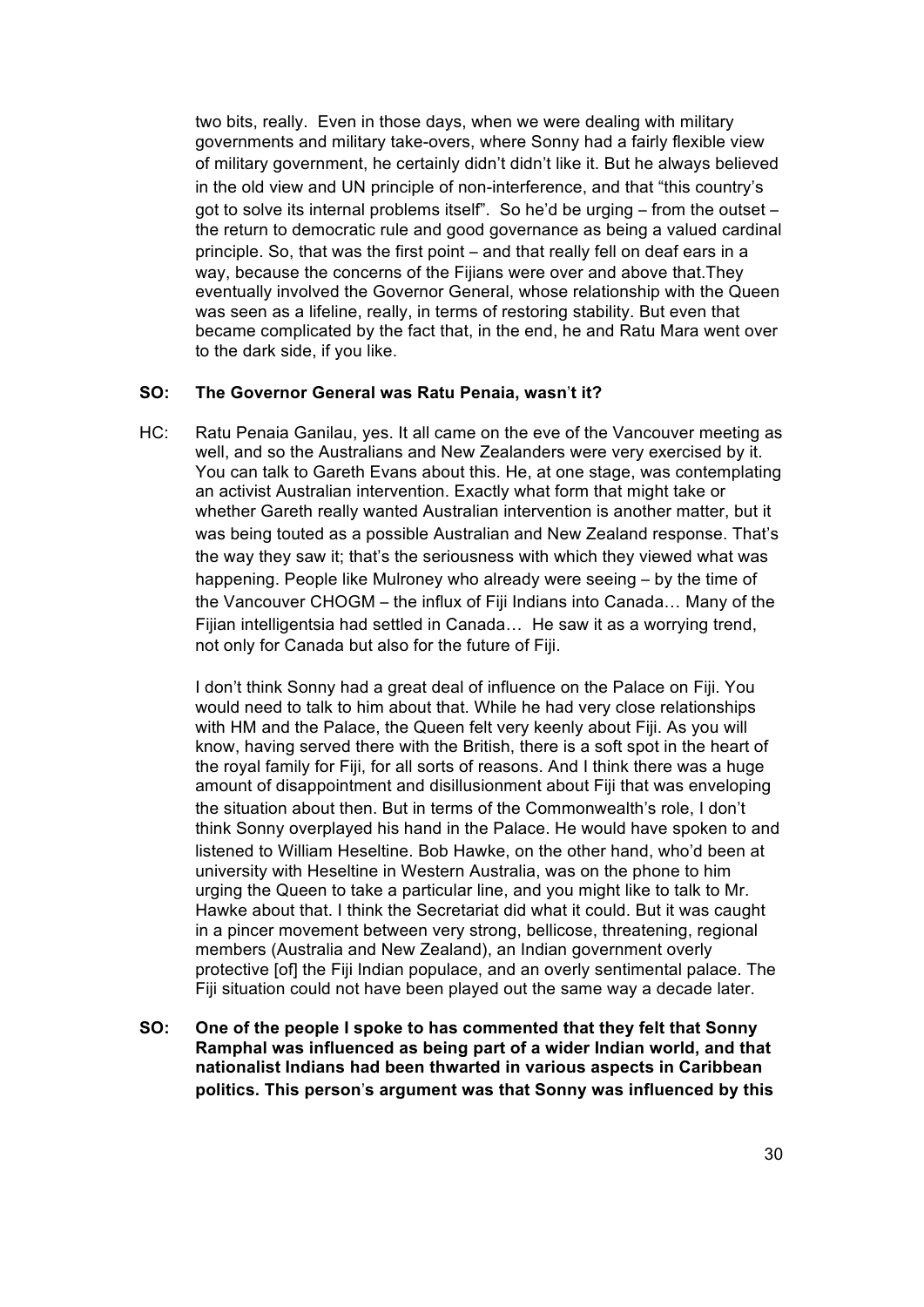# **formative background and believed that they shouldn**'**t be so thwarted again. Now, I don**'**t know if there is any truth in this perception**…

HC: I didn't ever see any of that in Sonny's approach, and certainly not on Fiji.

# **SO: Thank you.**

HC: But Sonny was very conscious of his roots, very conscious of the implications of indentured labour in the Caribbean and the Pacific. I always thought that the Indian problem was a wider one for the Pacific than just [for] Fiji. Can I just go to an aside? I don't think the Commonwealth ever did very well in the Pacific. One of the reasons for that is that they always seem to be too distant: they're a long way away. Fraser recognised this when he wanted to establish a regional Secretariat office in Australia. But also, in my view, the Secretariat had been sending the wrong people there – mainly officers and experts of Indian origin – and not getting the right response. I don't want to seem racist in this sense, but, in my assessment, the Pacific islands themselves looked aghast at Fiji's ethnic problems, and were very conscious of this in the Secretariat's approach.

# **SO: They**'**re very sensitive?**

HC: Yes, to the problems that indigenous Indians had caused for Fiji. Also, because the ruling political classes in Fiji are basically Polynesian rather than Melanesian. The whole Lau group, as you know, have particular loyalties: they have royal status in Tonga. And Ratu Mara (who was from Lau) became an outstanding leader – internationally, but also in the Commonwealth. The region in those years identified very closely with him and his cohorts. During the 1987 crisis I think Sonny's principal concern was to see him still involved and not disadvantaged by all the things that were happening. But, at the same time, [he was] insisting that the elections were throwing up a particular result and that this had to be recognised as representing legitimate Indian political interests.

## **SO: Do you remember Timoci Bavadra coming to London and trying to see Sonny?**

HC: Yes, I do.

## **SO: Did you meet him?**

- HC: No, I didn't. No. Did he ever see Sonny? I'm not sure if he did.
- **SO: No. Michael Fathers wrote a particularly critical piece, saying that Sonny should have seen this elected leader, who**'**d effectively been ousted.**
- HC: Yeah, and I think that Satendra the other day, at our meeting was very critical of this.
- **SO: Yes, he felt that passionately.**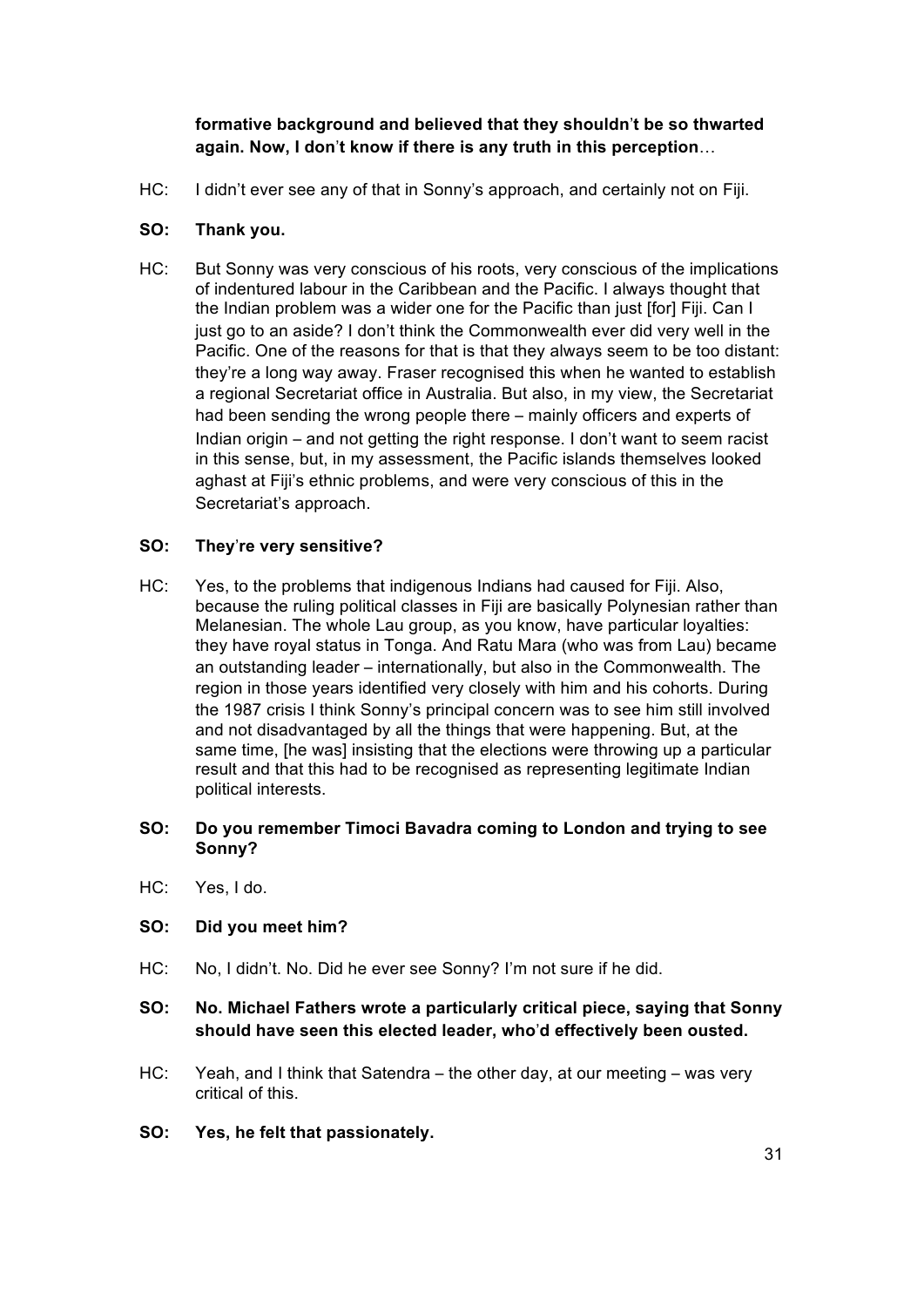HC: Very passionately, yes. Again, I think Sonny seems to have been caught in the pincer movement here. And I don't think his 'Indian-ness' had any influence on the way he thought, but who knows? He's very passionate about all of this stuff.

### **SO: Were you aware of any particular sensitivities, particular interest and input, from India?**

HC: Oh yes, very much so. Even going back to my posting in Suva. The Indian High Commissioner was very exercised by the political claims being made by the Indian community [in Fiji] on running the country, basically. And, you know, even in our day [late 1970s], they had those outstanding Indian leaders like SM Koya, Jai Ram Reddy and, Mrs Irene Jai Narayan. These were very powerful people that Ratu Mara successfully integrated into his Alliance Party government. It became the political way of doing things in Fiji – either in opposition or in government – but the thought that the traditional Fijian and indigenous leadership would no longer be in control of running the country was a bridge too far, obviously, for the military, and basically for the indigenous community.

### **SO: You and I both know that by the late 1970s the community percentage was 44% indigenous Fijian**…

- HC: 52% Indians. With the balance were mixed race and so on. That's right. They've reversed it now, you know that?
- **SO: Yes I do. So, as far as the outcome of the Fiji coups in 1987 were concerned, you were obviously using the Australian High Commission down in Suva as a particular source of information. When Fiji was suspended at the Vancouver meeting, did you try to maintain any sorts of information links under the radar? Or was it the question of Fiji being suspended from the councils of the Commonwealth and all links being cut?**
- HC: Let me tell you about the initiative that Sonny took. A special South Pacific Forum meeting was called in Apia. Sonny despatched me as head of the Political Division, Jeremy Pope as head of the Legal Division, and a New Zealander.

## **SO: Straight after the Vancouver CHOGM?**

HC: Yes, that's right. Together with Neroni Slade – who is now head of the Pacific Islands Forum – and a Samoan, [we went] to Apia to sit on the sidelines of the meeting and to advise him on what might be the appropriate Commonwealth response, and also to facilitate any outcomes. Now, important in all this was Bob Hawke – and I'll relate one series of events that involve the Commonwealth very closely.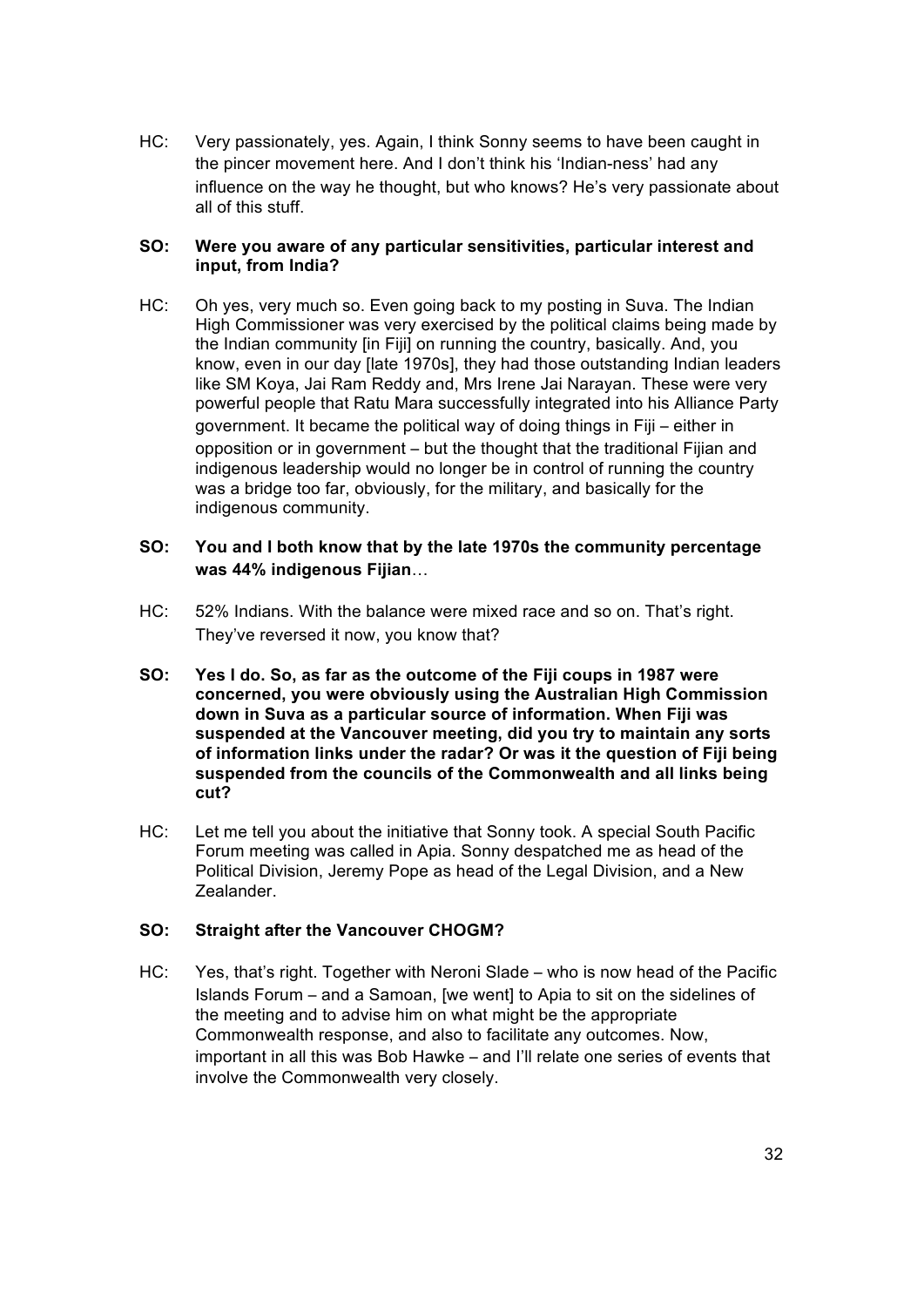Bob Hawke was very keen to find an EPG solution to the Fiji problem, wanting to promote a Pacific EPG. Hawke was pressing for this and lobbying, but not with a great deal of support. But I remember his Senior Private Secretary – we were all staying at Aggie Grey's [Hotel] – saying that Bob Hawke wanted to see me about this. We set up a meeting, we talked about it, and as a result of that meeting he wanted me to facilitate contact with Sonny. So, in the middle of the morning – about five o'clock in the morning from memory, it was some ungodly hour – I was ushered into his suite where he and Hazel were still getting out of bed, still in their pyjamas, and set up this call to talk to Sonny. Clearly, it was in the pre-mobile phone days…

## **SO: Well, there is a twelve hours difference between Apia and London.**

## [*Laughter*]

HC: They had to pick the time carefully. Anyway, we sat around with Hawke in his pyjamas and he had this conversation with Ramphal and was to take it back to the executive meeting. It was only me in the room – not Jeremy or Neroni. They were, however, very important in this context with NZ's David Lange and the Samoan Prime Minister. Nothing came of a wider Commonwealth role, as Hawke had hoped, but there was a South Pacific initiative set up that did involve two or three of the Heads of Government, under Hawke, to work for a South Pacific solution. But that in the end didn't go anywhere much. You see, the problem was that there was a lot of sympathy in the Pacific region with Ratu Mara, less with Bavadra. Mara was always seen as a bit of a luminary and hero in the South Pacific. As you know, in our day, there was an indigenous political movement in Fiji involving 'radical' Fijians – always sitting on the edge of things, really. Bavadra was very respectable, there was no question about that, but a lot of the people supporting him were not held in very high regard by Pacific leaders. They were virtually on Ratu Mara's side, and this happened in Vancouver as well. It was Australia and New Zealand, again, taking the running.

## **SO: Did Ratu Mara attend Vancouver around the edges?**

HC: No.

### **SO: I know that they were peripheral players, and given his extraordinary authority and prestige in the Pacific, I wondered whether he had in fact come.**

HC: We had people working on his behalf there. Most of the Pacific Island's elders recognised his stature and deplored the way that things had moved and basically blamed the Indian community, really, for all that had happened.

### **SO: Was David Lange regarded as something of a wild card within the Commonwealth?**

HC: Yes, he was.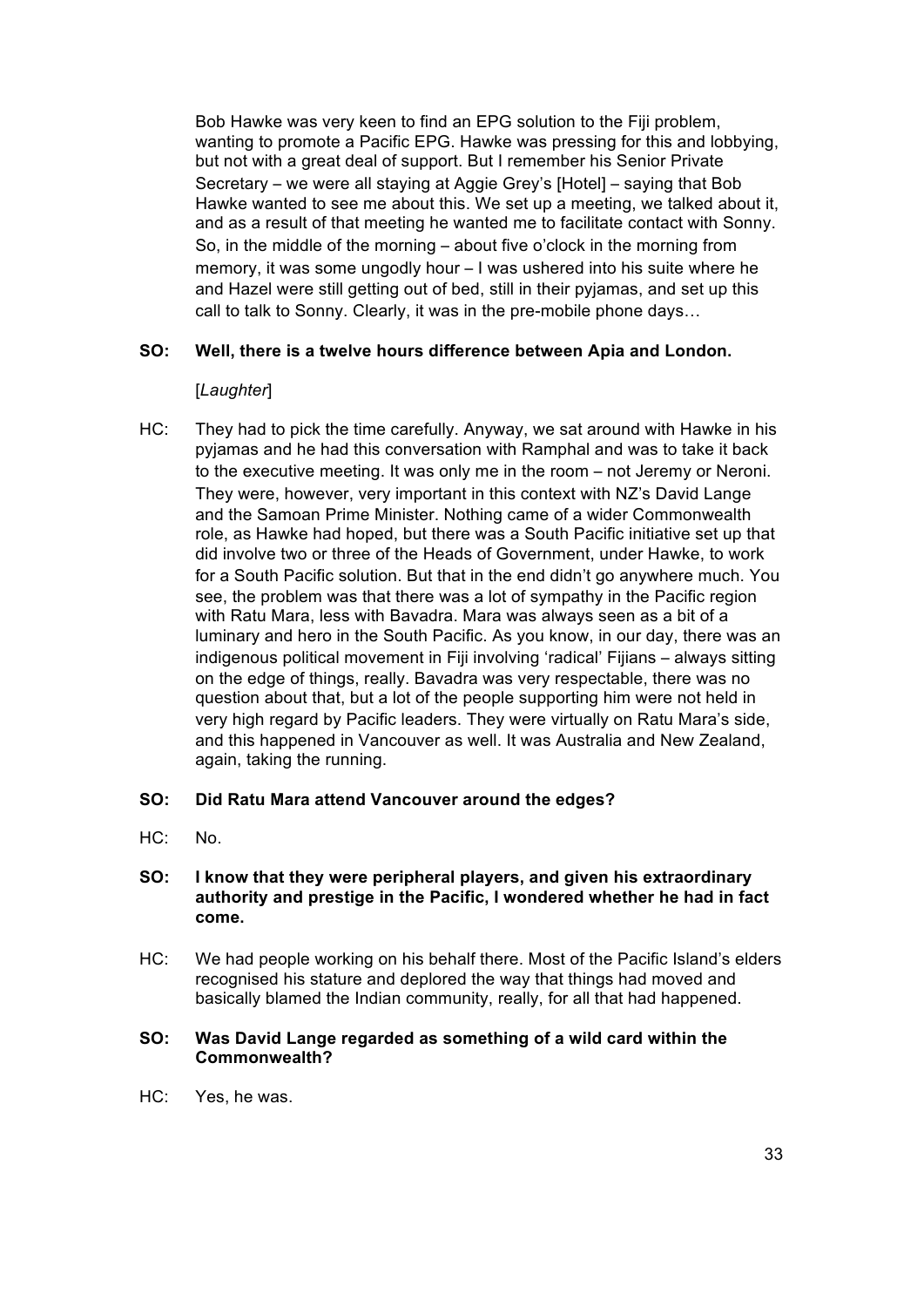- **SO: I know that this particular time between** '**83 and** '**87 was when Australia and New Zealand were very much at loggerheads because of the whole question of New Zealand**'**s drive to de-nuclearise the Pacific, and everything that meant for the ANZUS security umbrella. So, Lange was not seen as a collaborative soul?**
- HC: No, David Lange was very interesting. I found him a very interesting character in the Commonwealth context. He was in Vancouver. My people who were transcribing the record – sitting up in the bleachers and taking it all down, and trying to make sense of it – had two complaints. This came officially to me from the people who were taking the record: they were parliamentary scribes. There were two prime ministers they couldn't understand. One was David Lange, and the other was Bob Hawke. Bob Hawke, because of his very marked Australian 'strine' accent, and David Lange, because he spoke in paragraphs, not in sentences.

[*Laughter*]

## **SO: I**'**m sure the commas were in all the right places.**

### [*Laughter*]

HC: But, you know, the interesting thing about David Lange was that he lost interest in things. He pursued some of these Labour party policies internationally with great passion and then, basically, lost interest. I remember going with Sonny to see him in Wellington in the Beehive – the parliamentary building there – and we went up to his suite on the top floor, and he almost said to Sonny that he was bored. He looked bored, and he acted bored, and it wasn't long after that that he pulled the plug, I think. But, any attempts by Sonny to engage him…

## **SO: Were resisted?**

- HC: Now, Chris Laidlaw you should speak to Chris about this when you see him.
- **SO: I know. I will.**
- HC: He knew Lange very well. As did Jeremy Pope, I might say.
- **SO: Please, Hugh, could I ask you about your view of the value of Commonwealth Senior Officials meetings? You attended Arusha in Tanzania in** '**82, Dhaka, Bangladesh in** '**84, Bridgetown, Barbados in** '**86... How far did they help to give continuing substance to the Commonwealth as an entity and as an international organisation? Or were they really a distraction?**
- HC: Well, I've got a particular axe to grind on this, and I'm not sure if anybody else has. The change took place as a result of the Coolum meeting. The last Senior Officials meeting was in Apia, and that would've been in early 2001. CHOGM was set down for October, November. I went to that because, by this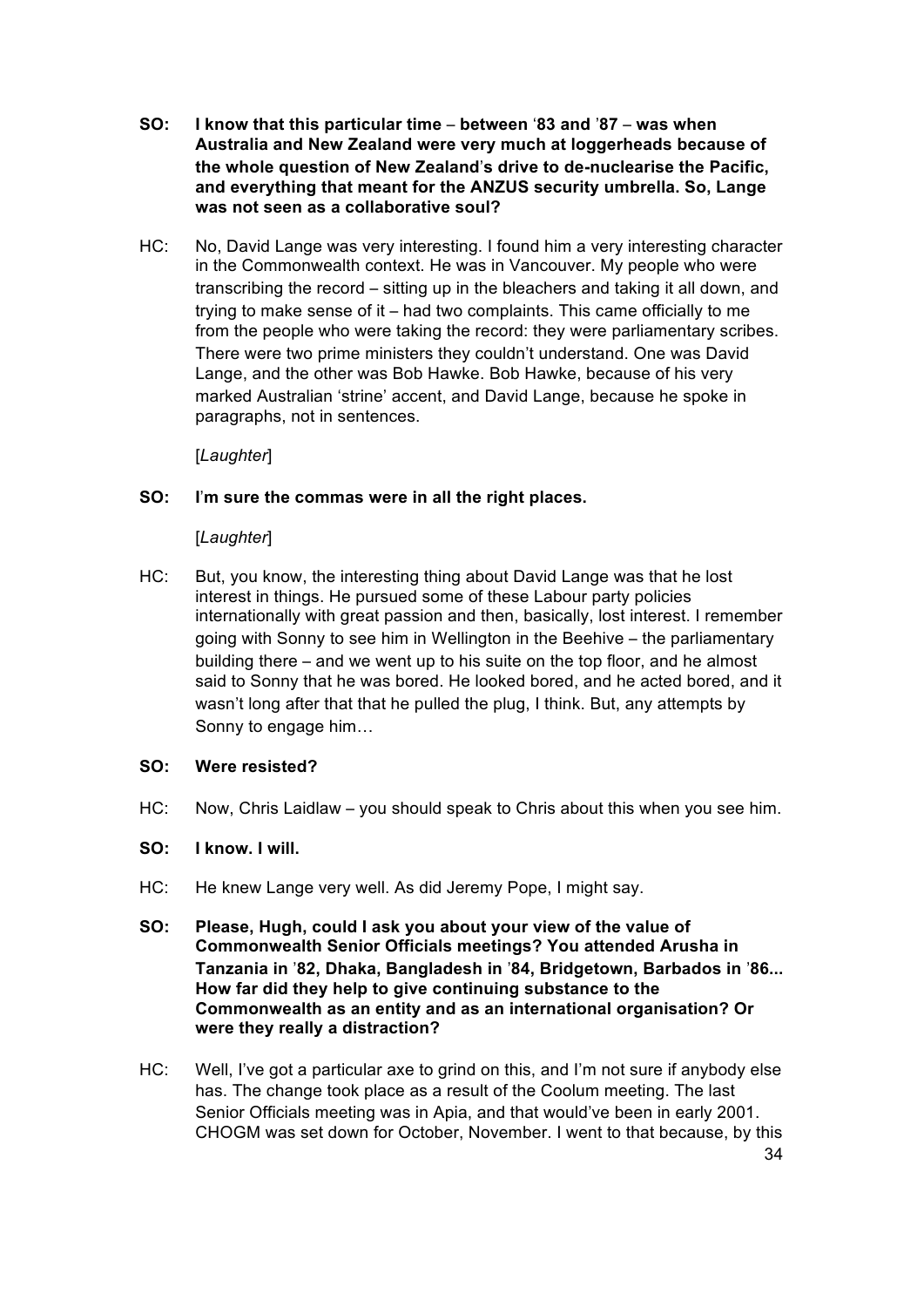stage, I was head of the CHOGM task force here in Canberra, in the Prime Minister's department, setting up the Brisbane meeting, followed by what became the Coolum meeting. The concept that had been established – wellestablished by the time that I arrived in the Secretariat – was that, in the off year, CHOGM Senior Officials would meet, at the very highest levels. Pitched at Cabinet Secretaries, or Heads of Prime Ministers' Department.

## **SO: But not Foreign Ministers?**

HC: Not Foreign Ministers, because Foreign Ministers really didn't have any part to play at CHOGM. This is was what was devised by Trudeau at the meeting in Ottawa. So, you had these very senior people coming to Senior Officials meetings – and coming relatively enthusiastically, because they knew that CHOGM was something involving their Head of Government, personally. So we would have senior people turning up at these meetings and playing a constructive part. In my experience – I went to three or four – they were like a management committee of the Secretariat, because they looked at things like budget and they had reports on all current political and administrative [activities] – like a stocktake on the functioning of the Secretariat. They looked at the outcomes of the previous Heads of Government meeting, and they looked forward to the next meeting in terms of setting the agenda and the priorities. It was a very productive arrangement. Meetings that did a multiplicity of things, that helped with the administration; the smooth running, the political focus, targets and the indicators of what was successful or not so successful in the Commonwealth association.

Additionally, they took the Commonwealth to places that it would not otherwise have gone. In Apia, for example, this collection of senior people from around the world would arrive – bringing with them the associated benefits of the Commonwealth presence, as well [as] levels of exposure which, for many of these member states, were relatively quite huge. These SOMs were almost always held in places where you were unlikely to be having a CHOGM, but focused local and regional attention on what the Commonwealth was doing. During the preparations for the Coolum meeting, or the Brisbane meeting, originally, one of the things that captivated the people on the political side – especially in the Australian Foreign Affairs – was the need to bring the Secretariat into line in terms of modern accounting, performance and transparency-type things. Additionally, they always felt the SOMs were a bit of an indulgence – and they might have been. The Secretariat has a tendency to take too many people, many of whom appeared to sit around doing not much, and it was no doubt inconvenient for people in Canberra to be heading off to, say, Arusha and places like that – stuck out in the middle of nowhere. So, the Australian government drove this agenda and successfully lobbied to have it all changed in the name of management efficiencies. Based on cash savings, really. And they've substituted in place of the SOM – and I don't know a lot about it because it's post my time – management meetings in London. Now, I believe that the diminution of the CHOGM which we're now witnessing is the outcome, in part, of that process set in place after Coolum – where you have expectations lowered, fewer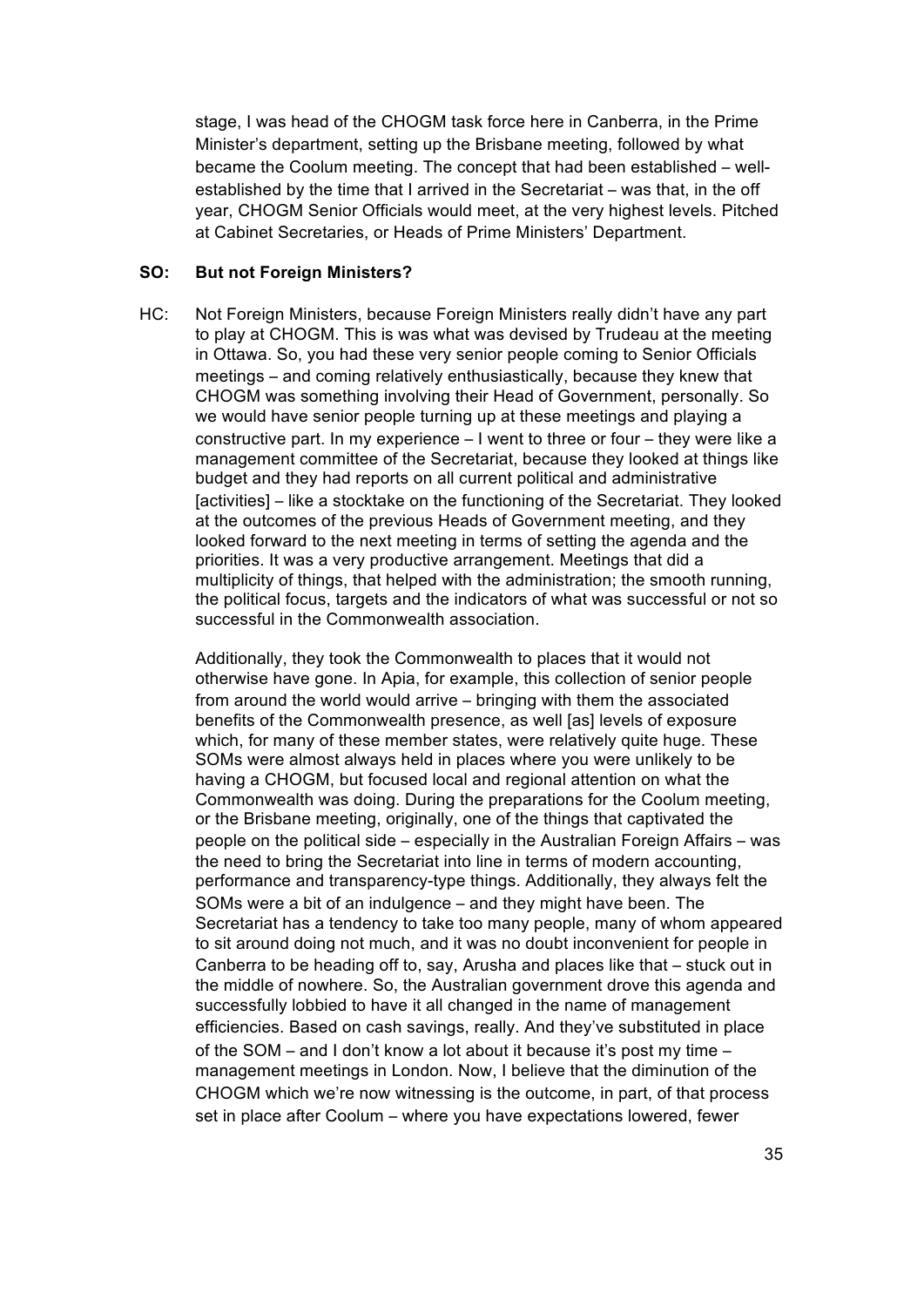Heads of Government turning up, the lack of focus in the agenda where you get CHOGM producing 11,000 words of communiqués… Even in my day we tried to cut it back. And in terms of enlivening the Commonwealth in its most important parts, in its regions, [that] has been lost. What has been substituted is a management system based on committees, serviced by inconsequentials on the whole, because these meetings in London – I'd need to check on the attendance record, but my guess is that I am probably right – most of the people who turn up from the High Commissions in London are second or third secretaries, operating in most cases without any real brief from their capital. So, the whole operation has fallen victim to modern management methods, favoured by the ABC countries.

They run this very tightly managed agenda of basically controlling the Secretariat under a neo-liberal approach to management, with all the politically correct outcomes in modern 'management-speak'. As I said the other day at the seminar, sounding the death knell of the Commonwealth as a particular sort of political association. I don't think anyone's suggesting the Secretariat shouldn't be brought up to the standards of modern management practice. But it should be given the flexibility of movement that a soft power organisation needs to move in the areas and amongst the people and in the issues that they need to. I imagine my successors and others have spent most of their time producing endless papers about performance indicators and the like.

#### **SO: Showing that they**'**re meeting targets and delivering efficiencies?**

HC: Yes, that's right. And that requires a special sort of leadership – to manage that in a productive way – and whether the current Secretary General has it or not is questionable. I give him full credit for being a fine and decent man, but it does take a particular sort of leadership to be able to cut through and to call the bluff of officialdom in influential member countries. The problem is that this system itself was being developed in the Secretariat over a period of years – particularly in the 90's and the early 2000's. For example…and I think Don McKinnon probably set it in motion when, in the Political Affairs Division, for example, they created various formal sections – like a Good Governance section and a Democracy section, etc. – whereas in my day it was done differently. And I'm not saying this is better but it was a different way of working, with the responsibility for subject areas spread across the division and between the officers who worked in their areas of strength, but it wasn't formalised. Establishing silos not only stifles the prospect of effective political outcome but equally results in poor management on the ground.

I found, for example, in the Maldives in late 2013, this was a real problem. You had a very distinguished group of eminent Commonwealth citizens in the COG – led by Lawrence Gonzi, who is outstanding in my view. There was a sense in which our work was being deliberately controlled by ComSec officers following a particular mantra on democracy. I'm not convinced this was a healthy way of operating. But never mind, that's another matter. But more seriously, the observer group – apart from the Chair, I'd say – was being kept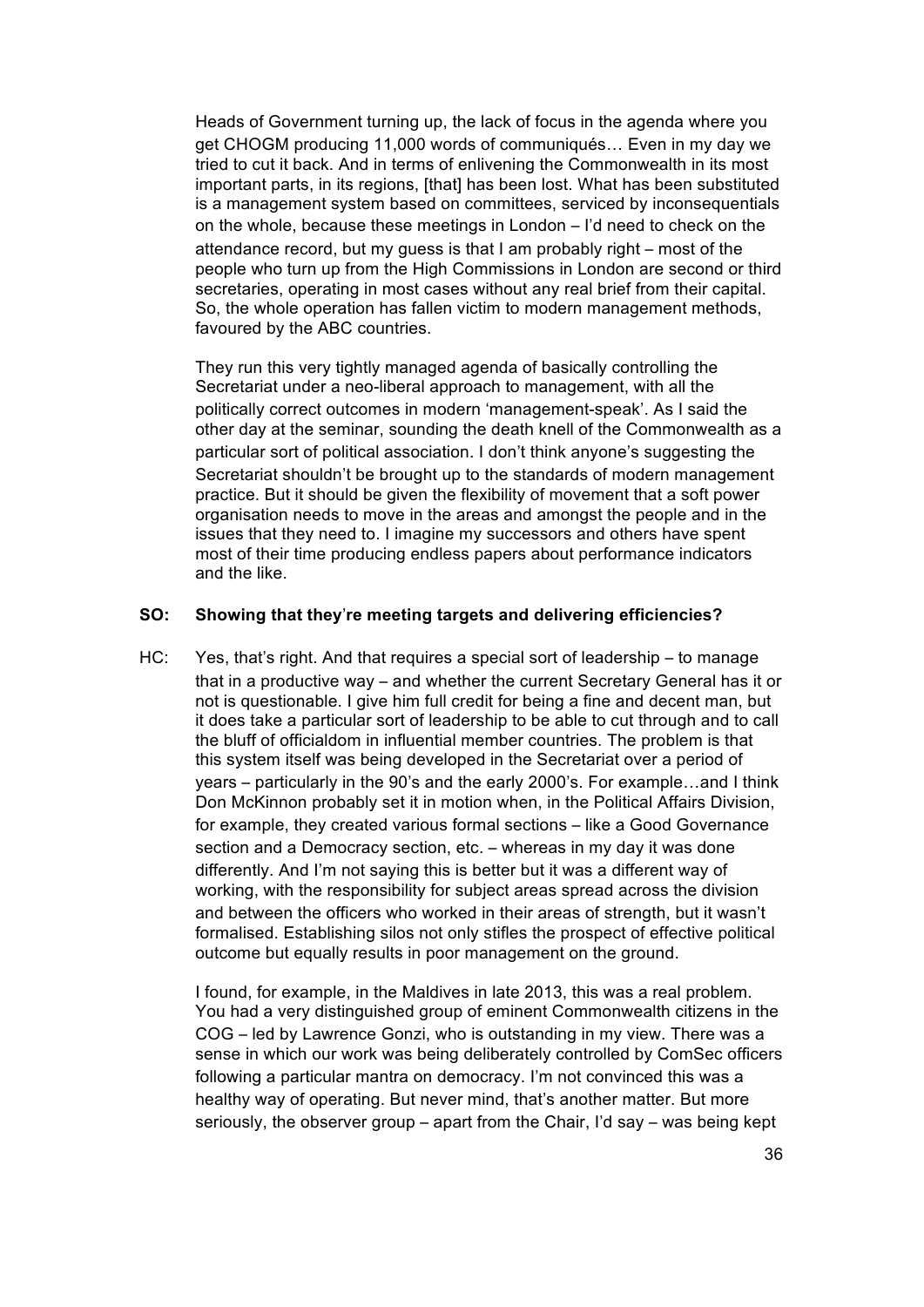deliberately ignorant of what was happening at the same time on the good governance side, which was really the 'good offices' of Don McKinnon as the SG's special representative to the Maldives – as if the two areas of the Commonwealth's concern were separate and unconnected.

# **SO: So, there was a complete divergence?**

HC: In my perception, yes. And it was only on my insistence and the insistence of one or two others that we were actually briefed on McKinnon's role, which intertwined with our role at several crucial junctures. How you could issue an interim report by the Commonwealth observer group without acknowledging the fact that there was another stream happening at the same time, under Don McKinnon? It defies belief. But, this was the line the Secretariat officers were pushing – successfully, initially – with Gonzi. With one or two others we were quite intolerant of this, saying that this can't be, saying we've got to be briefed. Don McKinnon eventually arrived in Malé on his mission and we had a good close working relationship with him, and he thoroughly briefed the group. But, initially, they were happening on two different levels.

# **SO: So, did you know Akbar Khan?**

- HC: No.
- **SO: He was working in the Legal Division of the Secretariat and I understand that he was involved in the** '**good offices**' **role and supposed to be the Rapporteur of the observer mission.**
- HC: I haven't seen him in the Maldives. He might have been there, of course. We didn't see him.

## **SO: Who was spinning the policy line?**

HC: I expect it was to do with well established practice. The Secretariat has conducted so many COG exercises that I think they have established the best way of completing each exercise most effectively. This was the 'democracy' area at work. I, having been involved in a few observer group exercises and having seen them run by quite senior people, like Matthew Neuhaus and Amitav Banerji… In one case Stuart Mole and and I were involved in Nigeria. I just felt it was totally bizarre and very strange, but, in the end, I think we got our way, and we were briefed by McKinnon who was very good. Mind you, I think the whole Maldives project has been overcooked. I don't know how the Secretariat can afford the resources.

But, in the end, I think the report was a good one. It was a very difficult, pearshaped exercise. There was a lot of political and legal interference in the process. The electoral commission and the electoral commissioner, in our view, were impeccable in the way they did their work. He's since been dismissed, as you probably know.

# **SO: Fuwad Thowfeek? Yes.**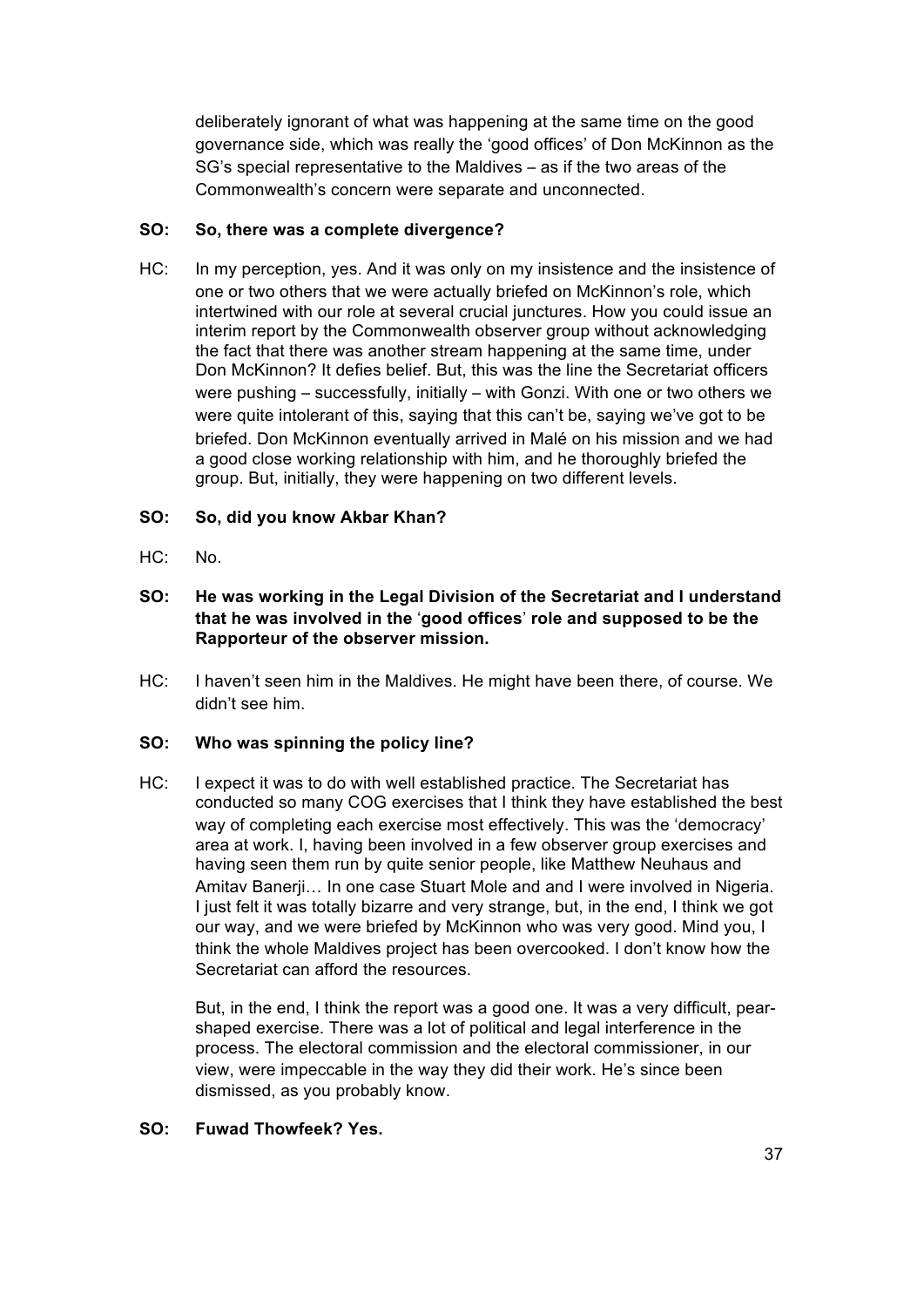HC: He's on a suspended jail sentence. I don't quite know what for, but it confirms our deepest fears. I've been in touch with Lawrence Gonzi about it: probably a bit of pay-back. With the amount of resources the Commonwealth has put into the Maldives over the years – particularly with Don McKinnon's exercise – member governments are asking with so little practical outcomes whether it is all worth it. Certainly, my own government is asking that question.

## **SO: Well, the Maldives was seen originally as a Commonwealth good news story.**

- HC: It was. But it's all tipped on its head now. As if nothing has changed, you know.
- SO: **If I could ask you, as we move towards the end of our discussion, Hugh, about the Commonwealth and the United Nations Organisation. You were a delegate to the United Nations General Assembly between** '**79 and** '**88. Mark Robinson, of course, was instrumental in securing**…
- HC: Yes. Observer status.
- **SO: Observer status for the Commonwealth. I understand this group included the Commonwealth, the PLO and the Holy See?**

[*Laughter*]

HC: Sitting there on the sidelines.

### **SO: So, you went every September to the General Assembly annual meeting in New York?**

- HC: Yes, and we sent officers that covered virtually the whole of the Assembly. Various members of the International Affairs Division would go and spend their time there. So, every year that I was in the Secretariat, I would have been in New York for at least two or three weeks during the Assembly, and additional time when we were negotiating the small states office in New York; I would've spent longer. We would also be there on special occasions: like on the Law of the Sea Convention, where the Commonwealth had a special interest, as shown in the report of the Expert Group report on the Law of the Sea and its implications for the Commonwealth, facilitated by my division.
- **SO: I**'**ve got** '**Delegate to the UN Conference on the Law of the Sea, New York, 1980, 1981**' **in my bibliographic notes for your career. There is another reference to you writing a particular report on Ocean Management in 1984** – **is that the one you were thinking of?**
- HC: That's the report, yes.
- **SO: So, had the Law of the Sea originally been a Commonwealth initiative?**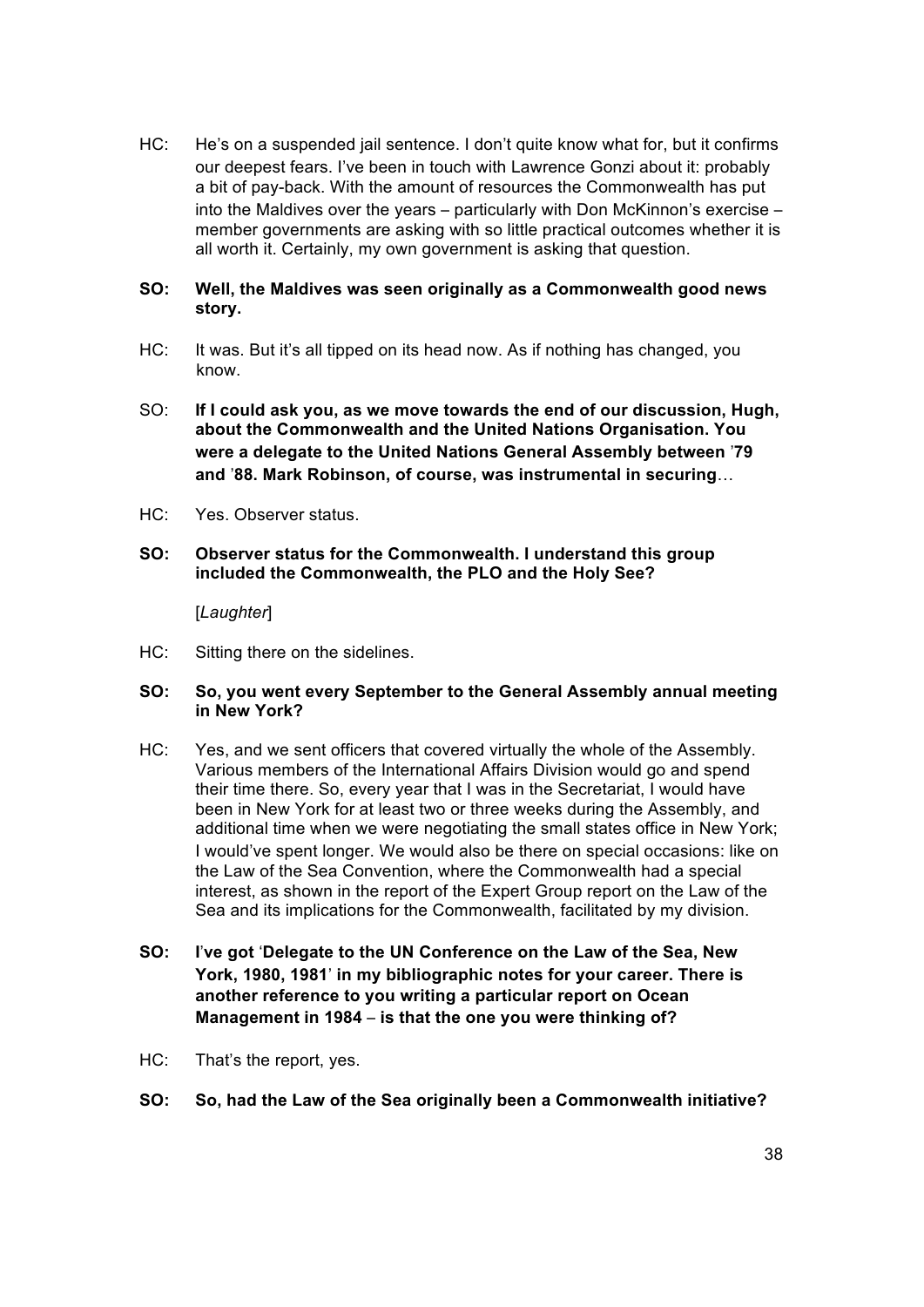HC: Well, it's interesting. Not a Commonwealth initiative as such. But it had very strong Commonwealth origins. As I mentioned earlier, Shirley Amarasinghe, the Sri Lankan Ambassador to the UN, was very instrumental in the early days of the initiative, as was Fiji's Ambassador, Satya Nandan, who was very instrumental throughout the negotiations. He subsequently headed up the UN Seabed Authority based in Kingston, Jamaica. And, of course, Tommy Ko – the Singapore Ambassador of the UN – was the Chair of the Law of the Sea conferences. An absolutely brilliant negotiator and multilateral diplomat. They were all key Commonwealth operators. And there were probably others involved as they performed not a formal but a recognised Commonwealth role. We even picked up the implications of this in Fiji when I was on posting there. In the South Pacific Forum there were ongoing consultations on issues that had LOS dimensions, like on the Forum Fisheries Agency and Forum Shipping Line, both of which involved the exploitation and distribution of scarce resources in the South Pacific. The discussions that included a majority of Commonwealth members were always guided by what was happening in the Law of the Sea context. I think the Law of the Sea Convention was concluded finally in about 1982, and Ramphal set up an Expert Group based initially on the outcome of a CHOGRM meeting, to look at the implications of the Law of the Sea convention and the establishment of economic zones – exclusive economic zones – and what the impact might be on Commonwealth countries.

#### **SO: So, the negotiations for this were conducted primarily in New York, even though they may have been key Commonwealth actors?**

- HC: Oh yes. We weren't over there doing [anything] other than monitoring the progress and talking to the key people involved, and then of course we went into this in our own way. Again, it was a consultative group – an Expert Group – and we had meetings in various places around the Commonwealth, drawing together that report.
- **SO: One question from something on your CV: you had been Secretary General of the Government Industry Conference against Chemical Weapons, Canberra in 1989**…
- HC: Just after I came back from the Secretariat.

#### **SO: Was that more of an Australian national policy, rather than a Commonwealth dimension?**

HC: Gareth Evans was very seized by the fact that the Chemical Weapons Convention in the UN context had been bogged down for about 25 years in Geneva and he was determined to do something about it. He saw the way of nudging forward was to get industry locked into consultations with governments. After my return from London, I had been put in the Americas Branch preparing a policy paper [on] Latin America. The new Foreign Minister Gareth Evans expressed interest. The only advantage that came out of my two months there was [that] I visited all of our posts in Latin America, including Cuba, which was great. And then they took me out of it straight away and put me onto running the chemical weapons initiative. The reason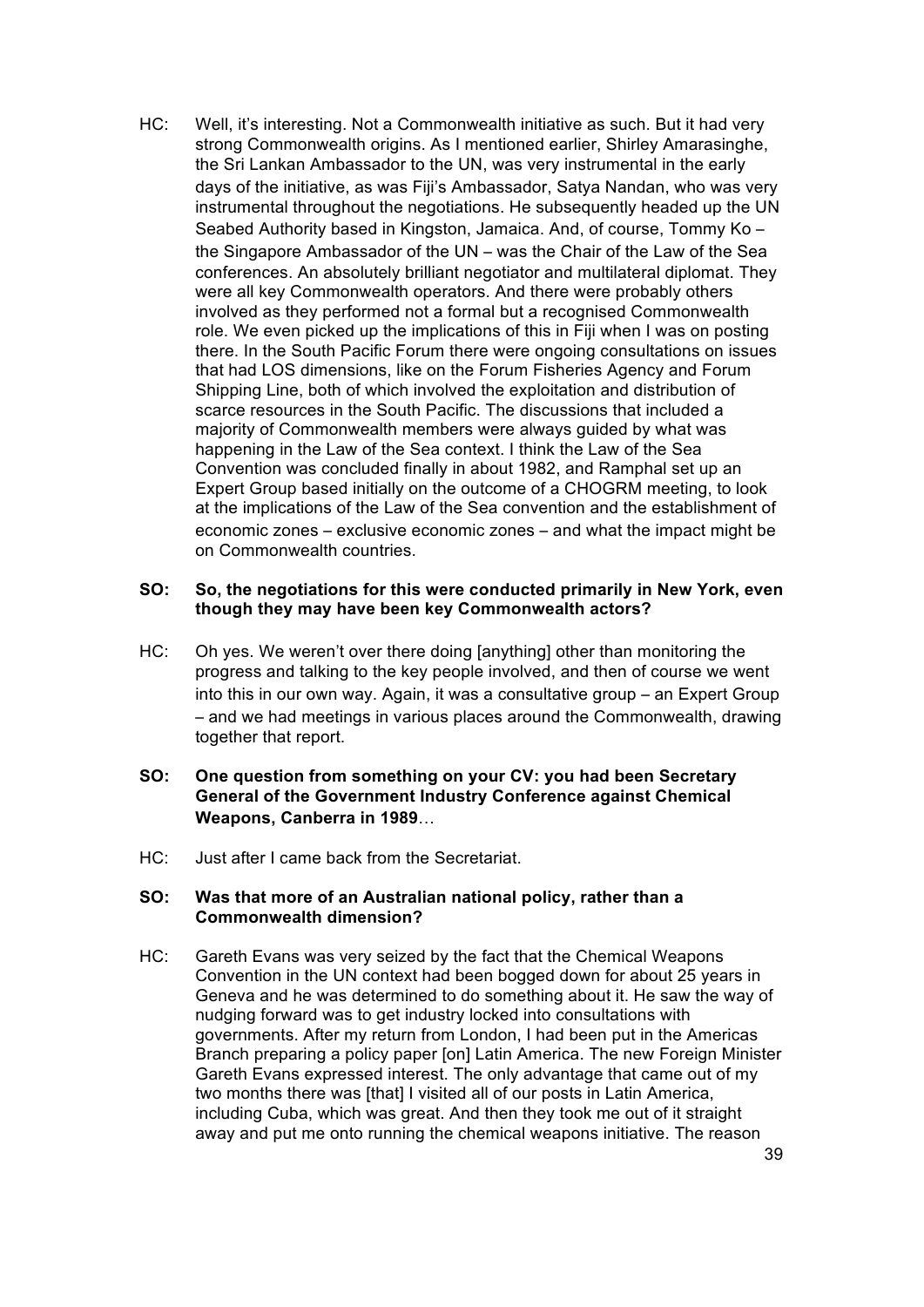had nothing to do with my Commonwealth background, but I guess they knew that I had a lot of expertise in running international conferences. It turned out to be a very successful conference and Gareth got his way. And in the end the whole of the convention was adopted in the UN. He brought to Canberra a huge range of people from around the world – UN ambassadors and Senior Officials, as well as senior figures in the industry – and straight from that I went into the APEC project, another new Australian initiative. Heading up the first ever APEC Ministerial meeting here in Canberra.

- SO: **In** '**89, yes. Hugh, how far do you feel that the Commonwealth**'**s success as a diplomatic actor in your time, at the Secretariat, was precisely because it was operating below the radar? I raised this on Monday at the Witness Seminar: this question of invisibility. It**'**s been noted that this has been one of the Commonwealth**'**s secret weapons for the Secretary General and his staff** – **that they haven**'**t necessarily been high profile diplomatic actors** – **and therefore they have acquired an access and played a discreet but contributory role.**
- HC: That's largely right. But it's forced upon them, I think, by the nature of the organisation. The calibre of the staff is so important. The SG is both hindered and aided by his senior staff. Sonny was very ambitious for the Commonwealth, and ambitious for himself. He saw himself as potentially an important player on the global scene.

#### **SO: Well, he aspired to be UN Secretary General.**

HC: Yes, he did. Although Ramphal was ambitious for the Commonwealth rather than looking beyond, and the Commonwealth benefits from having a person of ambition at the helm. Similarly, Emeka Anyaoku was ambitious for the sorts of things he was committed to. In his day, it was being on board in the global movement for good governance and democracy, bringing the Commonwealth to account on these issues. The 1990s was an era in world affairs where political priorities in the Commonwealth would've changed in any event. I don't believe the Commonwealth drove that issue, for the world was becoming intolerant of military dictatorships and authoritarianism and the Commonwealth very successfully adapted itself to that role. I think we have probably gone overboard on it a bit. But it was, again, essentially a role supportive of the international community. Others would claim the Commonwealth had more of an influence than is ascribed to it. I believe it has been a supportive role, a 'helping-the-world-to-negotiate' role, a Ramphal *forte*. But it has caused some imbalance in the Secretariat's political work, making more of it than it is really worth in terms of returns, 'brownie points'. It has left the present Secretary-General, I think, with a bit of dilemma, because he has come to a Commonwealth that has so many issues running with unrealistic expectations. I didn't agree, for example, with the Commonwealth going into the environmental side of things. You know, the project they have going in Guyana.

### **SO: Oh, the Irokama Project.**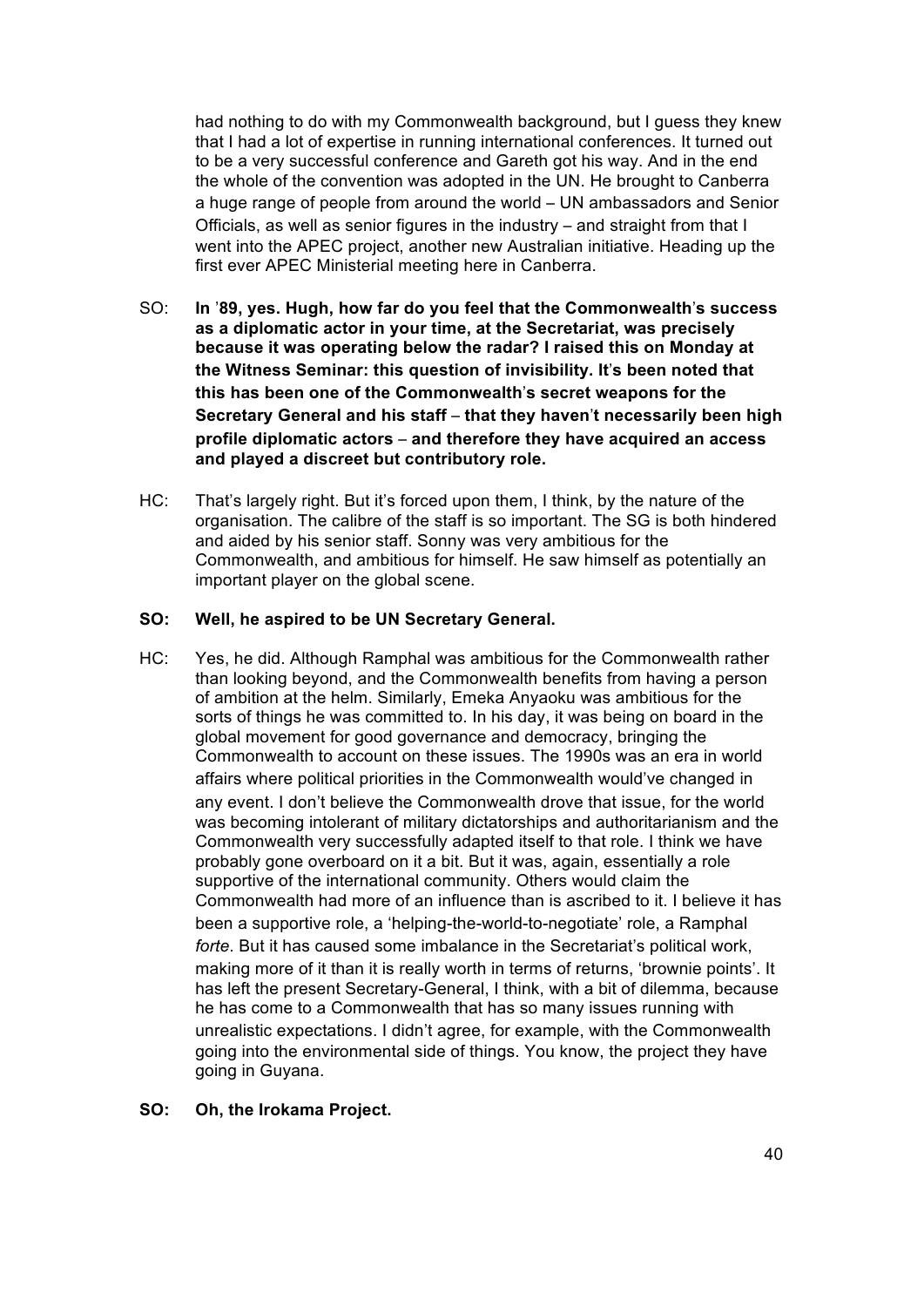HC: Yes. I could never make sense of that. I think it's done good work, but these things are probably the job of the global organisation, the UN, and its specialised agencies, and we should be doing what we can to support them.

## **SO: So, you feel that the Commonwealth started to ape the United Nations, with a fraction of its resources?**

- HC: Yes, it has done a bit and, in so doing, it has neglected some of its areas of strengths, like the CFTC. I don't agree with those who say we should be rid of the development role. In the early days it saw its major role as a third world facilitator – a facilitator of third world aid to third world countries. Samoa getting a water engineer from Kenya, cutting through the red tape and getting results in record time, was a good thing. People involved in the hard-nosed debate would say, "Well, who is Samoa, where is Samoa? What's that really got to do with the total scheme of things?" In the Commonwealth context, it was important, because Ratu Mara could ring up and say, "Sonny, do you think you could get me an expert to do this? Or, on the Lome Convention, can you help me?" So, it has opted for other priorities and ways of doing things. It has overstretched itself beyond its resources and areas of advantage. The consequent damage done to its areas of principal resourcefulness are now beginning to show.
- **SO: Hugh, I asked John Sheppard [this] on Monday and I repeated the question in my interview with him yesterday: how far is it true that the Commonwealth doesn**'**t matter because it**'**s not a hard power organisation? It has limited resources, it doesn**'**t make any impact on big issues such as disarmament, such as security, such as counterterrorism. Therefore, does it have any continuing value as a soft power organisation, in your view?**
- HC: Oh, absolutely. Yes, I do, and I argue this in my thesis that it is one of a myriad of actors that has some unique features and characteristics that can put it at the disposal of the international community in certain key areas. I do believe it's got an ongoing role. I think soft power organisations are riding high at the moment: that is, soft powered, consensual, non-legally binding organisations that have dialogue at the summit, as their mainspring. You couldn't say that the G20 actually decides anything binding, but leaders talk about things, reach certain agreements and commitments to act, and then feed these 'soft' decisions into the other places where they do matter.

## **SO: Part of a global exchange of ideas?**

HC: Exactly. That's right, and that's the way globalism works. It doesn't work by making the UN a world government. It works in our day and age by autonomous international and regional organisations contributing – both in terms of intellectual content and political muscle and influence, collectively and individually as countries – to what's happening in the more global scope. For example, some of the major problems facing the international community would be totally beyond the scope of the Commonwealth acting alone. We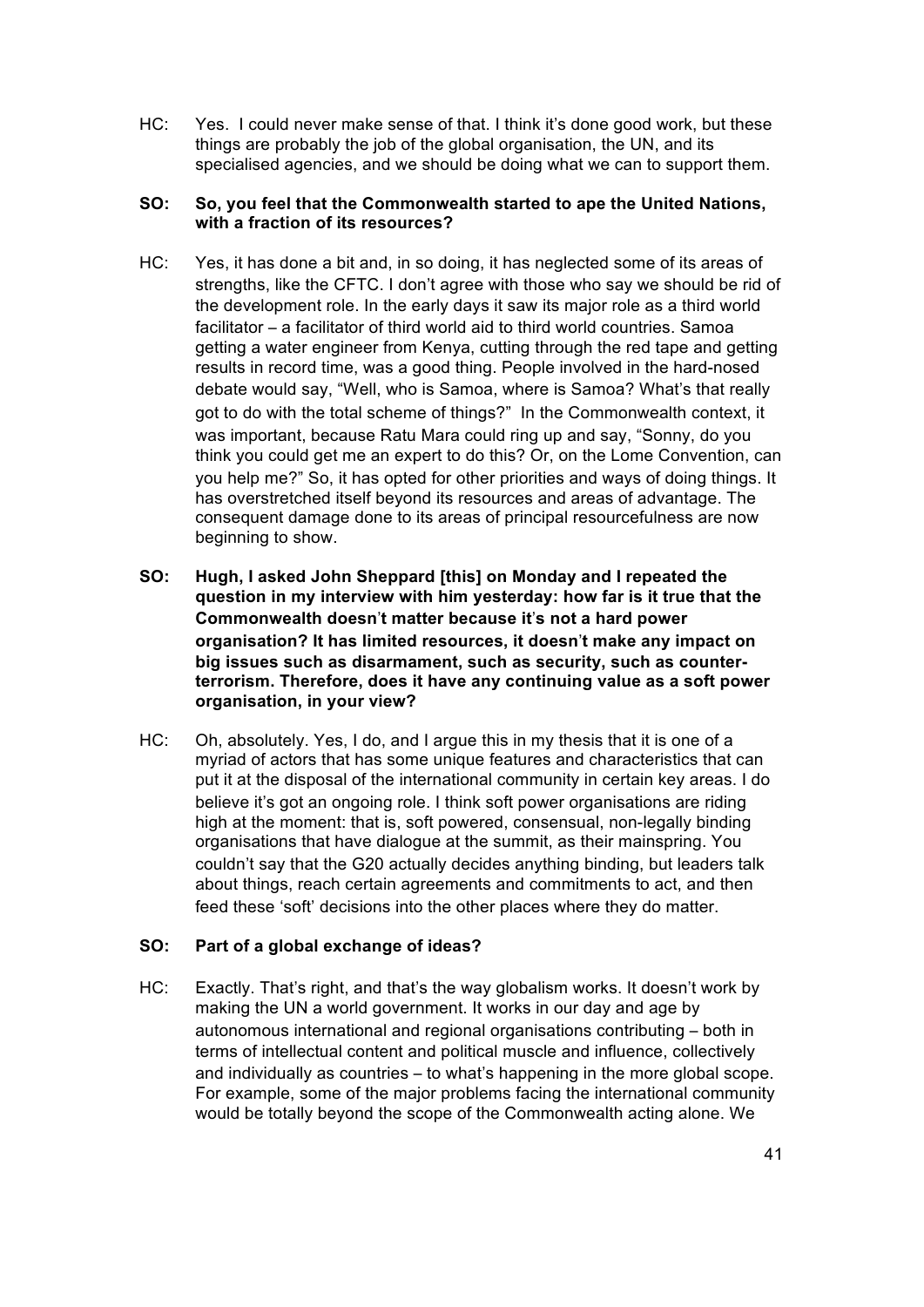talk about Syria, Crimea, Syria, Sudan and so on. They're totally outside of the Commonwealth's principal sphere of influence. But it's important to recognise that the Commonwealth as an institution and the Commonwealth Secretary-General have established pathways that can be used to influence the major actors and individual people who count. Sonny was good at this and, for example, was able to sit down with some of the movers and shakers in Europe and the Third World and talk about bigger things in the commissions in which he was involved: the Palme Commission, the Brandt Commission, the Brundtland Commission, and the Commission of the 'Two Princes' on humanitarian issues. He earned the Commonwealth a lot of respect as an institution worth dealing with.

My division, IAD, was involved in disarmament and humanitarian commissions that enabled the Commonwealth to flex its muscles in different, wider areas. The Economic Division under Vishnu Persuad supported Ramphal in the Brandt Commission work. That had an impact on the Commonwealth's individual contribution to global discussions on specific issues like in the UN, World Bank, and in regional organisations – say, the Caribbean community and western hemisphere politics, or fisheries discussions in the Pacific. Through all these avenues the Commonwealth could actually help its members to achieve their own goals.

### **SO: So, this isn**'**t simply process; this is, in fact, day-to-day diplomacy?**

HC: Yes. But the problem is, I think, the Commonwealth has been burdened by process of late.

#### **SO: Yes. Well, you made reference to those very lengthy declarations.**

HC: I can hardly believe it.

#### **SO: Indeed, what outcomes and impact are those genuinely going to have?**

HC: And I mentioned the Charter as well. I'm very disappointed about the Charter. I mean, it says all the right things, of course, but as an operative document it is in danger of becoming simply nice words.

### **SO: As soon as you start signing up to a Charter, then the Commonwealth that you originally joined has become a rather different entity?**

HC: Correct.

.

- **SO: If I could ask you two last questions about leadership, because that seems to be** – **in large part** – **the essence of the Commonwealth. The leadership of the Secretary General, and your view of Australian former Prime Minister Malcolm Fraser**'**s attempt to be Secretary General in** '**88- 89; and, lastly, the role and value of the Queen, as monarch and head of the Commonwealth, and as Queen of realms.**
- HC: Sure.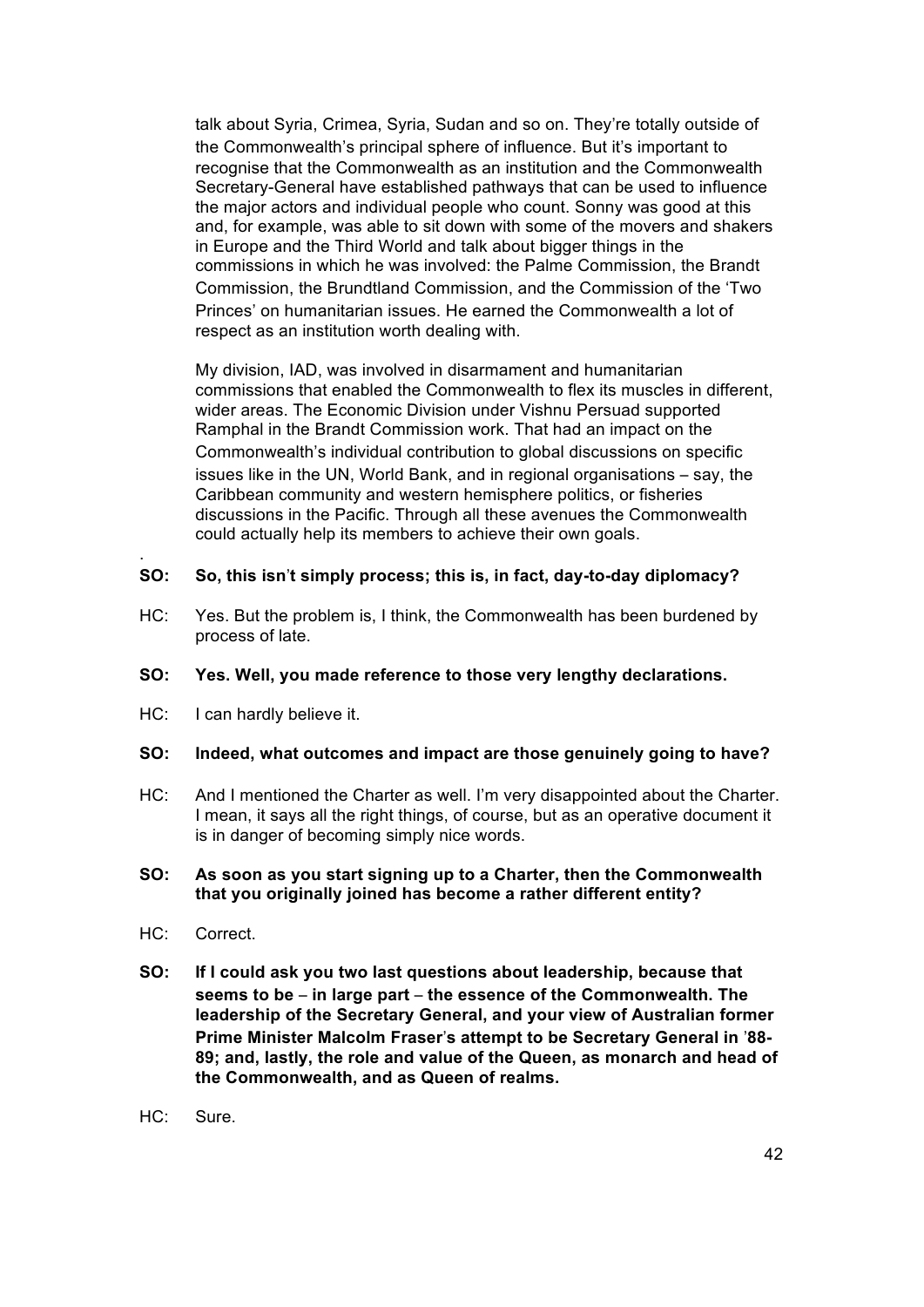### **SO: What is your view, then, of the particular qualities and necessary characteristics for the leadership role of the Secretary General?**

HC: Well, it's interesting you mentioned Ramphal and Fraser. Fraser's competitor was Anyaoku. Now, I think Fraser would have made a good Secretary-General. He would have been difficult to work with because he can be abrasive; [he] is a very formidable character, with clear goals, impatient for positive results. You know he's not easy to deal with, but he was a politician, and I've always believed that the Secretary-General of the Commonwealth should best be a politician that knows how to move amongst leaders – not amongst senior bureaucrats. Now, Sonny was able to do that. Sonny was a hybrid politician, really. He was never an elected politician, but he was cast as a politician.

## **SO: He**'**d been Attorney General**…

HC: Exactly.

# **SO:** …**and Minister of Foreign Affairs in Guyana.**

HC: So, he knew the game and he knew how to play it, and that gave him an edge. He was very good at it. Sonny has his own way. I don't want to deify Sonny, because he had his feet of clay, as we all know. But he was good in the role, no question about that. Emeka wasn't a politician. He was Foreign Minister of Nigeria for five minutes, but that didn't make him a politician, and he was essentially the archetypical international bureaucrat, which is not a bad thing. We all aspire to that, that's a good occupation.

# **SO: Emeka bristled when I suggested that he was an international civil servant, and he said,** "**I**'**m an International Servant**"**.**

HC: [*Laughter*] Okay. Don McKinnon…a politician, yes, but a Foreign Minister. Australia didn't get on very well with Donald McKinnon because…

## **SO: He**'**s a New Zealander?**

HC: One, he's a New Zealander, but he also beat us in our own backyard: he beat Alexander Downer on Bougainville. The New Zealanders always do better than we do in the Pacific and Alexander, for all his good intent with Bougainville, and Australia, with all their good intent in the Pacific, didn't do as well as McKinnon.

## **SO: What was Alexander trying to push through on Bougainville?**

HC: Well, being a former Australian territory, we thought we were first off the rank there. But we didn't ever come up with anything that was innovative or progressive or – in the end – a sustainable formula for a settlement. Don McKinnon, on the other hand, did, and he got PNG leaders down into the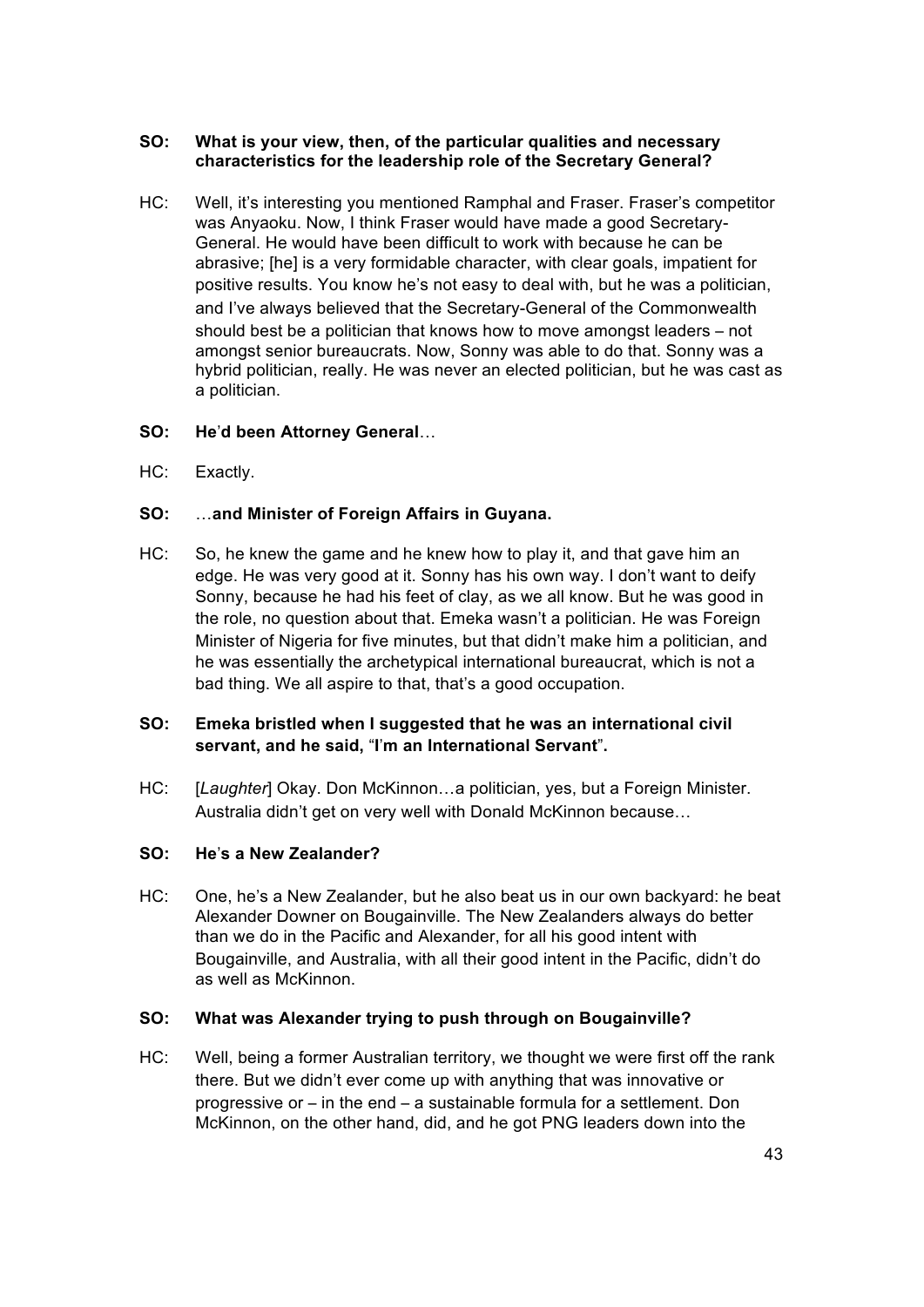heartland of New Zealand and knocked out an agreement in the initial phase. That led to a way forward and he deserves full credit for that. I haven't read his book, by the way.

#### **SO:** '**In the Ring**'**?**

- HC: I should really get to do that.
- **SO: Unfortunately and he reflected on this himself when I interviewed him** – **he wanted to make it more policy-relevant, but his editor said,** "**No, it should be in a much chattier style to appeal for a wider audience.**" **And I was thinking, it**'**s a pity, because, as you say, he was a politician and he wanted to talk about the political stuff and the policy content.**
- HC: Yes. But he was very much a Foreign Minister as well. You know, he thought as a Foreign Minister, and that was good. Then, the current man, Sharma, is no doubt a good man. India was expected to step up to the mark and they did – but possibly with the wrong sort of person, because he's got a huge job, this man. He's been bequeathed a Secretariat in a Commonwealth that's sort of on the slide, and it takes a special sort of leadership in these sorts of times.
- **SO: The energies, also, that are required of a Secretary General are enormous** – **to have quite so much international travel** – **and Secretary General Sharma is a man in his 70**'**s.**
- HC: That's right, but age should not be necessarily a handicap.
- **SO: He**'**s also battling, as you say, the whole new neo-liberal management structure and delivery of efficiencies. He is expected to be the CEO of the Secretariat, as well as trying to respond to states who have everincreasing demands, but with a Secretariat that has ever-decreasing resources.**
- HC: Yes, that's right, exactly. But, there's a couple of interesting stories here. Despite the fact that the Australians thought that Fraser would win the SG job, I always counselled them against that, knowing Emeka's style and huge reputation in the Commonwealth.

## **SO: Well, Emeka was an African too. With African votes.**

HC: Since his day one in the Secretariat, Emeka had been genuinely and carefully cultivating his contacts – in the Commonwealth's spirit of friendship, taking a personal interest in Commonwealth people, following them up in their capitals, intervening for their countries where he could, taking them out for breakfast, lunch and dinner over many years. People who were third secretaries back in those early days – in New York or London – were now running foreign ministries and were foreign ministers themselves. He had an inside running. He also had very heavy support from the Nigerian government and the time had come for the appointment of an African. So he beat Fraser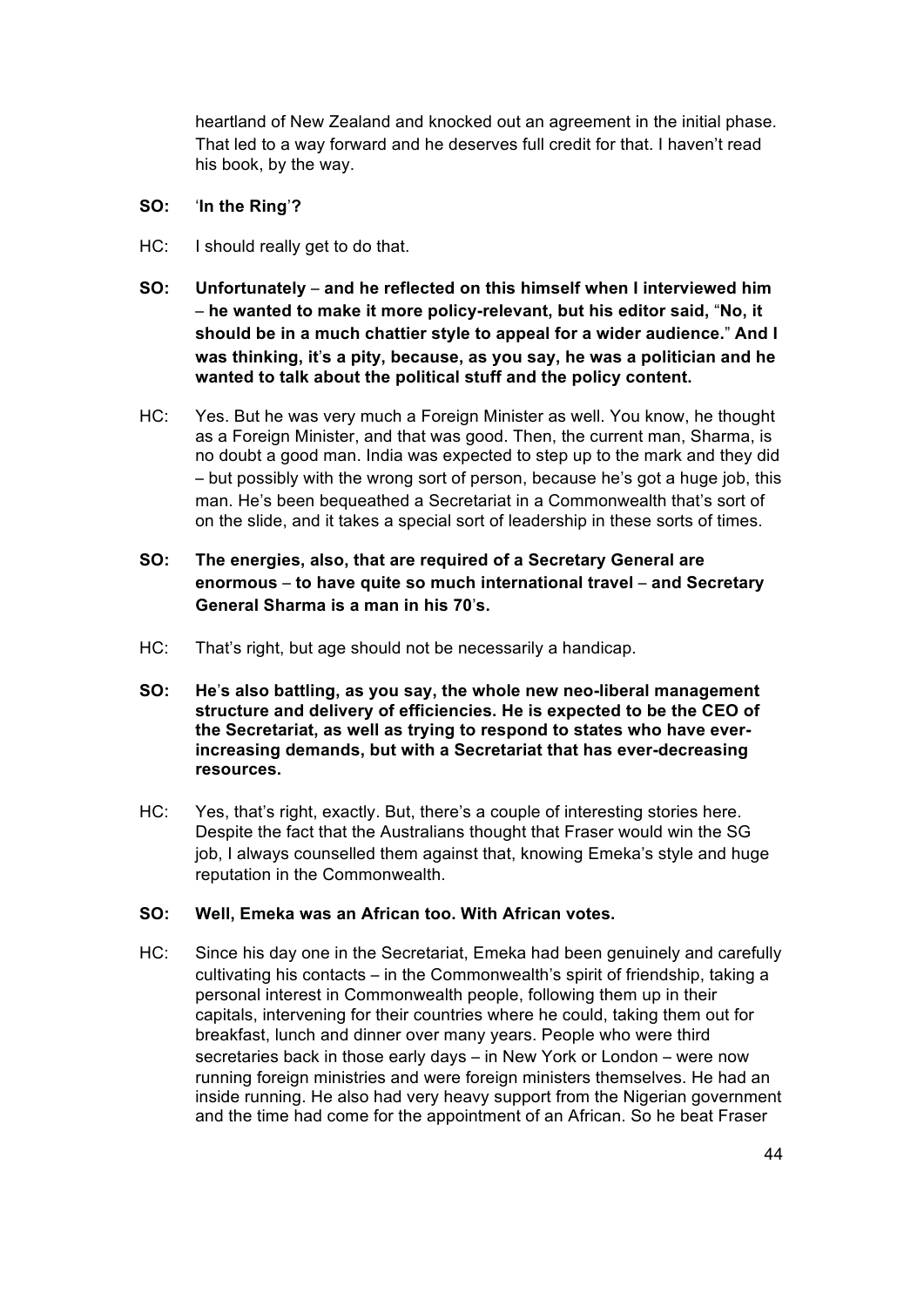and I wasn't surprised, but others were surprised and disappointed. I think that the role demands a particular energy, a particular incisiveness and political know-how, and not always enough attention is given to that I think.

## **SO: Lastly**…

HC: I'd like to talk to you about that off the record as well.

### **SO: Lastly, the role and value of the head of the Commonwealth.**

HC: Well, yes, we now have knights and dames reinstituted here in Australia, as you have probably gathered! The Queen's role in Australia is obviously contentious and people hold views passionately one way or the other. But in terms of the Commonwealth, I don't think anyone disputes that she's been a binding force and an exemplary Head. It's unfortunate that the Monarch is being pressed into a latter day role in the Commonwealth that she didn't have in the early days. I think it was in Edinburgh in '97…

### **SO: That she started to make her opening address.**

- HC: Yes, that's right, yeah.
- **SO: Yes, I raised this with Jon Sheppard and he had no recollection of it**…
- HC: Really?

#### **SO: Which I found interesting.**

- HC: Well, yes. I think it was a remarkably Emeka/Tony Blair sort of thing to do. Tony Blair, probably, because it was the  $50<sup>th</sup>$  anniversary [of] the coronation and a special anniversary for the UK and the CHOGM in Edinburgh.
- **SO: I**'**m sure it was a special anniversary.**

## **[***Laughter***]**

## **And Chief Emeka, because he**'**s a confirmed monarchist and great respecter of the Queen.**

HC: Yes, absolutely. There was also the introduction of the Commonwealth Mace, symbolic of the formalism and a role for the monarchy. It brought HM out of the wings on to centre stage and introduced her to an upfront role in Heads of Government meetings. I'm sure there were some good aspects to all of that, but it certainly changes the role of standing by and being there in an advisory capacity.

### **SO: How far do you think it gives an unfortunate impression that this is still the British Commonwealth?**